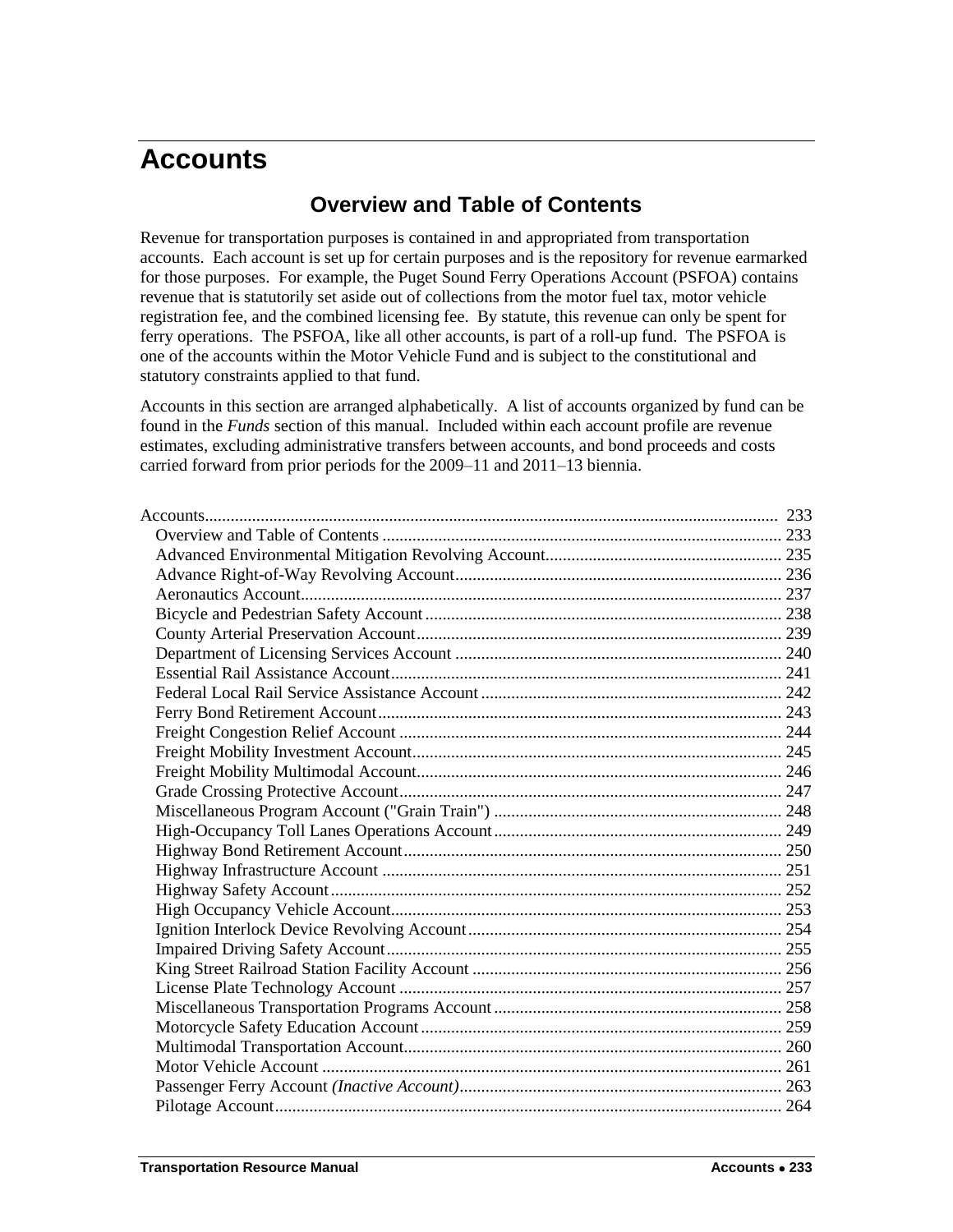| 265 |
|-----|
|     |
|     |
|     |
|     |
|     |
|     |
|     |
|     |
|     |
|     |
|     |
|     |
|     |
|     |
|     |
|     |
|     |
|     |
|     |
|     |
|     |
|     |
|     |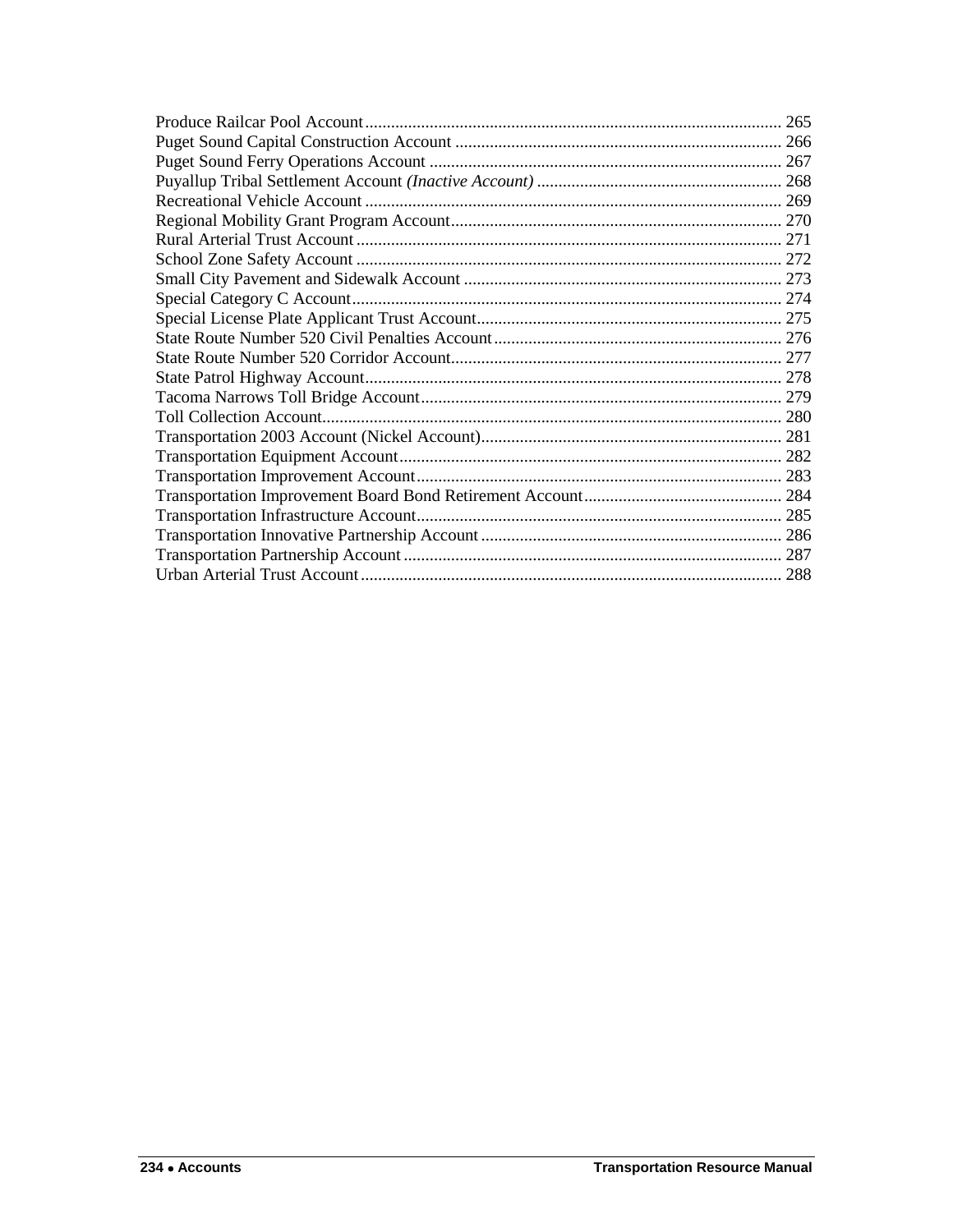<span id="page-2-0"></span>

| <b>ACCOUNT NAME:</b>    | <b>Advanced Environmental Mitigation Revolving Account</b> |
|-------------------------|------------------------------------------------------------|
| <b>ACCOUNT NUMBER:</b>  | 789                                                        |
| <b>AUTHORIZING RCW:</b> | 47.12.340 (Created in 1997)                                |
| <b>ROLL-UP FUND:</b>    | Miscellaneous Trust Fund                                   |
| <b>BUDGET TYPE:</b>     | Nonappropriated Account                                    |
|                         |                                                            |

Provides funds used to acquire and/or develop environmental mitigation sites in advance of programmed highway construction projects. Advance environmental mitigation must be conducted in a manner that is consistent with the definition of mitigation found in the council of environmental quality regulations (40 C.F.R. Sec. 1508.20) and the Governor's Executive Order on wetlands (EO 90-04). This is a nonbudgeted and nonappropriated account.

#### SOURCES OF FUNDS

- 80% of treasury deposit earnings
- Sales tax on leaded racing fuel
- $\bullet$  The sale of property or environmental mitigation rights (e.g., for highway construction purposes).

#### USES OF THE ACCOUNT

- Acquisition of property, water, or air rights for the purposes of advance environmental mitigation.
- Development of property for the purposes of improved environmental protection.
- Engineering costs necessary for such purchase and development.
- The use of advance environmental mitigation sites to fulfill project environmental permit requirements.

#### AGENCIES/GOVERNMENTS OPERATING OUT OF THE ACCOUNT

The Department of Transportation is authorized to use this account for projects that are included in the State Highway System Plan. Advance environmental mitigation may also be conducted in partnership with federal, state, or local government agencies, tribal governments, interest groups, or private parties.

ESTIMATED REVENUE (Includes sources of funds listed above based upon the Nov. 2010 Forecast. Does not include carryover from prior biennium.)

2009–11 \$1,110,000

2011–13 \$1,772,000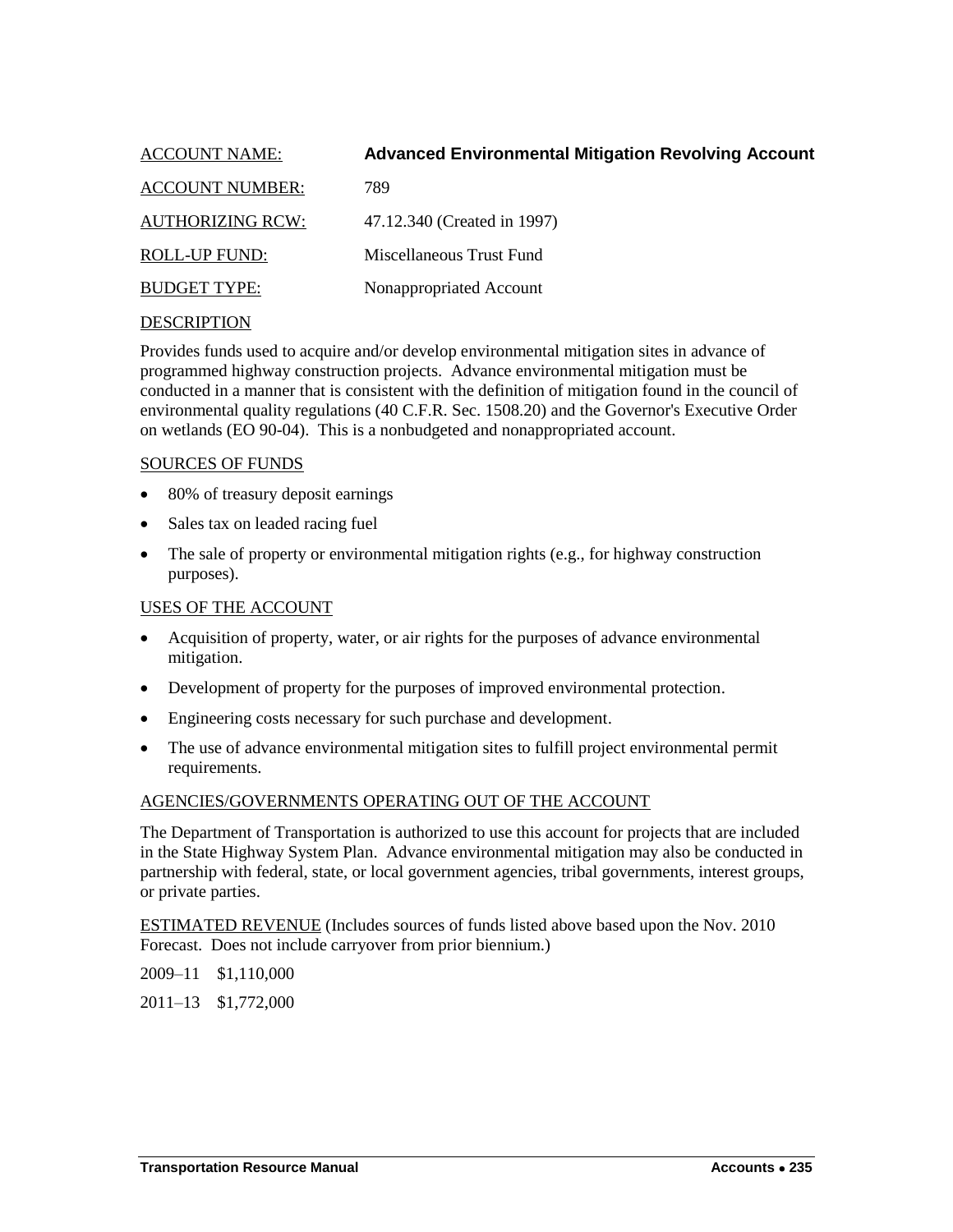<span id="page-3-0"></span>

| <b>ACCOUNT NAME:</b>    | <b>Advance Right-of-Way Revolving Account</b> |
|-------------------------|-----------------------------------------------|
| <b>ACCOUNT NUMBER:</b>  | 880                                           |
| <b>AUTHORIZING RCW:</b> | 47.12.244 (Created in 1969)                   |
| ROLL-UP FUND:           | Multimodal Transportation Fund                |
| <b>BUDGET TYPE:</b>     | Nonappropriated Account                       |
|                         |                                               |

Provides funds used to purchase property in advance of highway construction right of way requirements. This is a nonbudgeted and nonappropriated account.

### SOURCES OF FUNDS

- 80% of treasury deposit earnings
- Property sales to highway projects
- Lease and rental income
- Miscellaneous revenue

### USES OF THE ACCOUNT

Advance highway construction right of way purchases

### AGENCIES/GOVERNMENTS OPERATING OUT OF THE ACCOUNT

• Department of Transportation (Capital Programs)

ESTIMATED REVENUE (Includes sources of funds listed above based upon the Nov. 2010 Forecast. Does not include carryover from prior biennium.)

2009–11 \$13,573,000

2011–13 \$8,122,000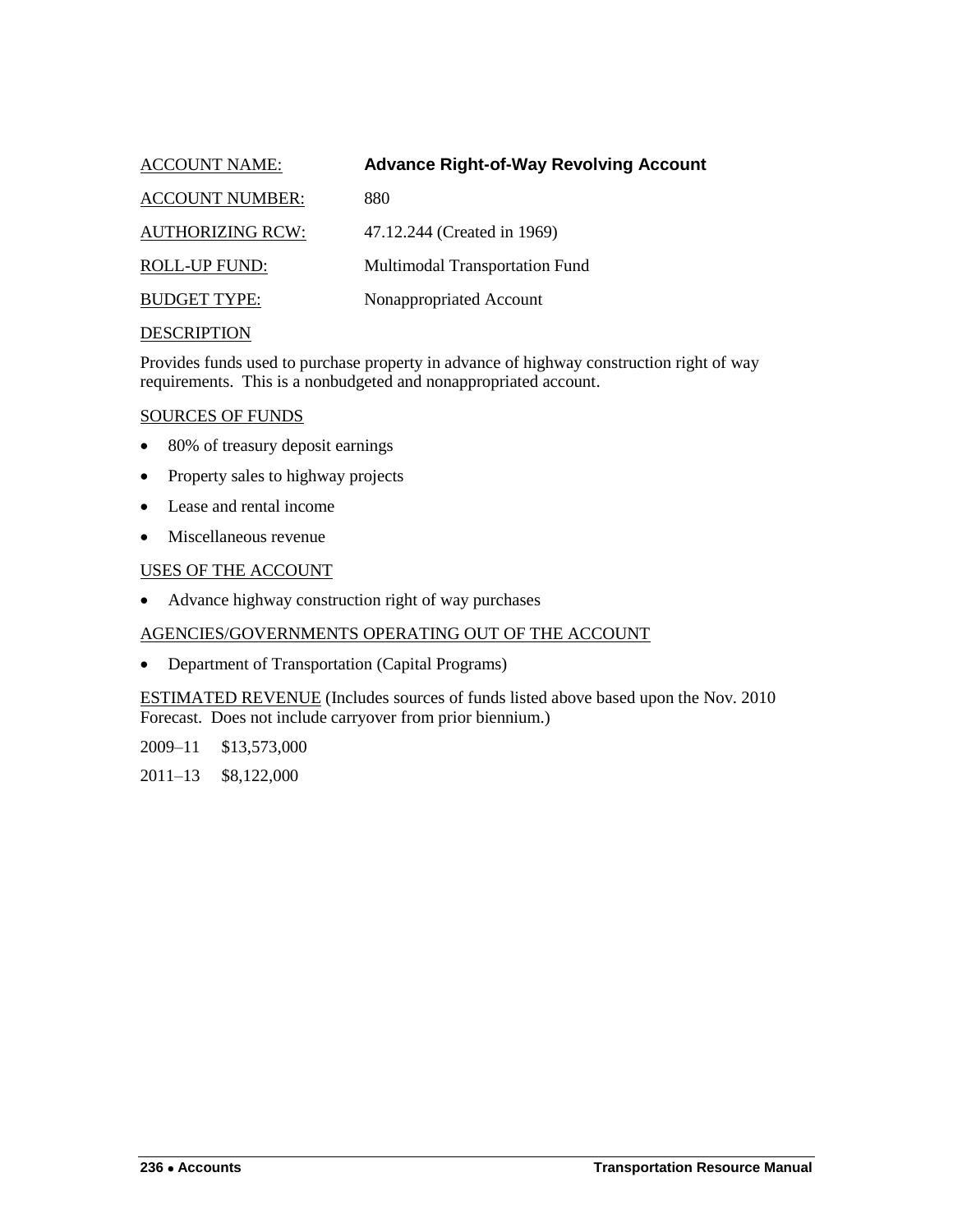<span id="page-4-0"></span>

| <b>ACCOUNT NAME:</b>    | <b>Aeronautics Account</b>     |
|-------------------------|--------------------------------|
| <b>ACCOUNT NUMBER:</b>  | 039                            |
| <b>AUTHORIZING RCW:</b> | 82.42.090 (Created in 1967)    |
| ROLL-UP FUND:           | Multimodal Transportation Fund |
| <b>BUDGET TYPE:</b>     | <b>Appropriated Account</b>    |
|                         |                                |

Provides funds for the administration of the Aviation Division of the Department of Transportation, support of state and local airports, and maintenance of state-owned airports.

#### SOURCES OF FUNDS

- Motor fuel tax transfer (0.028% of gross gasoline tax collections)
- Aircraft fuel tax (11.0 cents per gallon)
- Aircraft excise tax (10% of excise (use) tax collected)
- Aircraft registration fees (\$15 per year per aircraft)
- Federal airport development and planning grants (see *Federal Funding* section, page 131)
- Aircraft dealer license fees (\$75 per year per dealer)
- Miscellaneous revenues (e.g., Federal Aviation Administration inspections, hangar rental income, sale of timber and other property)
- Treasury deposit earnings

#### USES OF THE ACCOUNT

- To assist planning and technical assistance
- Grants to local airports
- Maintenance of state-owned airports

#### AGENCIES/GOVERNMENTS OPERATING OUT OF THE ACCOUNT

• Department of Transportation (Aviation Division)

ESTIMATED REVENUE (Includes sources of funds listed above based upon the Nov. 2010 Forecast. Does not include carryover from prior biennium.)

2009–11 \$7,961,000

2011–13 \$8,306,000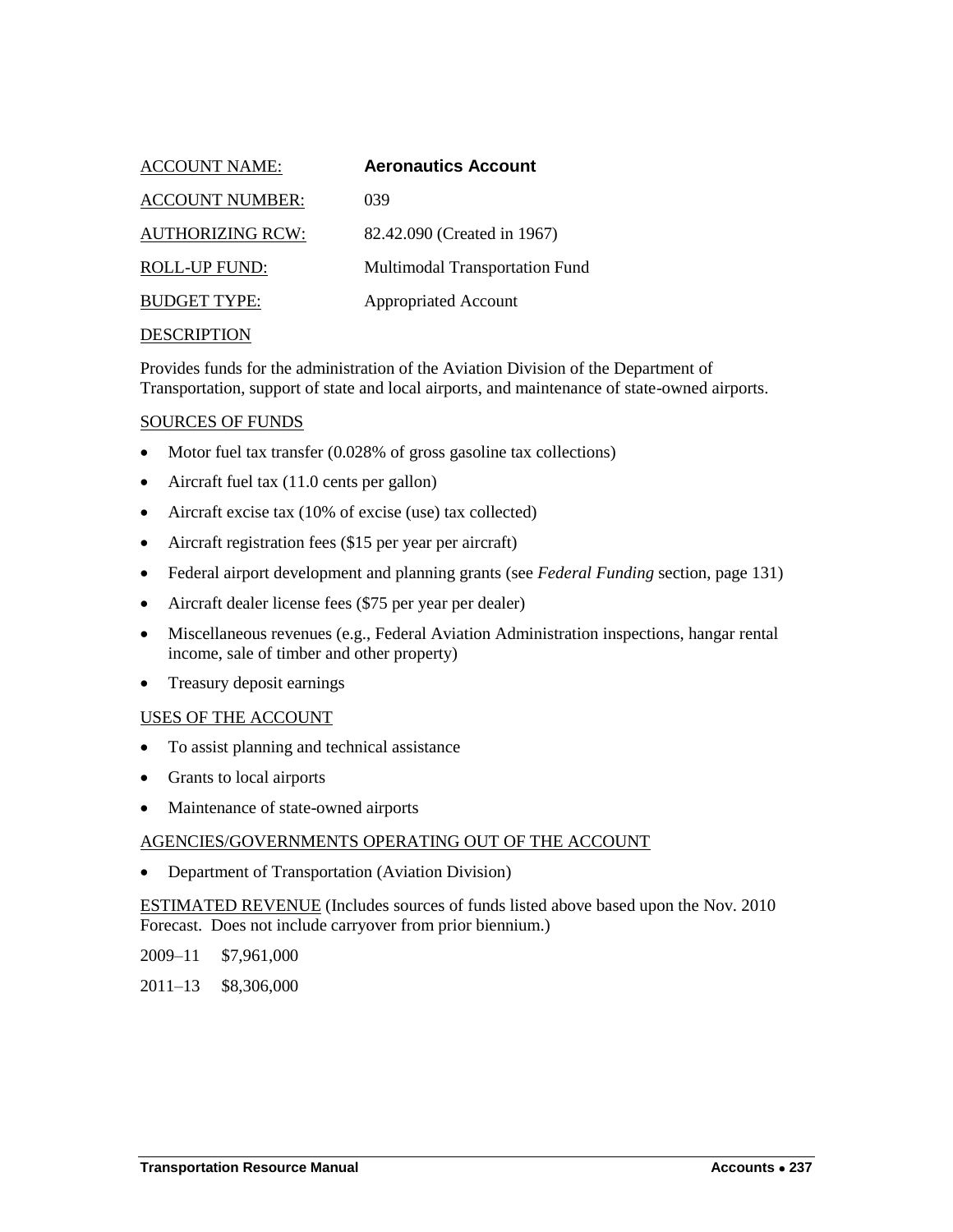<span id="page-5-0"></span>

| <b>ACCOUNT NAME:</b>    | <b>Bicycle and Pedestrian Safety Account</b> |
|-------------------------|----------------------------------------------|
| <b>ACCOUNT NUMBER:</b>  | 282                                          |
| <b>AUTHORIZING RCW:</b> | 43.59.150 (Created in 1998)                  |
| <b>ROLL-UP FUND:</b>    | Multimodal Transportation Fund               |
| <b>BUDGET TYPE:</b>     | Nonappropriated Account                      |
| <b>DESCRIPTION</b>      |                                              |

To fund improvements in bicycle and pedestrian safety. This is a nonappropriated account.

### SOURCES OF FUNDS

- One-time initial appropriation from the Highway Safety Account, to be repaid from private contributions.
- Private contributions

### USES OF THE ACCOUNT

 Development of programs and creation of public private partnerships that promote bicycle and pedestrian safety.

### AGENCIES/GOVERNMENTS OPERATING OUT OF THE ACCOUNT

Washington Traffic Safety Commission

ESTIMATED REVENUE (Includes sources of funds listed above based upon the Nov. 2010 Forecast. Does not include carryover from prior biennium.)

2009–11 \$0

 $2011-13$  \$0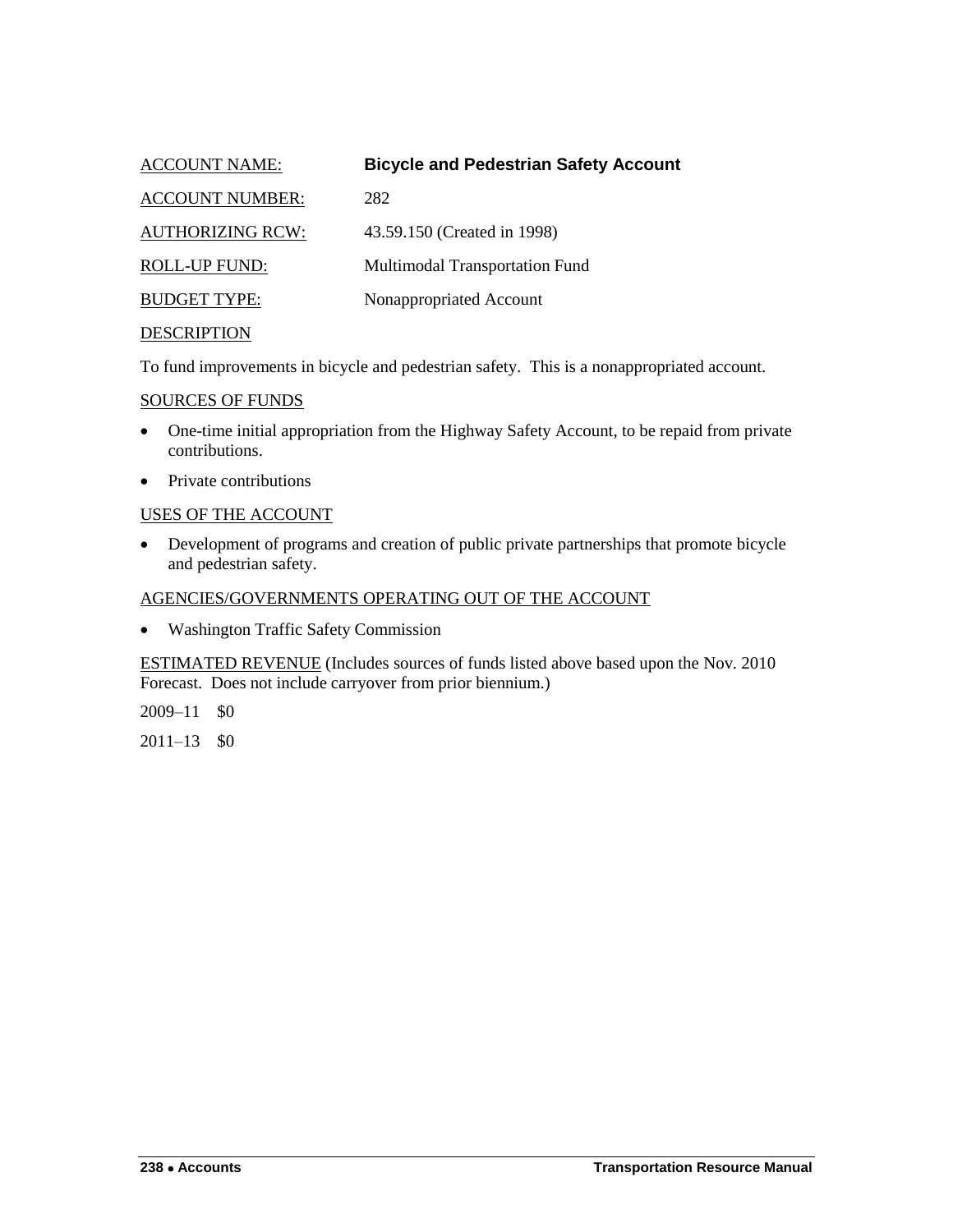<span id="page-6-0"></span>

| <b>ACCOUNT NAME:</b>    | <b>County Arterial Preservation Account</b> |
|-------------------------|---------------------------------------------|
| <b>ACCOUNT NUMBER:</b>  | 186                                         |
| <b>AUTHORIZING RCW:</b> | 46.68.090 (Created in 1990)                 |
| ROLL-UP FUND:           | Motor Vehicle Fund                          |
| <b>BUDGET TYPE:</b>     | <b>Appropriated Account</b>                 |
|                         |                                             |

Provides funds for preservation of arterials in unincorporated areas of each county; distribution based on paved arterial lane miles in unincorporated areas. Use of these funds are restricted by the *18th Amendment*. (See Funds section for text, page 232)*.*

#### SOURCES OF FUNDS

- Motor fuel tax (1.9565% of 23-cent gas tax collections)
- Treasury deposit earnings
- Statutory transfer from Transportation Partnership Account

#### USES OF THE ACCOUNT

For pavement resurfacing and rehabilitation of county paved arterials through the County Arterial Preservation Program.

#### AGENCIES/JURISDICTIONS OPERATING OUT OF THE ACCOUNT

Appropriated to the County Road Administration Board for distribution to counties

ESTIMATED REVENUE (Includes sources of funds listed above based upon the Nov. 2010 Forecast. Does not include carryover from prior biennium.)

2009–11 \$31,272,000

2011–13 \$31,981,000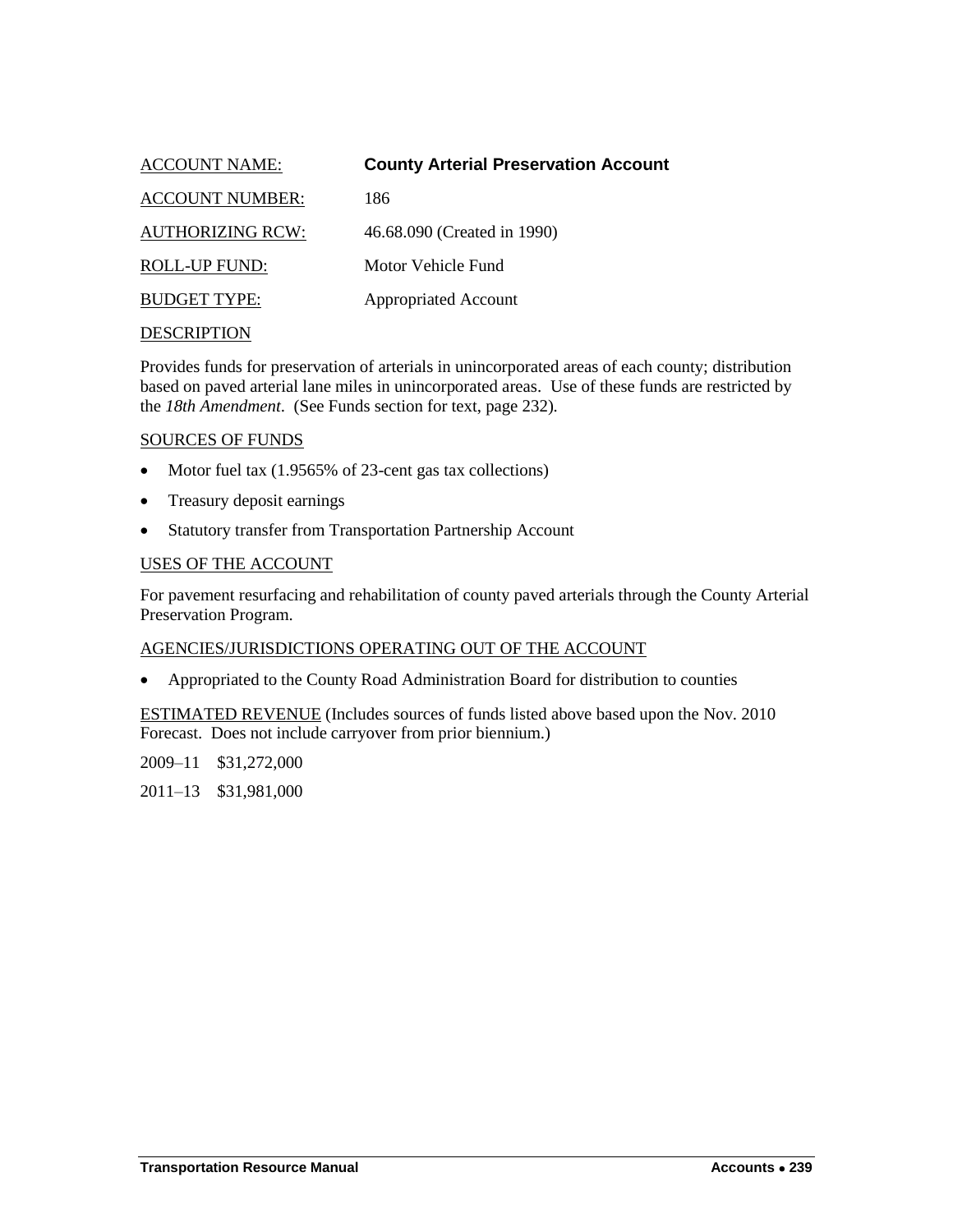<span id="page-7-0"></span>

| <b>ACCOUNT NAME:</b>    | <b>Department of Licensing Services Account</b> |
|-------------------------|-------------------------------------------------|
| <b>ACCOUNT NUMBER:</b>  | 201                                             |
| <b>AUTHORIZING RCW:</b> | 46.68.220 (Created in 1992)                     |
| ROLL-UP FUND:           | Motor Vehicle Fund                              |
| <b>BUDGET TYPE:</b>     | <b>Appropriated Account</b>                     |
|                         |                                                 |

Created in 1992 (Chapter 216, Laws of 1992) to provide funding for information and service delivery systems of the Department of Licensing and for reimbursement of county licensing activities. Use of these funds are restricted by the *18th Amendment.* (See Funds section for text, page 232)*.*

#### SOURCES OF FUNDS

- DOL service fee (50 cents on each new and renewal vehicle registration)
- Treasury deposit earnings

### USES OF THE ACCOUNT

- Support of DOL information and service delivery systems
- Assistance to counties that do not cover the cost of motor vehicle licensing activities through service fees.

### AGENCIES/GOVERNMENTS OPERATING OUT OF THE ACCOUNT

- Department of Licensing
- Counties

ESTIMATED REVENUE (Includes sources of funds listed above based upon the Nov. 2010 Forecast. Does not include carryover from prior biennium.)

2009–11 \$5,744,000

2011–13 \$6,075,000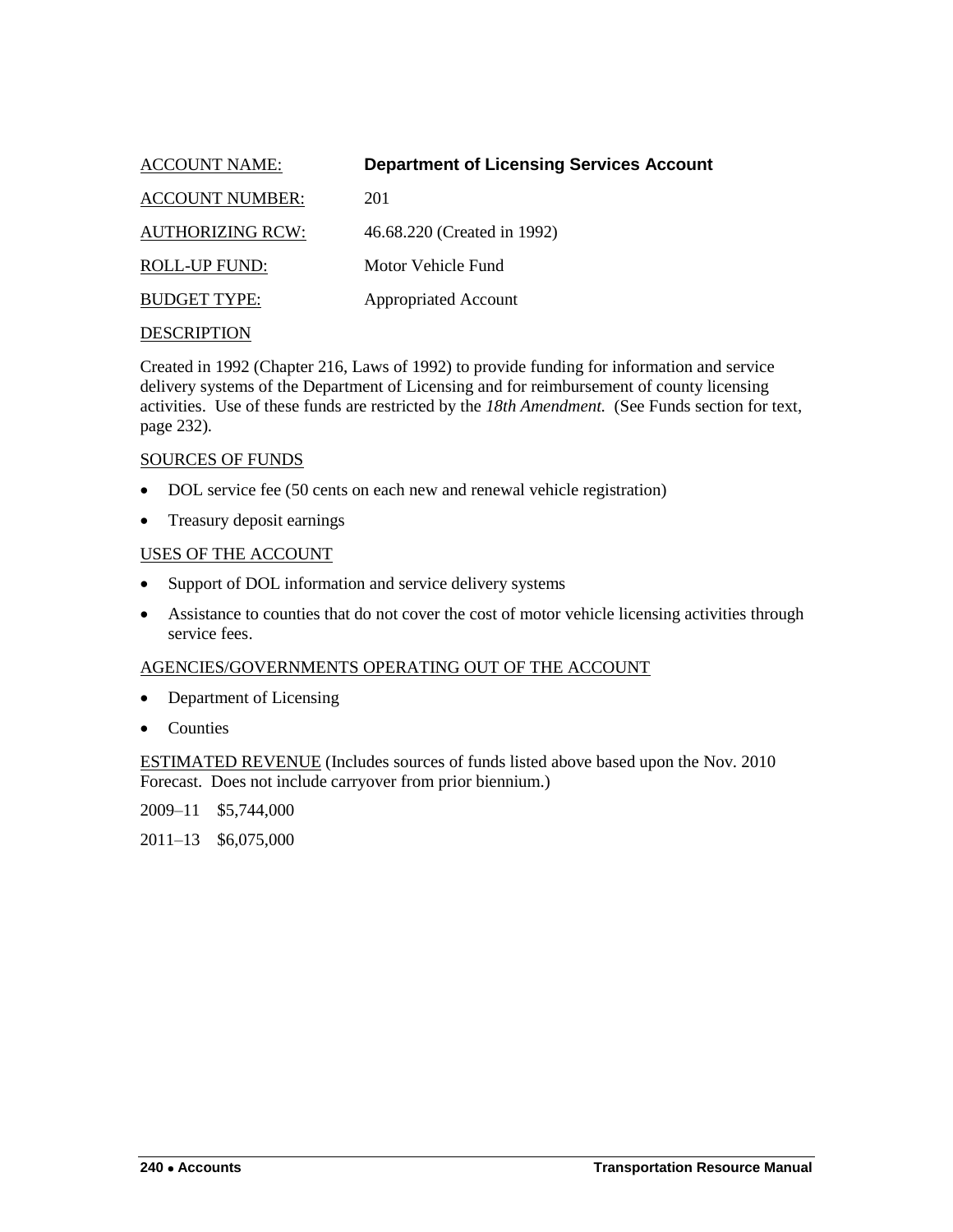<span id="page-8-0"></span>

| <b>ACCOUNT NAME:</b>    | <b>Essential Rail Assistance Account</b> |
|-------------------------|------------------------------------------|
| <b>ACCOUNT NUMBER:</b>  | 02M                                      |
| <b>AUTHORIZING RCW:</b> | 47.76.250 (Created in 1983)              |
| ROLL-UP FUND:           | Multimodal Transportation Fund           |
| <b>BUDGET TYPE:</b>     | <b>Appropriated Account</b>              |
|                         |                                          |

Provides low-interest loans to counties, port districts, first class cities, and small railroads for purchase of rail lines to preserve existing freight rail service. The Essential Rail Banking Account was merged into this account and abolished in 1995.

### SOURCES OF FUNDS

- Repayment of loans by local jurisdictions (must be repaid within ten years)
- Treasury deposit earnings

### USES OF THE ACCOUNT

- Acquisition, maintenance, or improvement of branch rail lines
- Purchase of railroad equipment necessary to maintain essential rail service
- Construction of trans-loading facilities to increase business on light density lines
- Mitigation of the impacts of abandonment
- Preservation of service along viable light density lines

### AGENCIES/JURISDICTIONS OPERATING OUT OF THE ACCOUNT

Department of Transportation (Public Transportation and Rail Division)

ESTIMATED REVENUE (Includes sources of funds listed above based upon the Nov. 2010 Forecast. Does not include carryover from prior biennium.)

2009–11 \$245,000

2011–13 \$139,000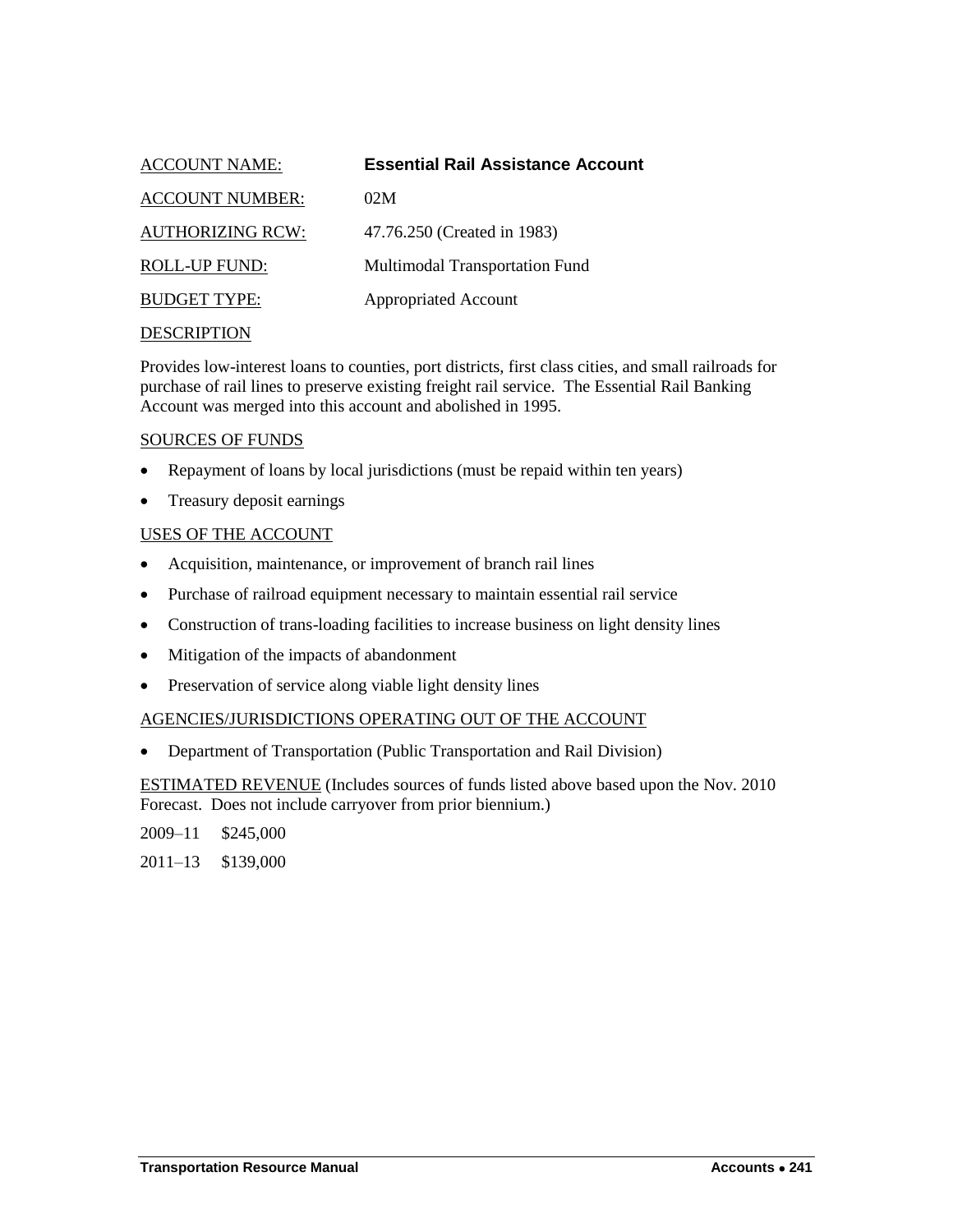<span id="page-9-0"></span>

| <b>ACCOUNT NAME:</b>    | <b>Federal Local Rail Service Assistance Account</b> |
|-------------------------|------------------------------------------------------|
| <b>ACCOUNT NUMBER:</b>  | 688                                                  |
| <b>AUTHORIZING RCW:</b> | 43.88.195 (Created in 1969)                          |
| <b>ROLL-UP FUND:</b>    | Multimodal Transportation Fund                       |
| <b>BUDGET TYPE:</b>     | Nonappropriated Account                              |
| <b>DESCRIPTION</b>      |                                                      |

Contains federal funds used to address impacts of rail line abandonments on light density lines. Provides funds on a 70% federal to 30% local basis. Distributed as short-term low-interest loans. New federal funding for this program is no longer available. However, the program continues, based on accumulated cash balances and loan repayments. This is a nonbudgeted and nonappropriated account.

#### SOURCES OF FUNDS

- Loan repayments
- Treasury deposit earnings

#### USES OF THE ACCOUNT

- Rehabilitation of lines that are considered for abandonment due to poor physical condition
- Construction of new rail facilities that enable service to be retained or enhanced
- Provision of substitute service such as highway improvements allowing alternative transportation to alleviate the adverse impacts of abandonment
- Purchase of a line for operation by another carrier or to preserve the right of way for future use

#### AGENCIES/JURISDICTIONS OPERATING OUT OF THE ACCOUNT

The Department of Transportation (Public Transportation and Rail Division) provides loans to public and private light density railroad operators.

ESTIMATED REVENUE (Includes sources of funds listed above based upon the Nov. 2010 Forecast. Does not include carryover from prior biennium.)

2009–11 N/A

 $2011-13$  N/A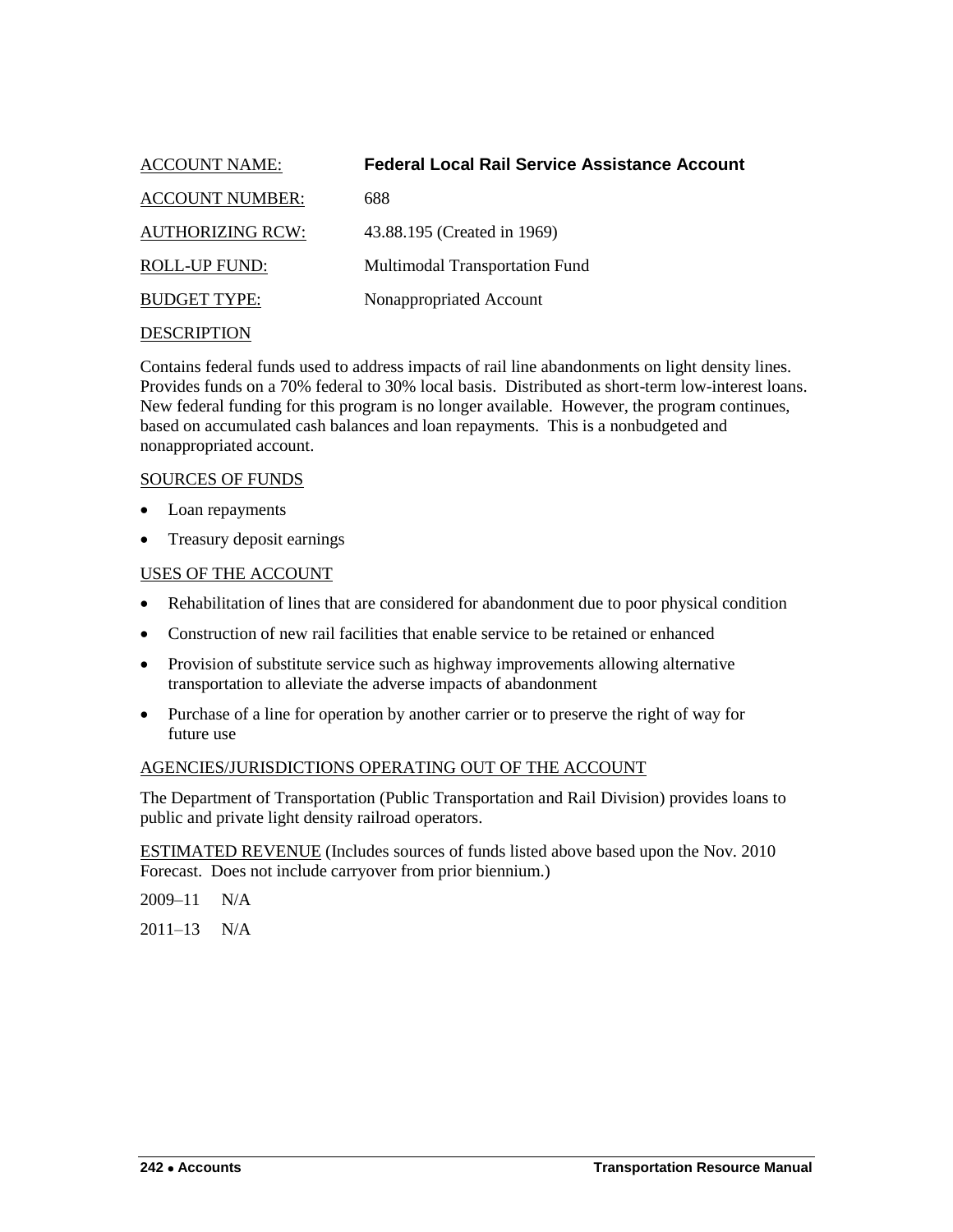<span id="page-10-0"></span>

| <b>ACCOUNT NAME:</b>    | <b>Ferry Bond Retirement Account</b>               |
|-------------------------|----------------------------------------------------|
| <b>ACCOUNT NUMBER:</b>  | 304                                                |
| <b>AUTHORIZING RCW:</b> | 47.60.600 (Created in 1977)                        |
| <b>ROLL-UP FUND:</b>    | <b>Transportation General Obligation Bond Fund</b> |
| <b>BUDGET TYPE:</b>     | Bond/Debt Service Withholding Account              |
| <b>DESCRIPTION</b>      |                                                    |

Repository for motor fuel tax revenues to be used by the State Treasurer for payment of principal and interest on ferry construction bonds authorized in 1977 and in 1992.

### SOURCES OF FUNDS

- Transfers from Motor Vehicle Account (which may be reimbursed from the Puget Sound Capital Construction Account)
- Treasury deposit earnings

### USES OF THE ACCOUNT

• Payment of ferry construction bond principal and interest

### AGENCIES/JURISDICTIONS OPERATING OUT OF THE ACCOUNT

• State Treasurer

### ESTIMATED REVENUE

N/A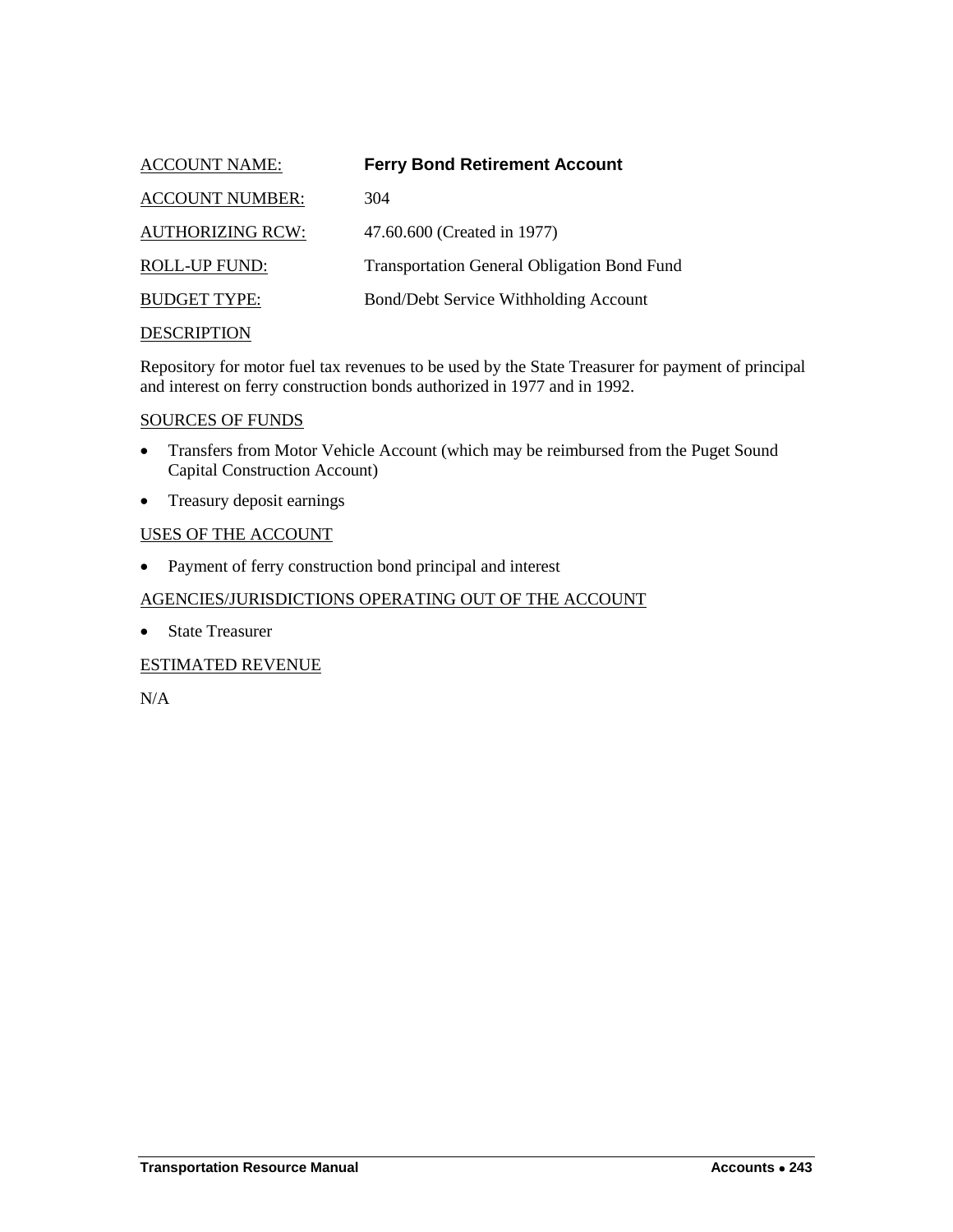<span id="page-11-0"></span>

| <b>ACCOUNT NAME:</b>    | <b>Freight Congestion Relief Account</b> |
|-------------------------|------------------------------------------|
| <b>ACCOUNT NUMBER:</b>  | 14K                                      |
| <b>AUTHORIZING RCW:</b> | 46.68.330 (Created in 2007)              |
| <b>ROLL-UP FUND:</b>    | Multimodal Transportation Fund           |
| <b>BUDGET TYPE:</b>     | <b>Appropriated Account</b>              |
|                         |                                          |

Special revenue treasury account to provide congestion relief and mitigate the burden imposed on the state transportation system by the movement of cargo via Washington ports.

#### SOURCES OF FUNDS

- As of FY11, Legislature had not approved a dedicated funding source.
- Treasury deposit earnings

### USES OF THE ACCOUNT

 Expenditures from the account may only be used to provide congestion relief through the improvement of freight rail systems and state highways that function as freight corridors.

#### AGENCIES/JURISDICTIONS OPERATING OUT OF THE ACCOUNT

• Department of Transportation

ESTIMATED REVENUE (Includes sources of funds listed above based upon the Nov. 2010 Forecast. Does not include carryover from prior biennium.)

2009–11 N/A

2011–13 N/A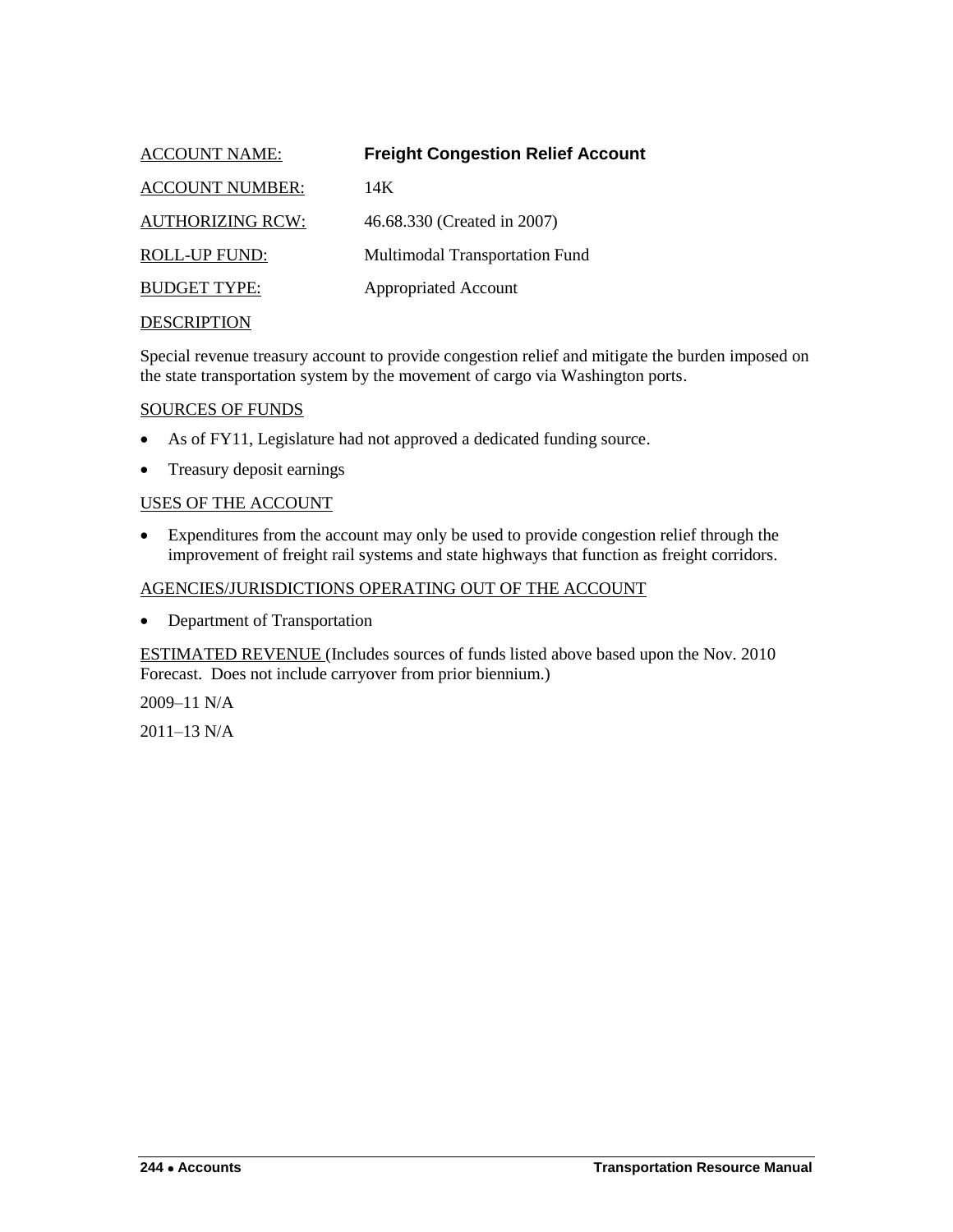<span id="page-12-0"></span>

| <b>ACCOUNT NAME:</b>    | <b>Freight Mobility Investment Account</b> |
|-------------------------|--------------------------------------------|
| <b>ACCOUNT NUMBER:</b>  | 09E                                        |
| <b>AUTHORIZING RCW:</b> | RCW 46.68.300 (Created in 2005)            |
| ROLL-UP FUND:           | Motor Vehicle Fund                         |
| <b>BUDGET TYPE:</b>     | <b>Appropriated Account</b>                |
|                         |                                            |

For freight mobility projects identified in the omnibus transportation appropriations act, including any principal and interest on bonds authorized for the projects or improvements.

#### SOURCES OF FUNDS

- \$3,000,000 annual statutory transfer from the Transportation Partnership Account's licenses, permits and fees revenue
- Treasury deposit earnings

### USES OF THE ACCOUNT

Expenditures from the account may be used only for freight mobility projects identified in the omnibus transportation appropriations act, including any principal and interest on bonds authorized for the projects or improvements.

### AGENCIES/GOVERNMENTS OPERATING OUT OF THE ACCOUNT

• Freight Mobility Strategic Investment Board (4110)

ESTIMATED REVENUE (Includes sources of funds listed above based upon the Nov. 2011 Forecast. Does not include carryover from prior biennium.)

2009–11 \$6,634,000

2011–13 \$6,634,000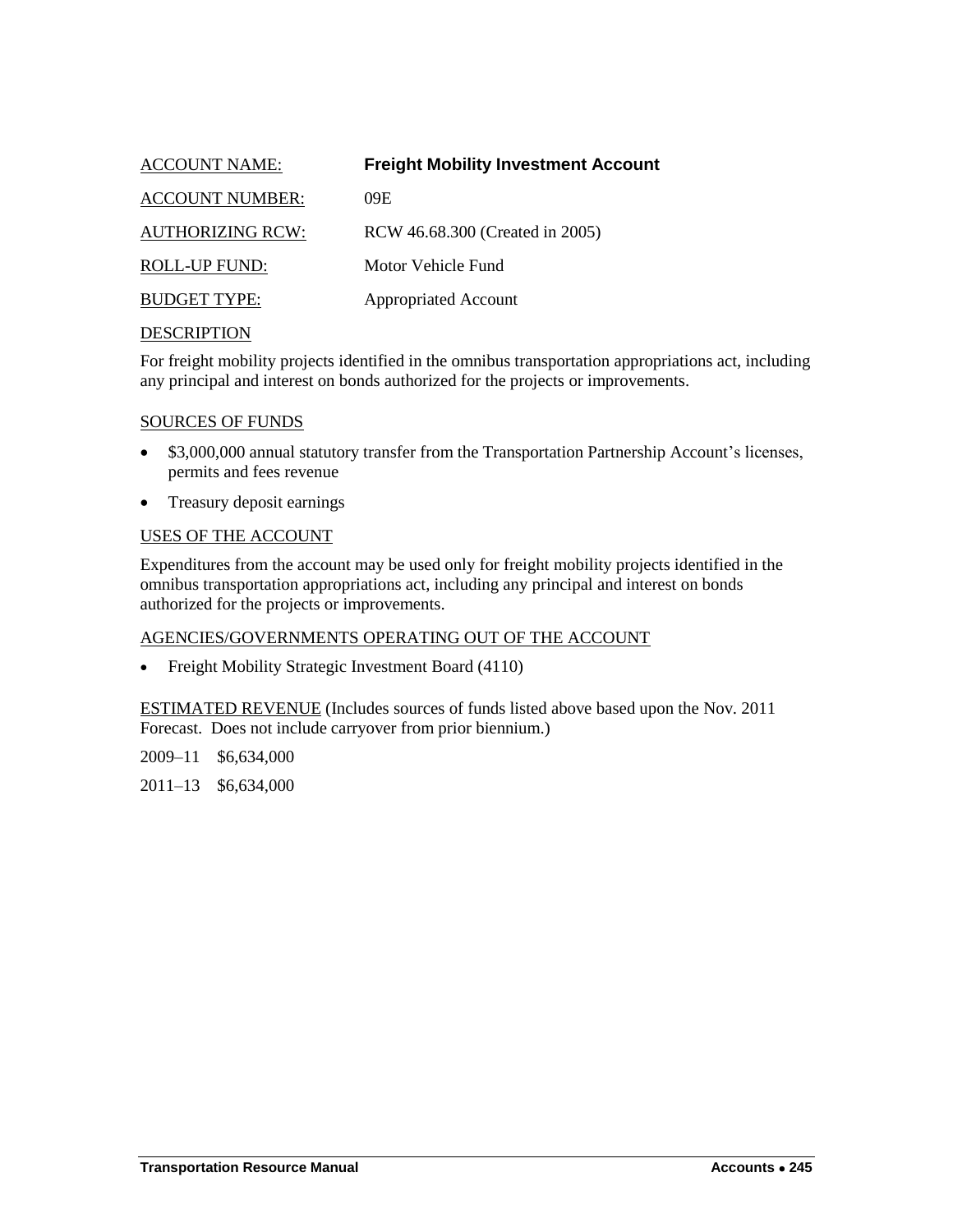<span id="page-13-0"></span>

| <b>ACCOUNT NAME:</b>    | <b>Freight Mobility Multimodal Account</b> |
|-------------------------|--------------------------------------------|
| <b>ACCOUNT NUMBER:</b>  | 11E                                        |
| <b>AUTHORIZING RCW:</b> | RCW 46.68.310 (Created in 2006)            |
| ROLL-UP FUND:           | Multimodal Transportation Fund (BB)        |
| <b>BUDGET TYPE:</b>     | <b>Appropriated Account</b>                |
|                         |                                            |

For freight mobility projects identified in the omnibus transportation appropriations act, including any principal and interest on bonds authorized for the projects or improvements.

#### SOURCES OF FUNDS

- \$3,000,000 annual statutory distribution of licenses, permits and fees revenue
- \$3,755,000 one-time contribution from Union Pacific (deferred revenue)
- Treasury deposit earnings

### USES OF THE ACCOUNT

Expenditures from the account may be used only for freight mobility projects identified in the omnibus transportation appropriations act, including any principal and interest on bonds authorized for the projects or improvements.

### AGENCIES/GOVERNMENTS OPERATING OUT OF THE ACCOUNT

Freight Mobility Strategic Investment Board (4110)

ESTIMATED REVENUE (Includes sources of funds listed above based upon the Nov. 2010 Forecast. Does not include carryover from prior biennium.)

2009–11 \$7,800,000

2011–13 \$9,323,000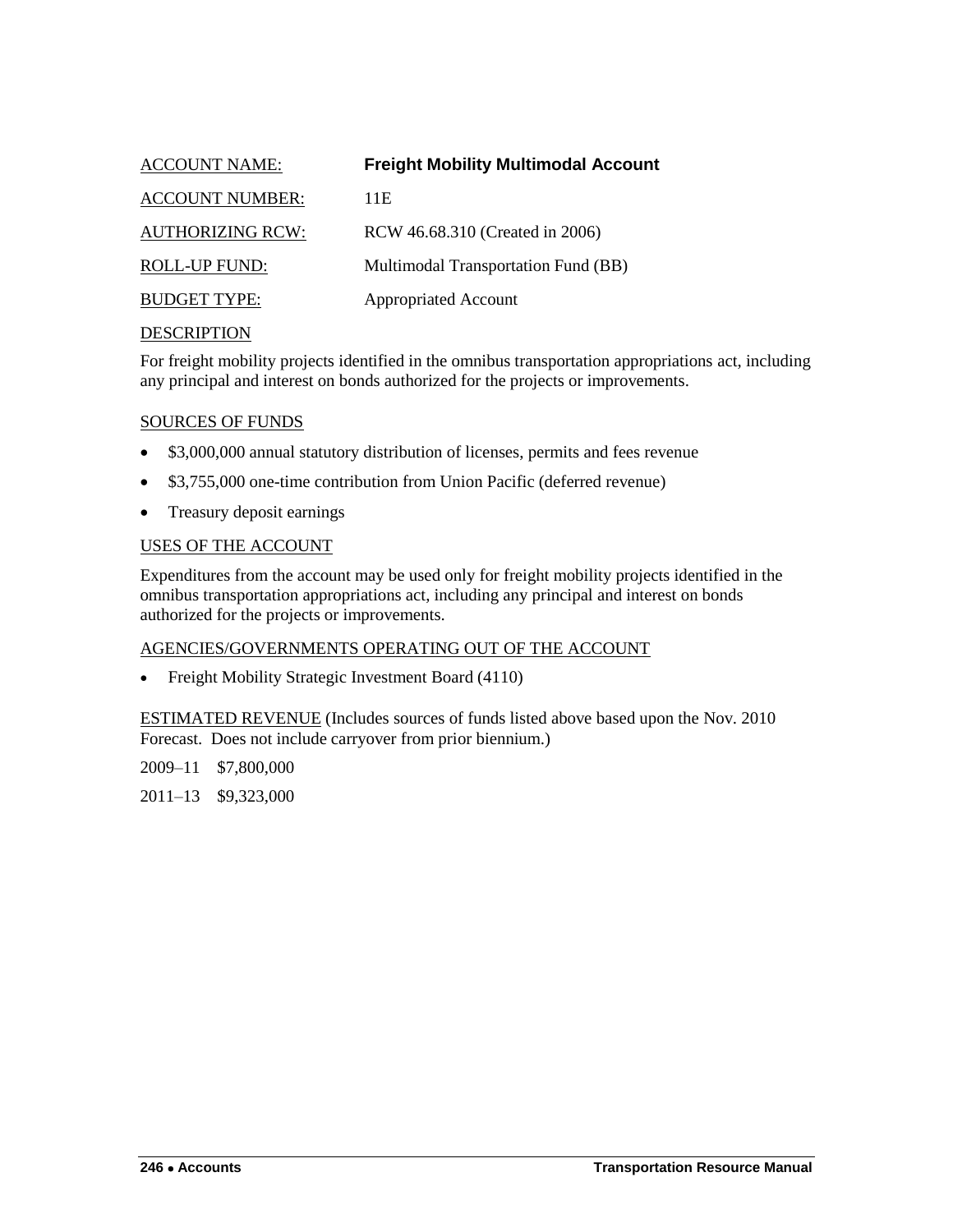<span id="page-14-0"></span>

| <b>ACCOUNT NAME:</b>    | <b>Grade Crossing Protective Account</b>   |
|-------------------------|--------------------------------------------|
| <b>ACCOUNT NUMBER:</b>  | 080                                        |
| <b>AUTHORIZING RCW:</b> | 81.53.281 (Created in 1969)                |
| <b>ROLL-UP FUND:</b>    | Central Administration and Regulatory Fund |
| <b>BUDGET TYPE:</b>     | <b>Appropriated Account</b>                |
|                         |                                            |

Provides funds for the installation or upgrading of signals or other warning devices at railroad grade crossings. Up to 60% of the cost of these projects may qualify for reimbursement from this account. This fund is administered by the Utilities and Transportation Commission.

#### SOURCES OF FUNDS

- Statutory transfer from Public Service Revolving Fund's Miscellaneous Fees and Penalties accounts monies
- Federal funds
- Treasury deposit earnings

### USES OF THE ACCOUNT

- Cover costs of installation and maintenance of railroad signals
- Cover administration costs of the Utilities and Transportation Commission

### AGENCIES/GOVERNMENTS OPERATING OUT OF THE ACCOUNT

Utilities and Transportation Commission

ESTIMATED REVENUE (Includes sources of funds listed above based upon the Nov. 2010 Forecast. Does not include carryover from prior biennium.)

2009–11 \$522,000

2011–13 \$534,000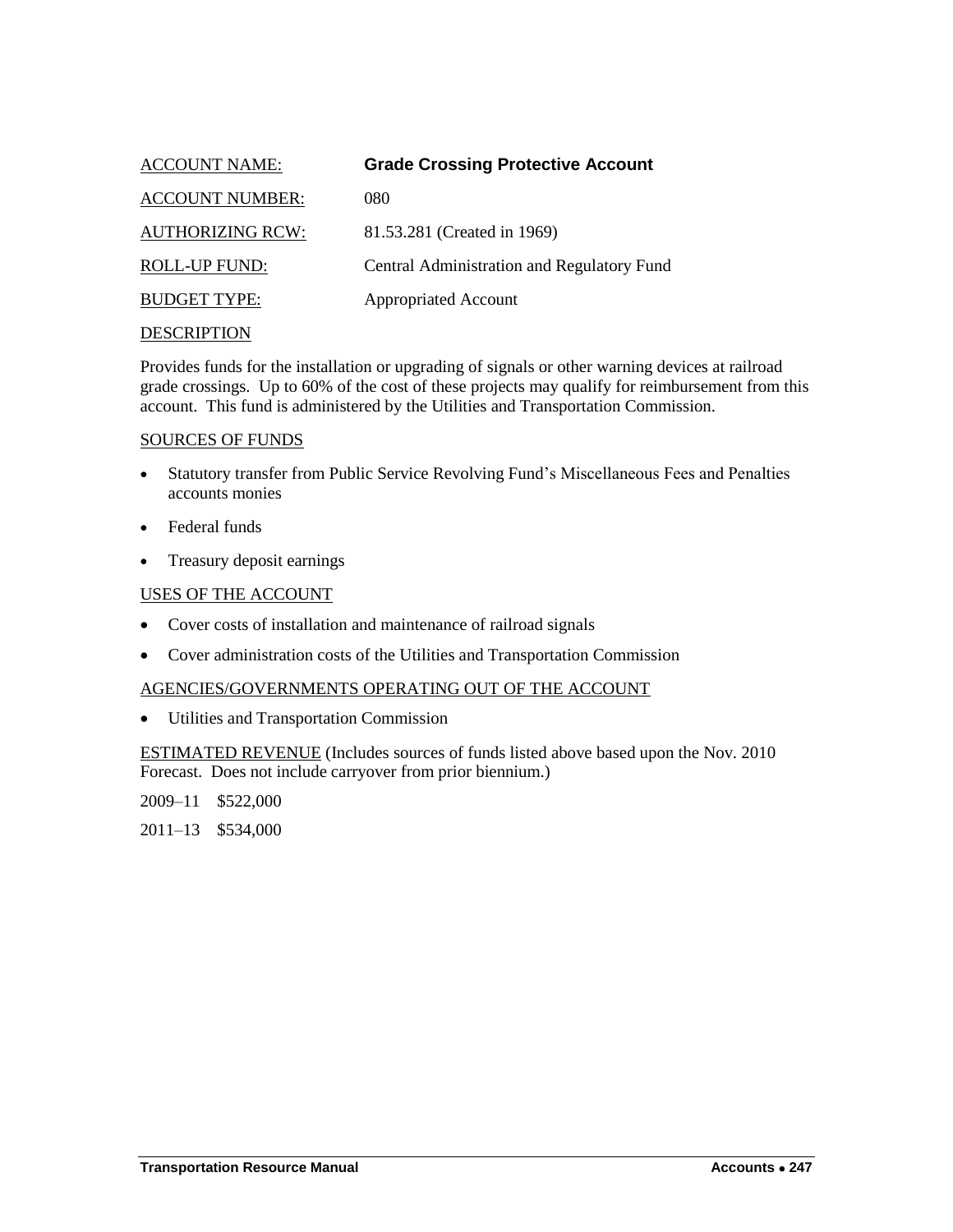<span id="page-15-0"></span>

| <b>ACCOUNT NAME:</b>    | Miscellaneous Program Account ("Grain Train") |
|-------------------------|-----------------------------------------------|
| <b>ACCOUNT NUMBER:</b>  | 759                                           |
| <b>AUTHORIZING RCW:</b> | 43.88.195                                     |
| <b>ROLL-UP FUND:</b>    | Central Admin and Regulatory Fund             |
| <b>BUDGET TYPE:</b>     | Nonappropriated Account                       |
| <b>DESCRIPTION</b>      |                                               |

Local account used by several agencies to administer their trustee activities.

#### SOURCES OF FUNDS

- Federal grants-in-aid
- Charges and miscellaneous revenue
- Interest Earnings

#### USES OF THE ACCOUNT

The Department of Transportation uses this account to track revenues received from Grain Train operations and for payment of expenditures for operation and maintenance, and rail car replacement.

#### AGENCIES/GOVERNMENTS OPERATING OUT OF THE ACCOUNT

• Department of Transportation

ESTIMATED REVENUE (Includes sources of funds listed above based upon the Nov. 2010 Forecast. Does not include carryover from prior biennium.)

2009–11 \$420,000

2011–13 \$505,000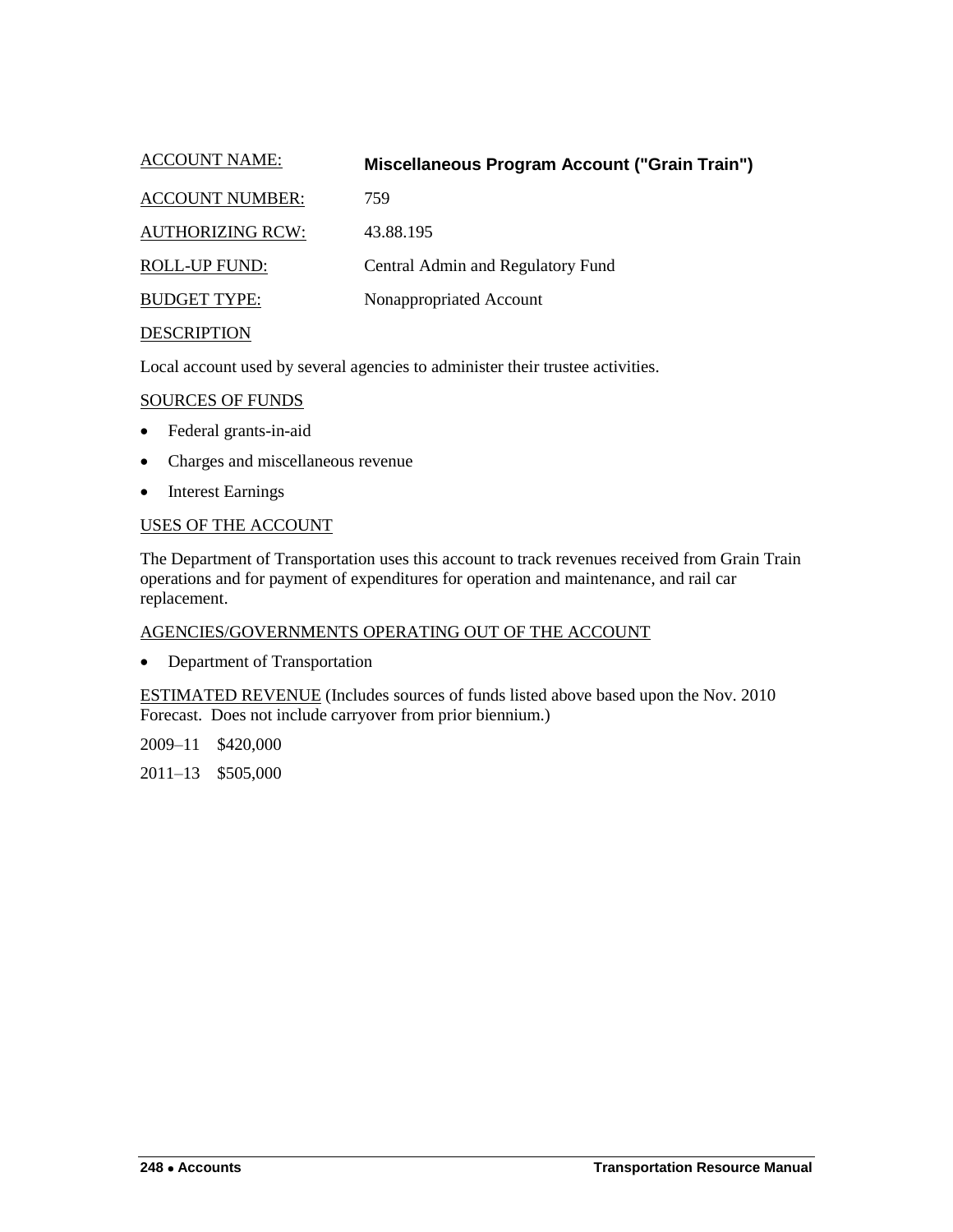<span id="page-16-0"></span>

| <b>ACCOUNT NAME:</b>    | <b>High-Occupancy Toll Lanes Operations Account</b> |
|-------------------------|-----------------------------------------------------|
| <b>ACCOUNT NUMBER:</b>  | 09F                                                 |
| <b>AUTHORIZING RCW:</b> | 47.66.090                                           |
| <b>ROLL-UP FUND:</b>    | Multimodal Transportation Fund                      |
| <b>DESCRIPTION</b>      |                                                     |

A repository for tolls collected from high-occupancy toll lanes (HOT lanes). The HOT lanes are a pilot program and are due to expire in early May 2012.

#### SOURCES OF FUNDS

- Toll charges from high-occupancy toll lane users
- Treasury deposit earnings, including interest on unearned revenue held in account 495 for customer-prepaid HOT Lanes tolls.

#### USES OF THE ACCOUNT

HOT Lanes revenue is used for, but not limited to, debt service, planning, administration, construction, maintenance, operation, repair, rebuilding, enforcement, and expansion of highoccupancy toll lanes and to increase transit, vanpool and carpool, and trip reduction services in the corridor.

#### AGENCIES/GOVERNMENTS OPERATING OUT OF THE ACCOUNT

• Department of Transportation

ESTIMATED REVENUE (Includes sources of funds listed above based upon the Nov. 2010 Forecast.)

2009–11 \$1,166,000

2011–13 \$562,000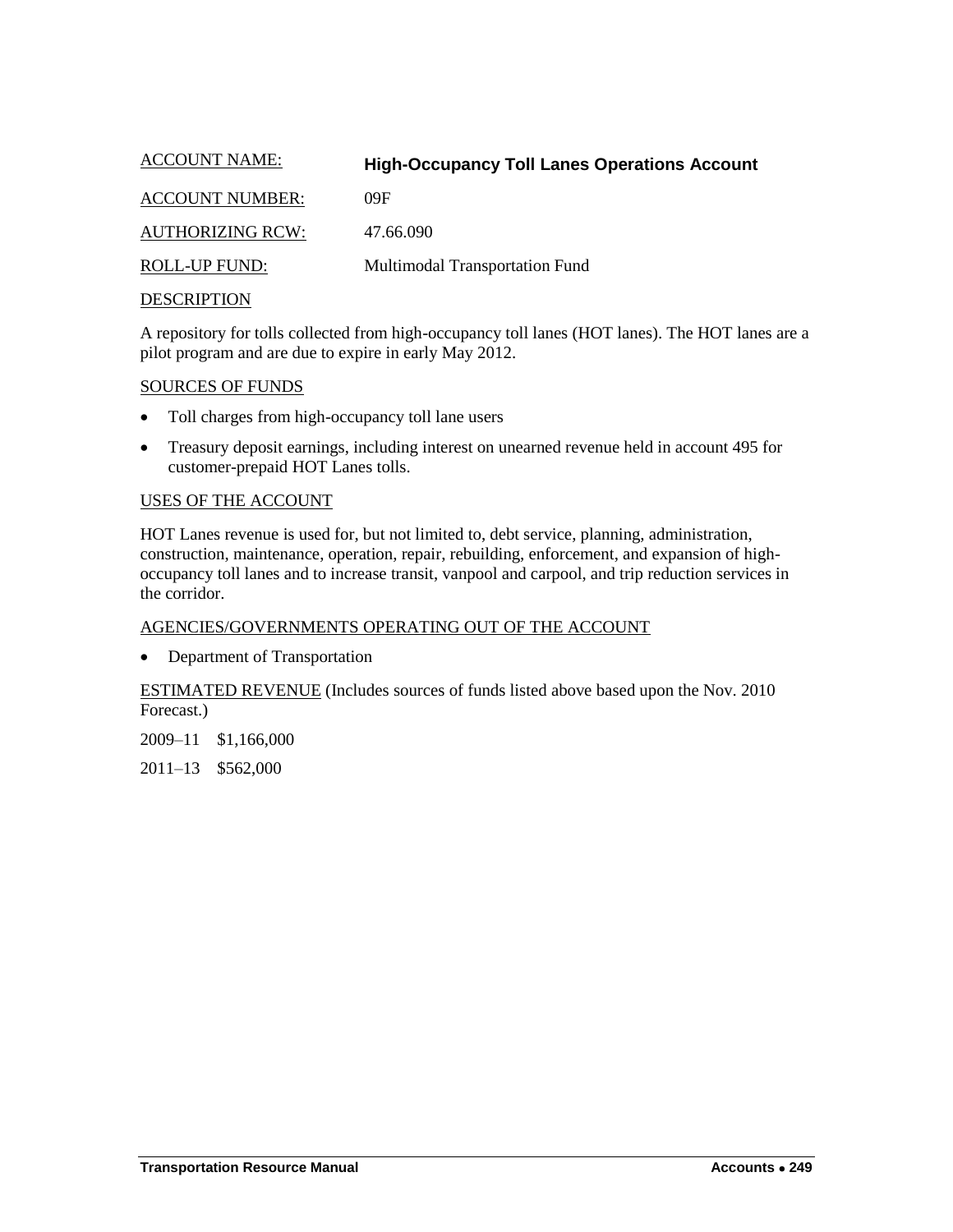<span id="page-17-0"></span>

| <b>ACCOUNT NAME:</b>    | <b>Highway Bond Retirement Account</b>           |
|-------------------------|--------------------------------------------------|
| <b>ACCOUNT NUMBER:</b>  | 303                                              |
| <b>AUTHORIZING RCW:</b> | 47.10.080 (Created in 1951)                      |
| <b>ROLL-UP FUND:</b>    | <b>Transportation Bond Fund</b>                  |
| <b>BUDGET TYPE:</b>     | Bond Retirement/Debt Service Withholding Account |
| <b>DESCRIPTION</b>      |                                                  |

Payments of principal and interest on outstanding bonds issued for Department of Transportation highway construction projects. This account is administered by the State Treasurer.

### SOURCES OF FUNDS

- Transfer in of motor fuel taxes (as required)
- Treasury deposit earnings

### USES OF THE ACCOUNT

• Debt service on bonds issued

#### AGENCIES/JURISDICTIONS OPERATING OUT OF THE ACCOUNT

• State Treasurer

### ESTIMATED REVENUE

 $N/A$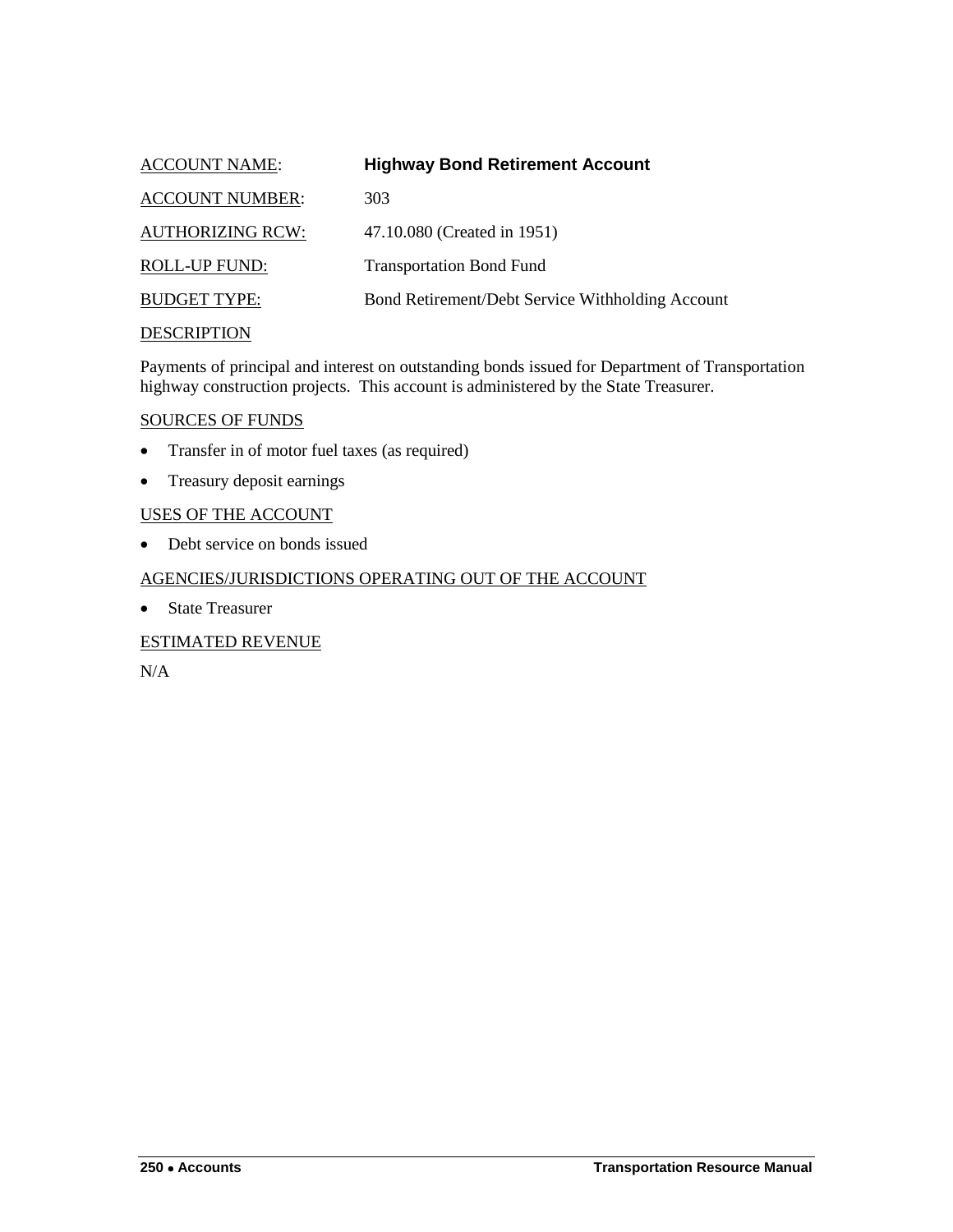<span id="page-18-0"></span>

| <b>ACCOUNT NAME:</b>    | <b>Highway Infrastructure Account</b> |
|-------------------------|---------------------------------------|
| <b>ACCOUNT NUMBER:</b>  | 096                                   |
| <b>AUTHORIZING RCW:</b> | 46.68.240 (Created in 1996)           |
| ROLL-UP FUND:           | Motor Vehicle Fund                    |
| <b>BUDGET TYPE:</b>     | <b>Appropriated Account</b>           |
|                         |                                       |

A repository for funds used as part of a "state infrastructure bank" to support innovative financing strategies that benefit the state's highway infrastructure. Use of these funds are restricted by the *18th Amendment.* (See Funds section for text, page 232)*.*

#### SOURCES OF FUNDS

- Federal funds
- Loan repayments
- Treasury deposit earnings

#### USES OF THE ACCOUNT

- Support the issuance of public or private debt
- Provide credit enhancements for such debt
- Provide direct loans to public or private entities
- Facilitate investment in highway facilities

### AGENCIES/GOVERNMENTS OPERATING OUT OF THE ACCOUNT

• Department of Transportation

ESTIMATED REVENUE (Includes sources of funds listed above based upon the Nov. 2010 Forecast. Does not include carryover from prior biennium.)

2009–11 \$88,000

2011–13 \$1,734,000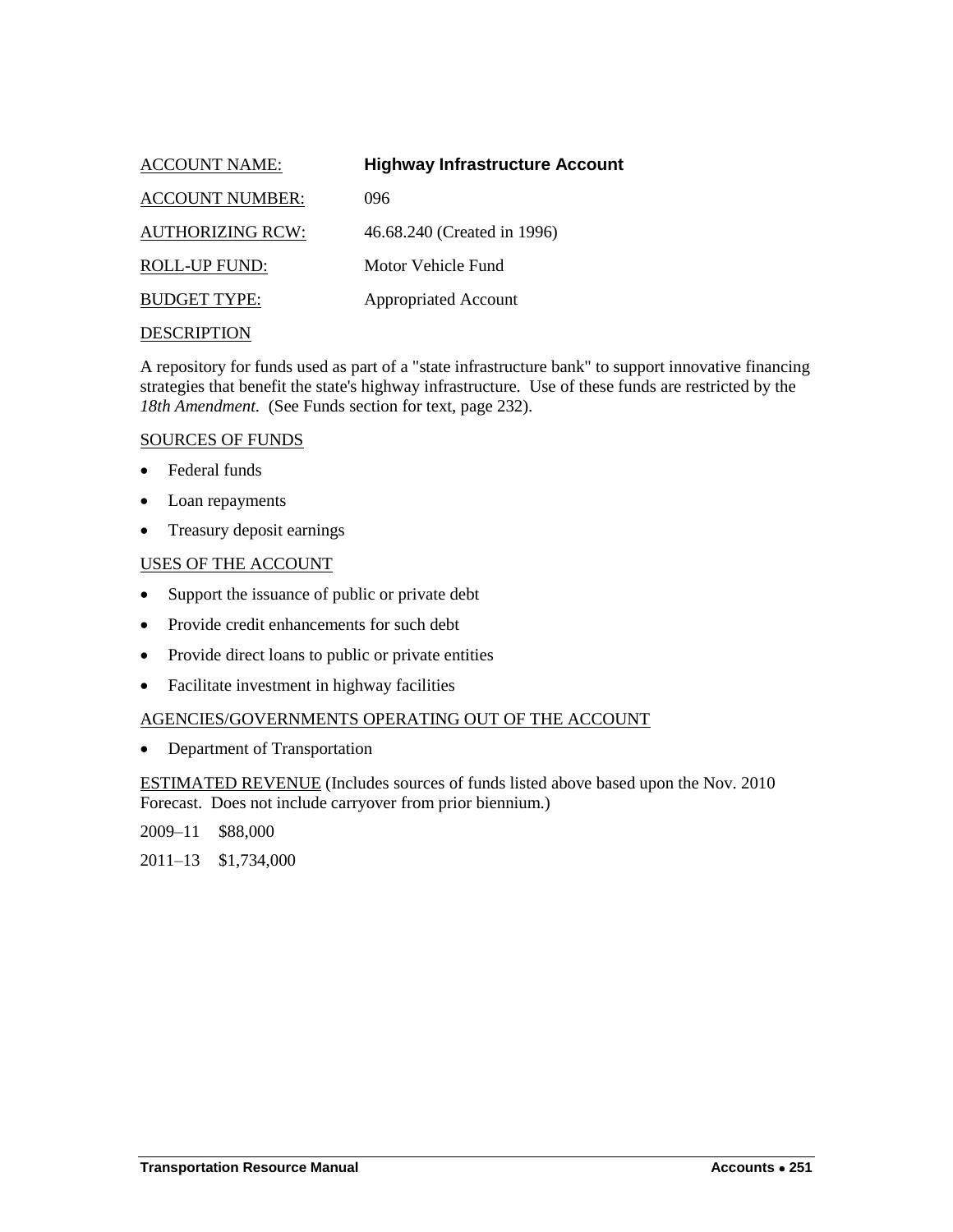<span id="page-19-0"></span>

| <b>ACCOUNT NAME:</b>    | <b>Highway Safety Account</b>  |
|-------------------------|--------------------------------|
| <b>ACCOUNT NUMBER:</b>  | 106                            |
| <b>AUTHORIZING RCW:</b> | 46.68.060 (Created in 1961)    |
| <b>ROLL-UP FUND:</b>    | Multimodal Transportation Fund |
| <b>BUDGET TYPE:</b>     | <b>Appropriated Account</b>    |
|                         |                                |

To carry out laws relating to driver licensing; driver improvement; financial responsibility; and cost of furnishing abstracts of driving records and maintaining such case records.

#### SOURCES OF FUNDS

- Driver licens fees
- Motor vehicle fees, fines and forfeitures
- Copies of records and driving record abstracts
- Treasury deposit earnings
- Federal traffic safety programs/driver schools (see *Federal Funding* section, page 131.)

### USES OF THE FUND

Administrative costs of the Department of Licensing and to carry out the purposes of the Washington Traffic Safety Commission. During the 2007-2009 and 2009-2011 fiscal biennia, the legislature may transfer from the highway safety fund to the motor vehicle fund and the multimodal transportation account such amounts as reflect the excess fund balance of the highway safety fund.

### AGENCIES/GOVERNMENTS OPERATING OUT OF THE ACCOUNT

- Department of Licensing
- Traffic Safety Commission

ESTIMATED REVENUE (Includes sources of funds listed above based upon the Nov. 2010 Forecast. Does not include carryover from prior biennium.)

2009–11 \$197,315,000

2011–13 \$225,529,000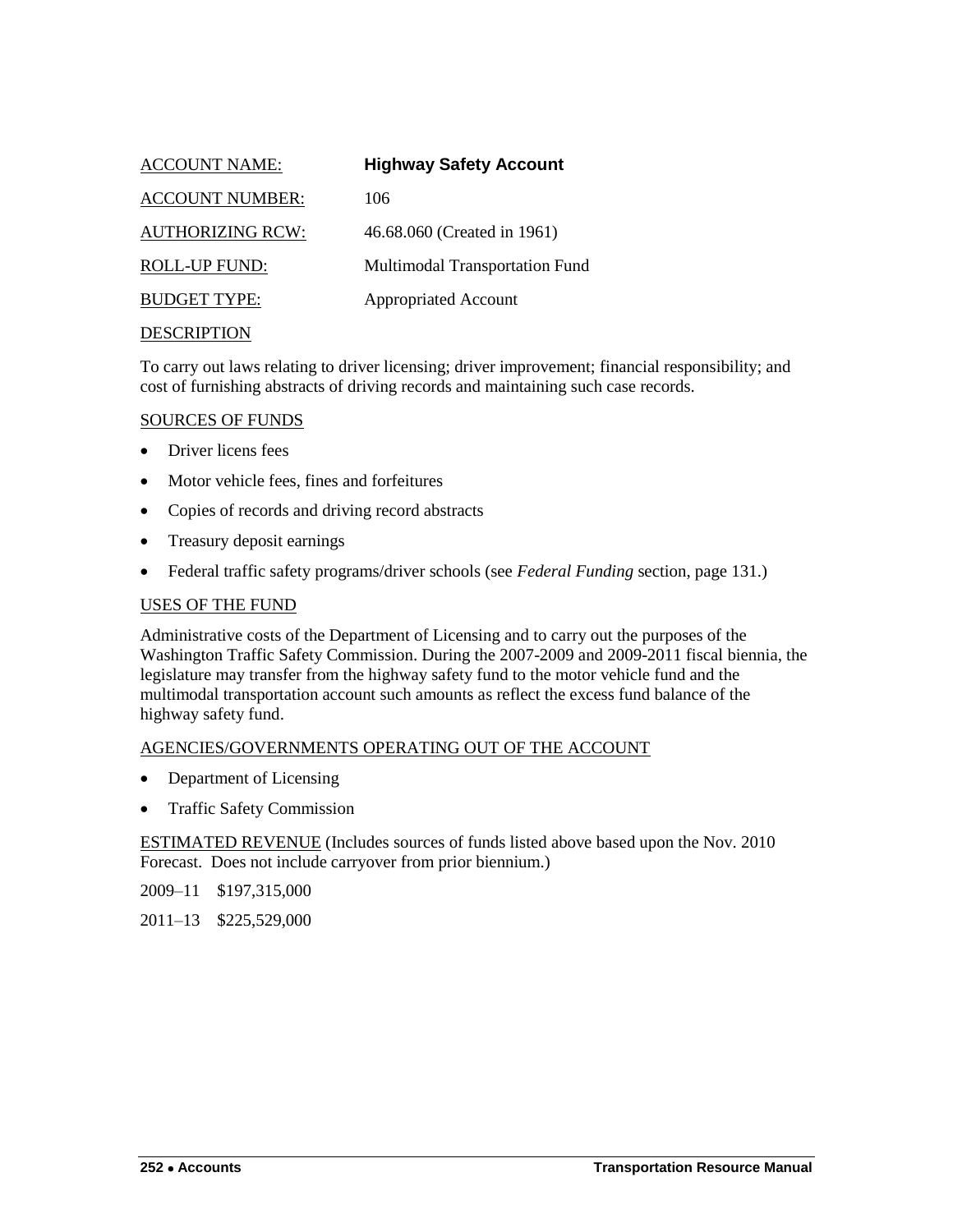<span id="page-20-0"></span>

| <b>ACCOUNT NAME:</b>    | <b>High Occupancy Vehicle Account</b> |
|-------------------------|---------------------------------------|
| <b>ACCOUNT NUMBER:</b>  | 737                                   |
| <b>AUTHORIZING RCW:</b> | 81.100.070 (Created in 1990)          |
| <b>ROLL-UP FUND:</b>    | Local Government Distributions Fund   |
| <b>BUDGET TYPE:</b>     | Nonappropriated Account               |

For deposit and distribution of HOV local option tax revenue collected by the Department of Revenue or the Department of Licensing. Only King, Pierce, and Snohomish counties are eligible to levy these taxes, with voter approval; however, no jurisdiction has imposed the HOV local option tax to date.

#### SOURCES OF FUNDS

- Local option HOV motor vehicle excise tax
- Local option HOV employer tax
- Treasury deposit earnings

#### USES OF THE ACCOUNT

- Distribution to counties on whose behalf the revenue was collected
- To finance or accelerate construction of HOV lanes
- To support programs that encourage or monitor the use of HOV lanes

#### AGENCIES/JURISDICTIONS OPERATING OUT OF THE ACCOUNT

• King, Pierce, and Snohomish counties

ESTIMATED REVENUE (Includes sources of funds listed above based upon the Nov. 2010 Forecast. Does not include carryover from prior biennium.)

2009–11 \$0

 $2011 - 13$  \$0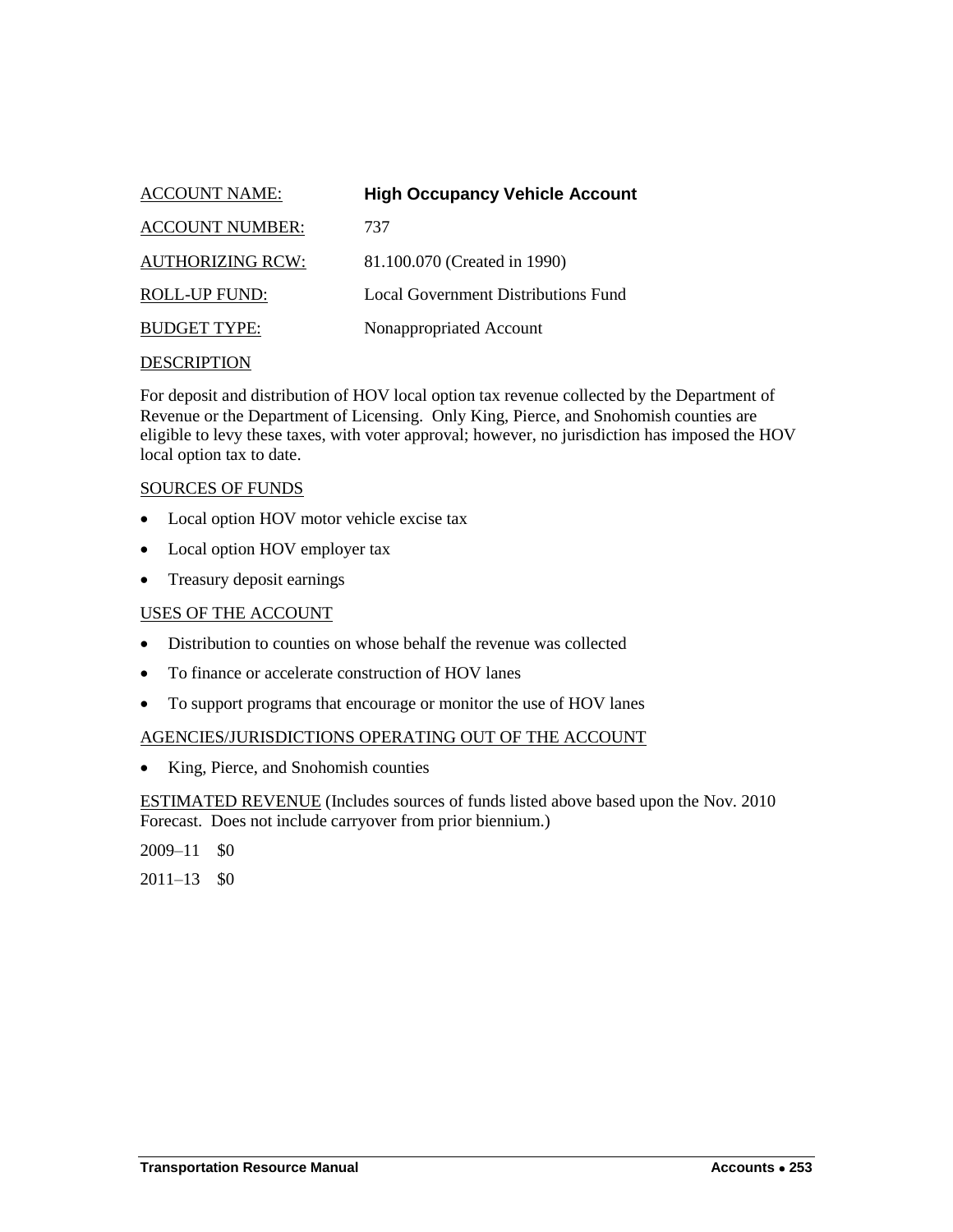<span id="page-21-0"></span>

| <b>ACCOUNT NAME:</b>    | <b>Ignition Interlock Device Revolving Account</b> |
|-------------------------|----------------------------------------------------|
| <b>ACCOUNT NUMBER:</b>  | 14V                                                |
| <b>AUTHORIZING RCW:</b> | 46.68.340 (Created in 2008)                        |
| <b>ROLL-UP FUND:</b>    | Central Admin and Regulatory Fund                  |
| <b>BUDGET TYPE:</b>     | <b>Appropriated Account</b>                        |
| <b>DESCRIPTION</b>      |                                                    |

For administering and operating the ignition interlock device revolving account program.

### SOURCES OF FUNDS

• Applicant fees

### USES OF THE ACCOUNT

For administering and operating the ignition interlock device revolving account program.

### AGENCIES/GOVERNMENTS OPERATING OUT OF THE ACCOUNT

• Department of Licensing

ESTIMATED REVENUE (Includes sources of funds listed above based upon the Nov. 2010 Forecast. Does not include carryover from prior biennium.)

2009–11 \$2,283,000

2011–13 \$1,553,000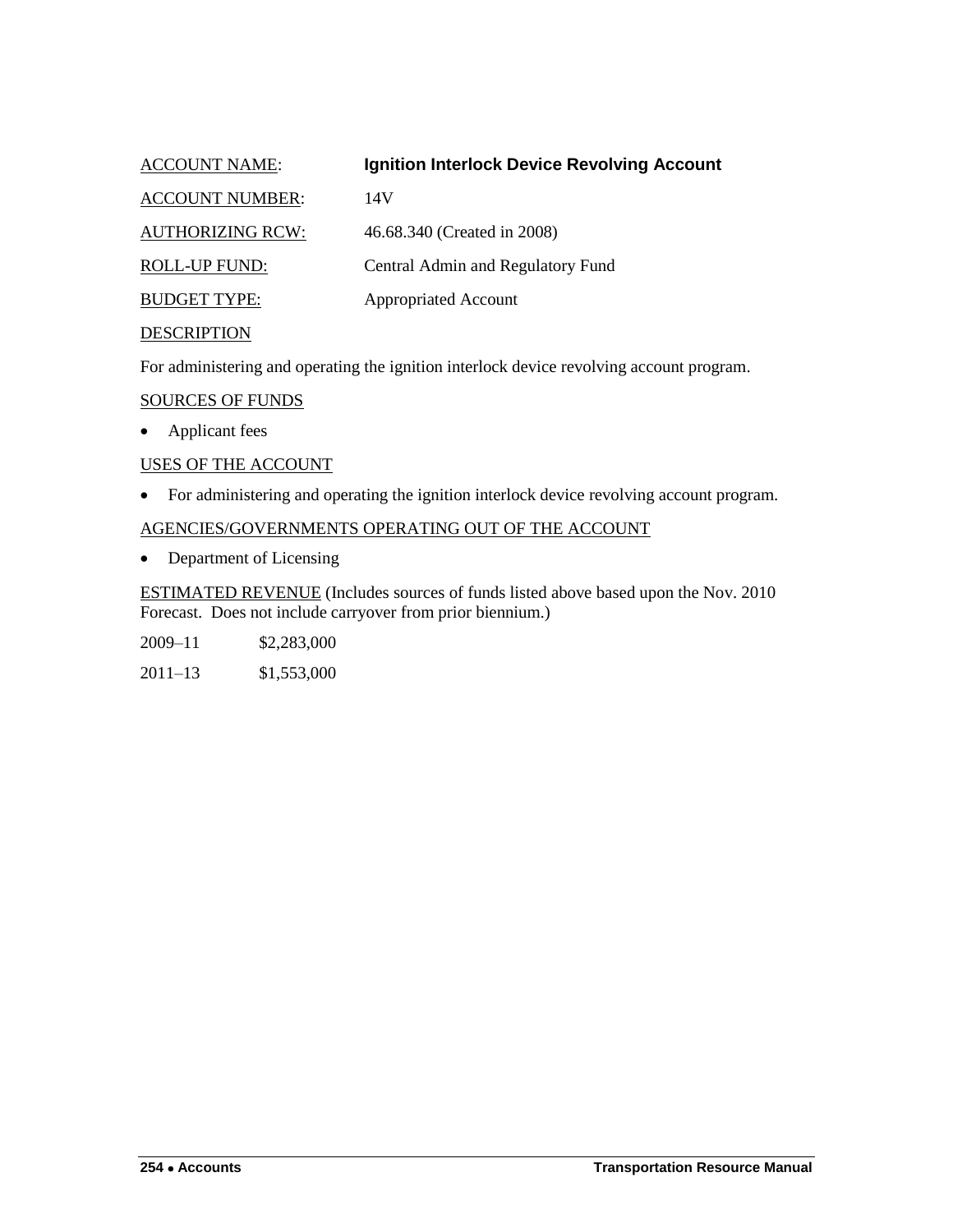<span id="page-22-0"></span>

| <b>ACCOUNT NAME:</b>    | <b>Impaired Driving Safety Account</b> |
|-------------------------|----------------------------------------|
| <b>ACCOUNT NUMBER:</b>  | 281                                    |
| <b>AUTHORIZING RCW:</b> | 46.68.260 (Created in 1998)            |
| <b>ROLL-UP FUND:</b>    | Multimodal Transportation Fund         |
| <b>BUDGET TYPE:</b>     | <b>Appropriated Account</b>            |

To provide funding for projects designed to reduce impaired driving and to offset local governments' costs of enforcing laws related to impaired driving and boating.

#### SOURCES OF FUNDS

• Driver license reinstatement fees for alcohol- and drug-related driving arrests (63% of \$150 reinstatement fee).

#### USES OF THE FUND

- To fund projects to reduce impaired driving
- To provide funding to local governments for costs associated with enforcing laws related to impaired driving and boating.

#### AGENCIES/GOVERNMENTS OPERATING OUT OF THE ACCOUNT

- Distributions to the County Criminal Justice Account, according to counties' population, crime rate, and per capita superior court cases (RCW 82.14.310)
- Distributions to the Municipal Criminal Justice Account, according to municipalities' population, crime rate, history of violent crime, and other factors such as implementation of crime prevention programs (RCW 82.14.320 and RCW 82.14.330)

ESTIMATED REVENUE (Includes sources of funds listed above based upon the Nov. 2010 Forecast. Does not include carryover from prior biennium.)

2009–11 \$2,712,000

2011–13 \$4,089,000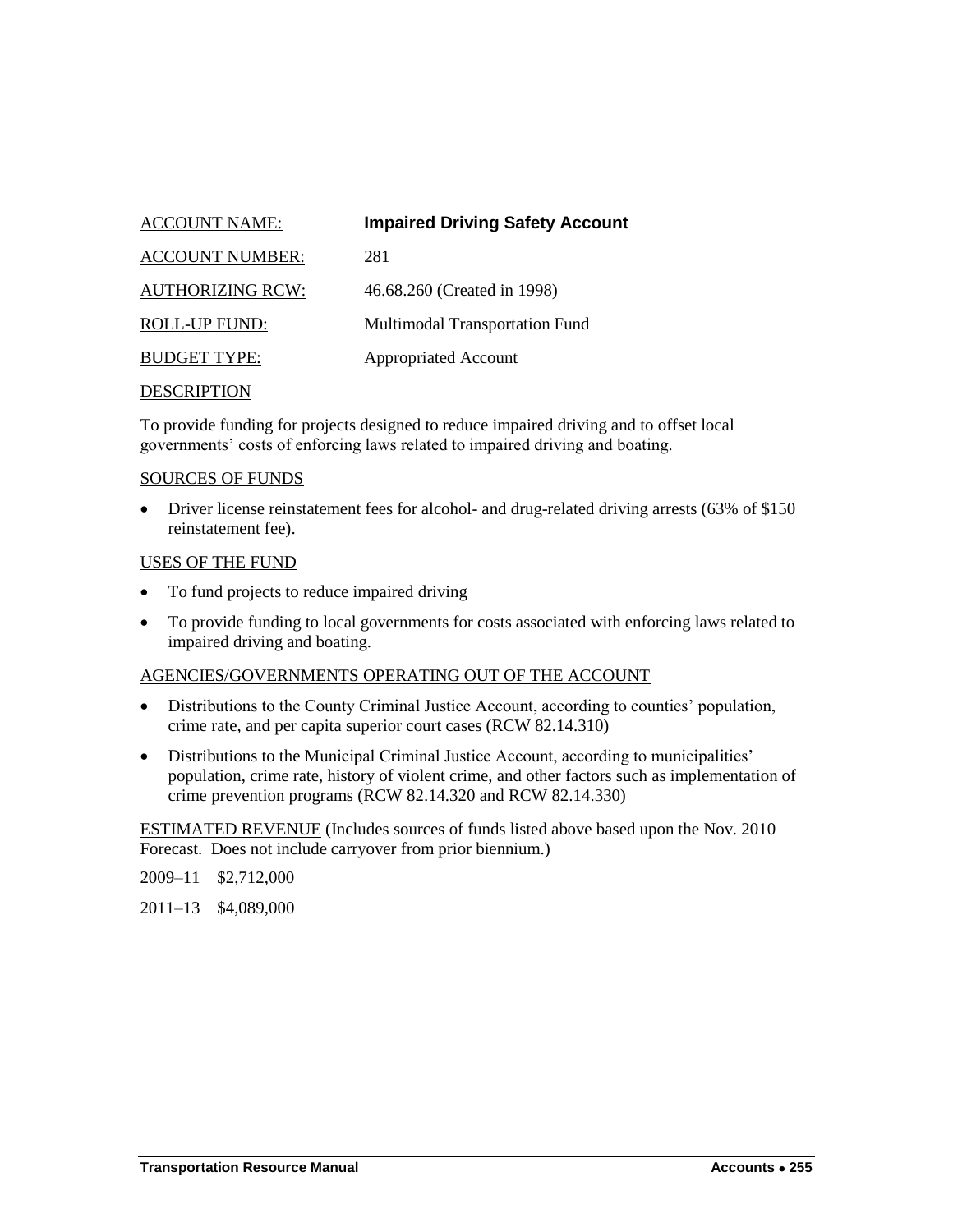<span id="page-23-0"></span>

| <b>ACCOUNT NAME:</b>    | <b>King Street Railroad Station Facility Account</b> |
|-------------------------|------------------------------------------------------|
| <b>ACCOUNT NUMBER:</b>  | 432                                                  |
| <b>AUTHORIZING RCW:</b> | 47.79.150 (Created in 2001)                          |
| ROLL-UP FUND:           | <b>Other Activities Fund</b>                         |
| <b>BUDGET TYPE:</b>     | Nonappropriated Account                              |

To provide funding for operation and maintenance, as well as capital improvement projects for the King Street Railroad station.

#### SOURCES OF FUNDS

- Treasury deposit earnings
- Capital facility sales, leases, parking fees, etc. investment income, contributions, grants, donations, other miscellaneous revenue

### USES OF THE FUND

The legislation creating this account assumed the account's major purpose would be to provide funding for payment of debt service on bonds issued by a nonprofit organization to finance a rehabilitation of the King Street Station. Since the account was created, the rehabilitation and financing plan has been modified. The Department of Transportation now plans to use funds in the account together with federal funds and private/local funding sources to directly pay for capital improvements to the station.

#### AGENCIES/GOVERNMENTS OPERATING OUT OF THE ACCOUNT

• Department of Transportation

ESTIMATED REVENUE (Includes sources of funds listed above based upon the Nov. 2010 Forecast. Does not include carryover from prior biennium.)

2009–11 \$30,000

2011–13 \$8,000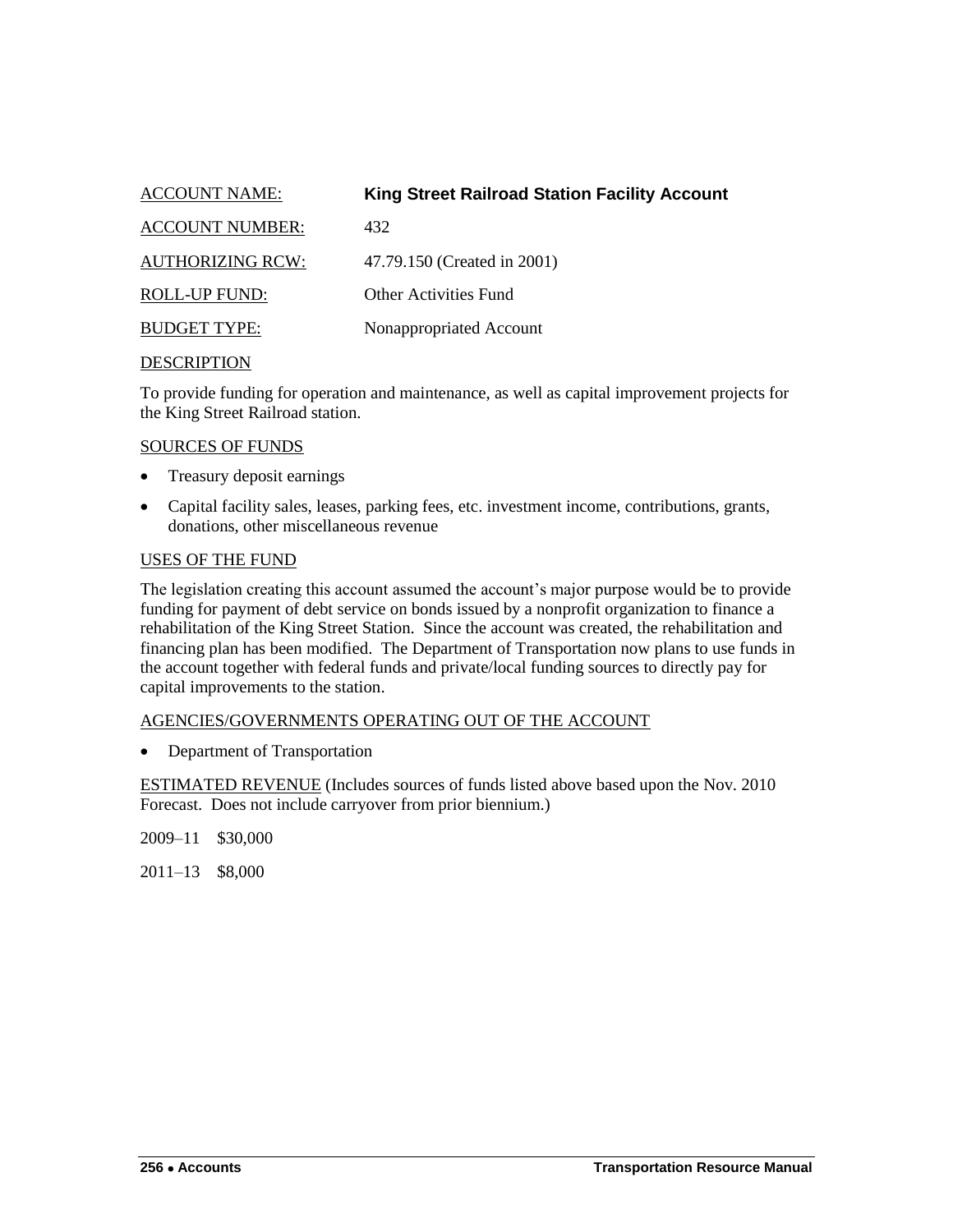<span id="page-24-0"></span>

| <b>ACCOUNT NAME:</b>    | <b>License Plate Technology Account</b>    |
|-------------------------|--------------------------------------------|
| <b>ACCOUNT NUMBER:</b>  | 06T                                        |
| <b>AUTHORIZING RCW:</b> | 46.16.685 (Created in 2003)                |
| <b>ROLL-UP FUND:</b>    | Central Administrative and Regulatory Fund |
| <b>BUDGET TYPE:</b>     | <b>Appropriated Account</b>                |
|                         |                                            |

To support current and future license plate technology and system integration upgrades.

#### SOURCES OF FUNDS

License Plate Technology Fee

### USES OF THE ACCOUNT

Used to support the Department of Licensing's current and future license plate technology and system integration upgrades.

### AGENCIES/GOVERNMENTS OPERATING OUT OF THE ACCOUNT

• Department of Licensing

ESTIMATED REVENUE (Includes sources of funds listed above based upon the Nov. 2010 Forecast. Does not include carryover from prior biennium.)

2009–11 \$2,851,000

2011–13 \$3,000,000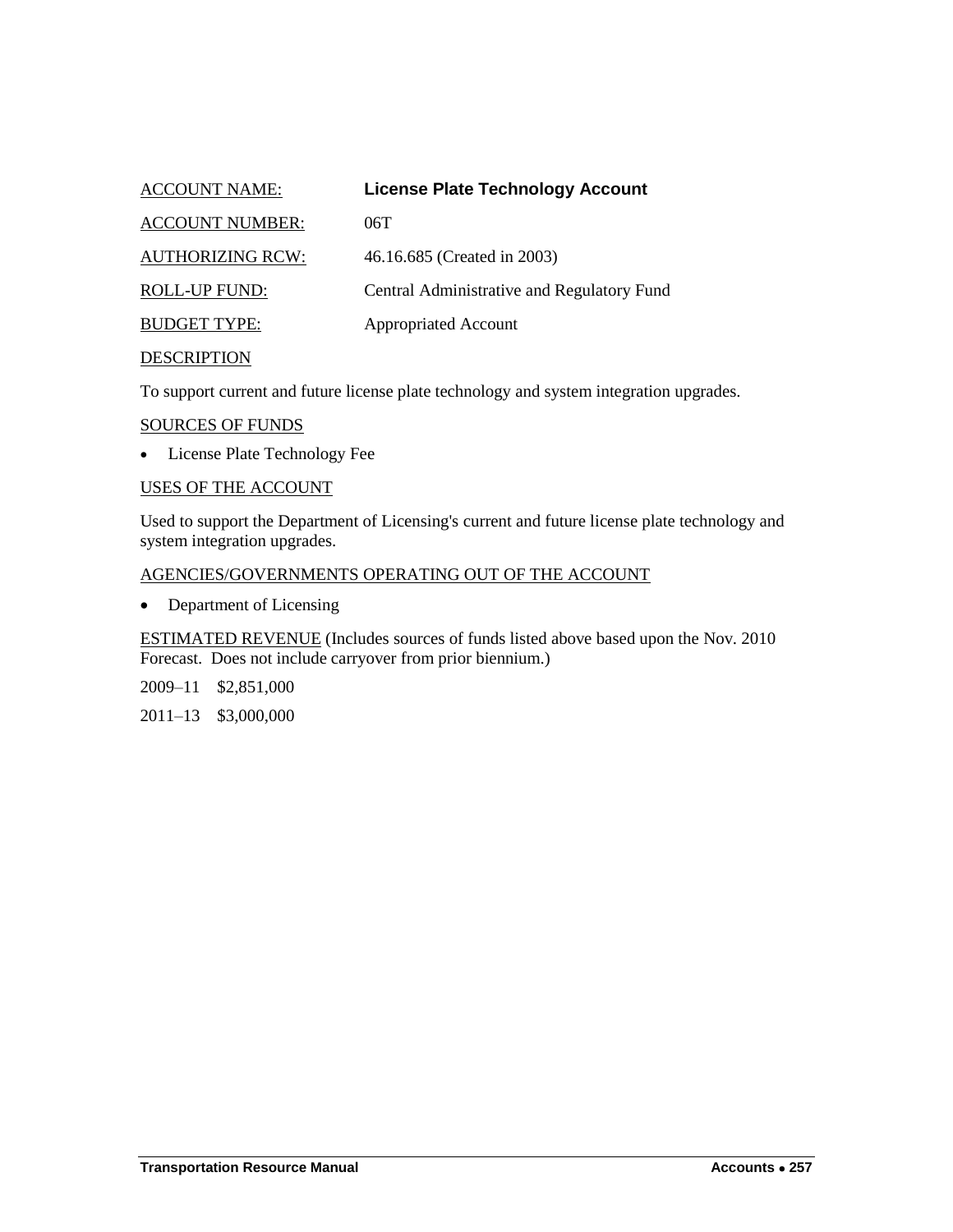<span id="page-25-0"></span>

| <b>ACCOUNT NAME:</b>    | <b>Miscellaneous Transportation Programs Account</b> |
|-------------------------|------------------------------------------------------|
| <b>ACCOUNT NUMBER:</b>  | 784                                                  |
| <b>AUTHORIZING RCW:</b> | 47.04.220 (Created in 1997)                          |
| <b>ROLL-UP FUND:</b>    | Multimodal Transportation Fund                       |
| <b>BUDGET TYPE:</b>     | Nonappropriated Account                              |

Created to account for federal funds that are administered by the Department of Transportation and are passed through to local governments; and for expenditures and reimbursements for services the department provides to other government agencies for which the department receives full reimbursement. Also known as the Fiduciary Fund.

#### SOURCES OF FUNDS

- Federal grants-in-aid
- Charges to local governments to cover indirect costs
- Other miscellaneous revenue

#### USES OF THE ACCOUNT

- To administer pass-through federal funds to local governments
- For public or private reimbursable transportation services

### AGENCIES/GOVERNMENTS OPERATING OUT OF THE ACCOUNT

• Department of Transportation

ESTIMATED REVENUE (Includes sources of funds listed above based upon the Nov. 2010 Forecast. Does not include carryover from prior biennium.)

2009–11 \$545,456,000

2011–13 \$527,671,000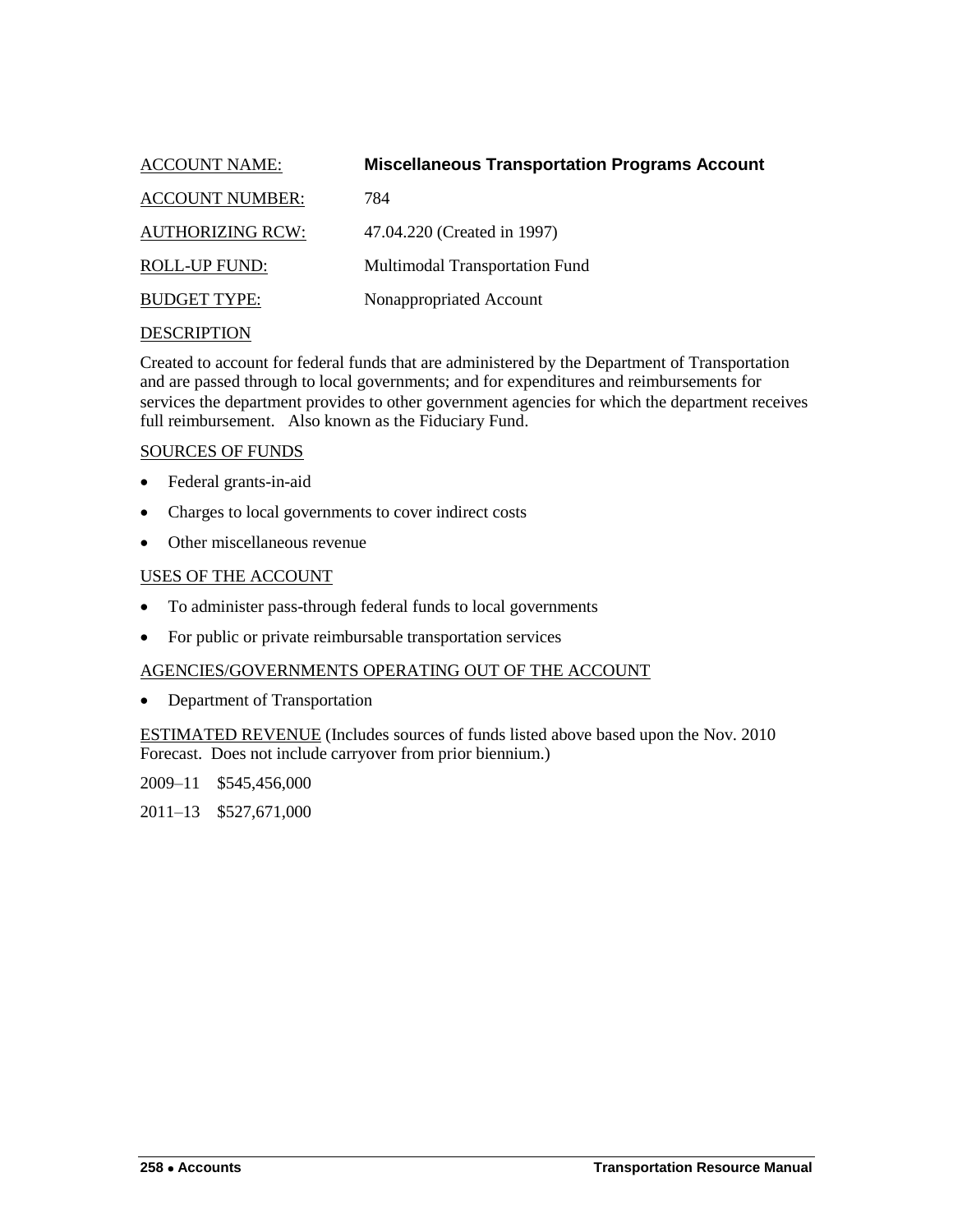<span id="page-26-0"></span>

| <b>ACCOUNT NAME:</b>    | <b>Motorcycle Safety Education Account</b> |
|-------------------------|--------------------------------------------|
| <b>ACCOUNT NUMBER:</b>  | 082                                        |
| <b>AUTHORIZING RCW:</b> | 46.68.065 (Created in 1982)                |
| <b>ROLL-UP FUND:</b>    | Multimodal Transportation Fund             |
| <b>BUDGET TYPE:</b>     | <b>Appropriated Account</b>                |
|                         |                                            |

Provides funds for the administration of motorcycle driver licensing and safety education; subsidizes basic and advanced motorcycle training courses.

#### SOURCES OF FUNDS

- Motorcycle operator license fees (\$5 application fee; \$25 endorsement fee, \$15 instruction permit).
- Treasury deposit earnings

### USES OF THE ACCOUNT

Support administrative costs of the Department of Licensing, Driver Services Division, required to carry out the motorcycle licensing and safety education program.

### AGENCIES/GOVERNMENTS OPERATING OUT OF THE ACCOUNT

• Department of Licensing

ESTIMATED REVENUE (Includes sources of funds listed above based upon the Nov. 2010 Forecast. Does not include carryover from prior biennium.)

2009–11 \$4,157,000

2011–13 \$4,603,000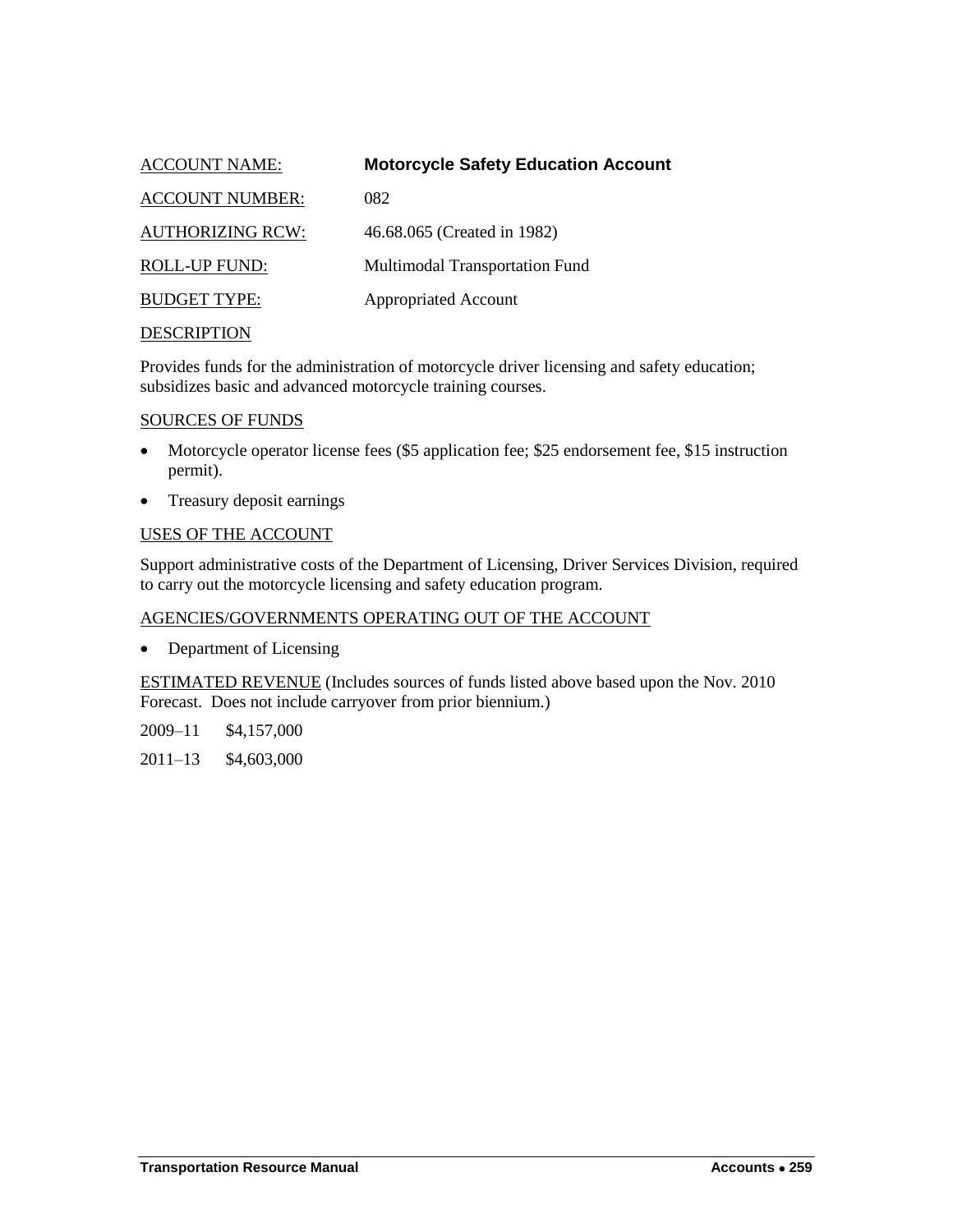<span id="page-27-0"></span>

| <b>ACCOUNT NAME:</b>    | <b>Multimodal Transportation Account</b> |
|-------------------------|------------------------------------------|
| <b>ACCOUNT NUMBER:</b>  | 218                                      |
| <b>AUTHORIZING RCW:</b> | 47.66.070 (Created in 2000)              |
| ROLL-UP FUND:           | Multimodal Transportation Fund           |
| <b>BUDGET TYPE:</b>     | <b>Appropriated Account</b>              |
|                         |                                          |

This account provides funds for both highway and nonhighway transportation expenditures. Funds placed into this account are not subject to the requirements of the *18th Amendment. (*See Funds section for text, page 232).

#### SOURCES OF FUNDS

- Licenses, permits, and fees
- Rental car tax
- Sales tax on new and used cars
- Mass transit distributions
- Bond proceeds (see *Projected Bond Sales* in *Bonds* section, page 202)
- Treasury deposit earnings
- Awards, miscellaneous revenue and administrative transfers
- Federal grant-in-aid

#### USES OF THE ACCOUNT

- Provides support for all types of transportation projects and programs including highway preservation and public transportation.
- Debt service on bonds

### AGENCIES/JURISDICTIONS OPERATING OUT OF THE ACCOUNT

• Department of Transportation

#### ESTIMATED REVENUE (Nov. 2010 Forecast; excludes bond proceeds and carryover)

2009–11 \$298,622,000

2011–13 \$532,207,000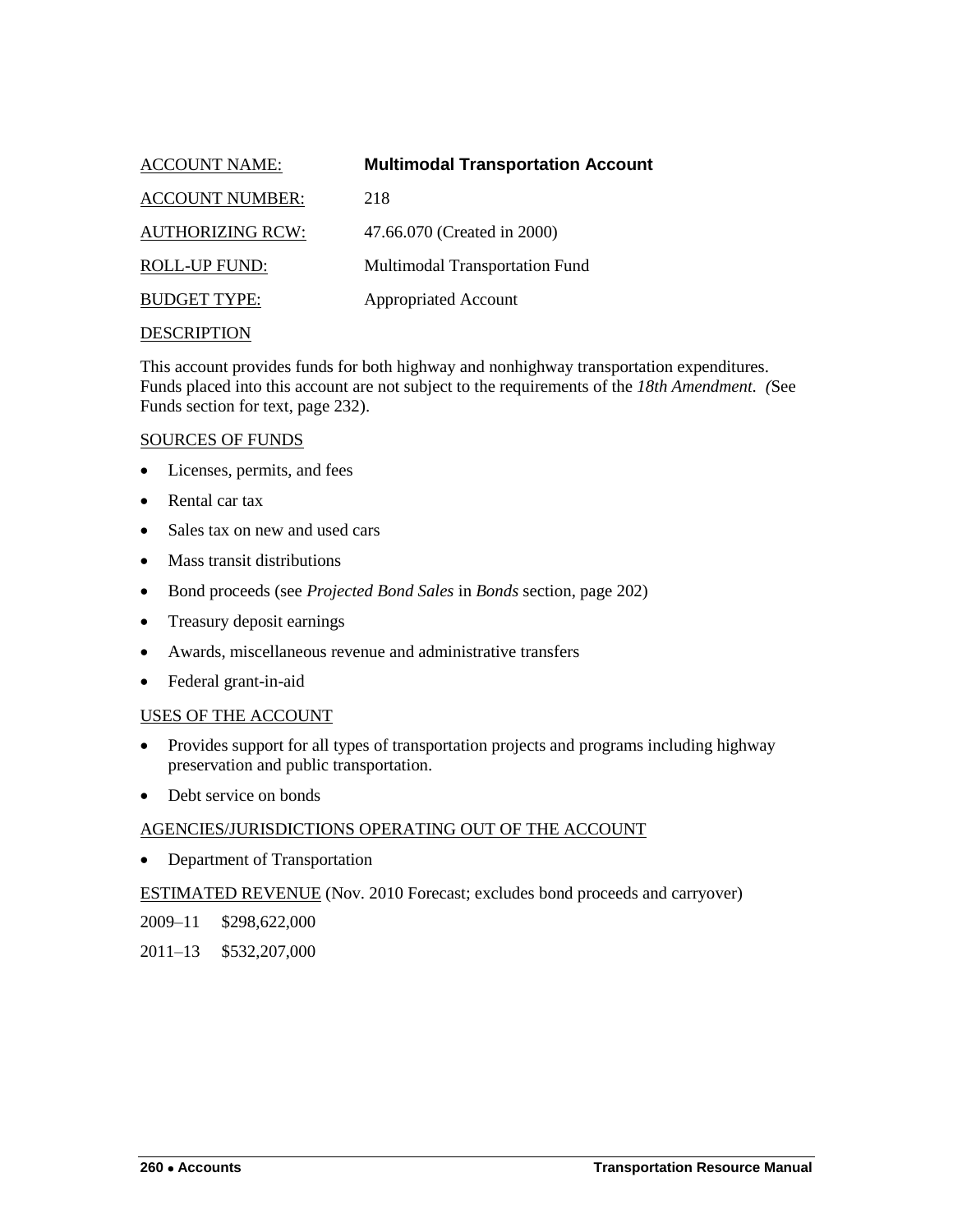<span id="page-28-0"></span>

| <b>ACCOUNT NAME:</b>    | <b>Motor Vehicle Account</b> |
|-------------------------|------------------------------|
| <b>ACCOUNT NUMBER:</b>  | 108                          |
| <b>AUTHORIZING RCW:</b> | 46.68.070 (Created in 1961)  |
| <b>ROLL-UP FUND:</b>    | Motor Vehicle Fund           |
| <b>BUDGET TYPE:</b>     | <b>Appropriated Account</b>  |
|                         |                              |

Support of highway programs, including construction and maintenance of state, city and county roads, and the vehicle services programs of the Department of Licensing. Funds placed into this account are subject to the *18th Amendment.* (See Funds section for text, page 232)*.*

### MAJOR SOURCES OF FUNDS

- Motor vehicle fuel tax (44.387% of 23-cent gas tax collections)
- Motor vehicle licenses, permits, and fees
- Miscellaneous revenues
- Federal highway grants (see *Highway Programs* in *Federal Funding* section, page 142)
- Local funds
- Bond proceeds (see *Projected Bond Sales* in *Bonds* section, page 202)
- Treasury deposit earnings

#### USES OF THE ACCOUNT

- Refunds for nonhighway uses of motor fuel and tax-exempt highway uses
- Cost of fuel tax collection
- Debt service on bonds
- Statutory distribution of motor fuel tax revenues to other transportation accounts and cities and counties for road programs
- Support of Department of Transportation operating and capital highway programs (includes highway construction and maintenance, ferries, and support services)
- Appropriations to other state agencies engaged in highway-related activities

#### AGENCIES/GOVERNMENTS OPERATING OUT OF THE ACCOUNT

#### **Statutory Distributions of Fuel Tax**

- **Cities**
- Counties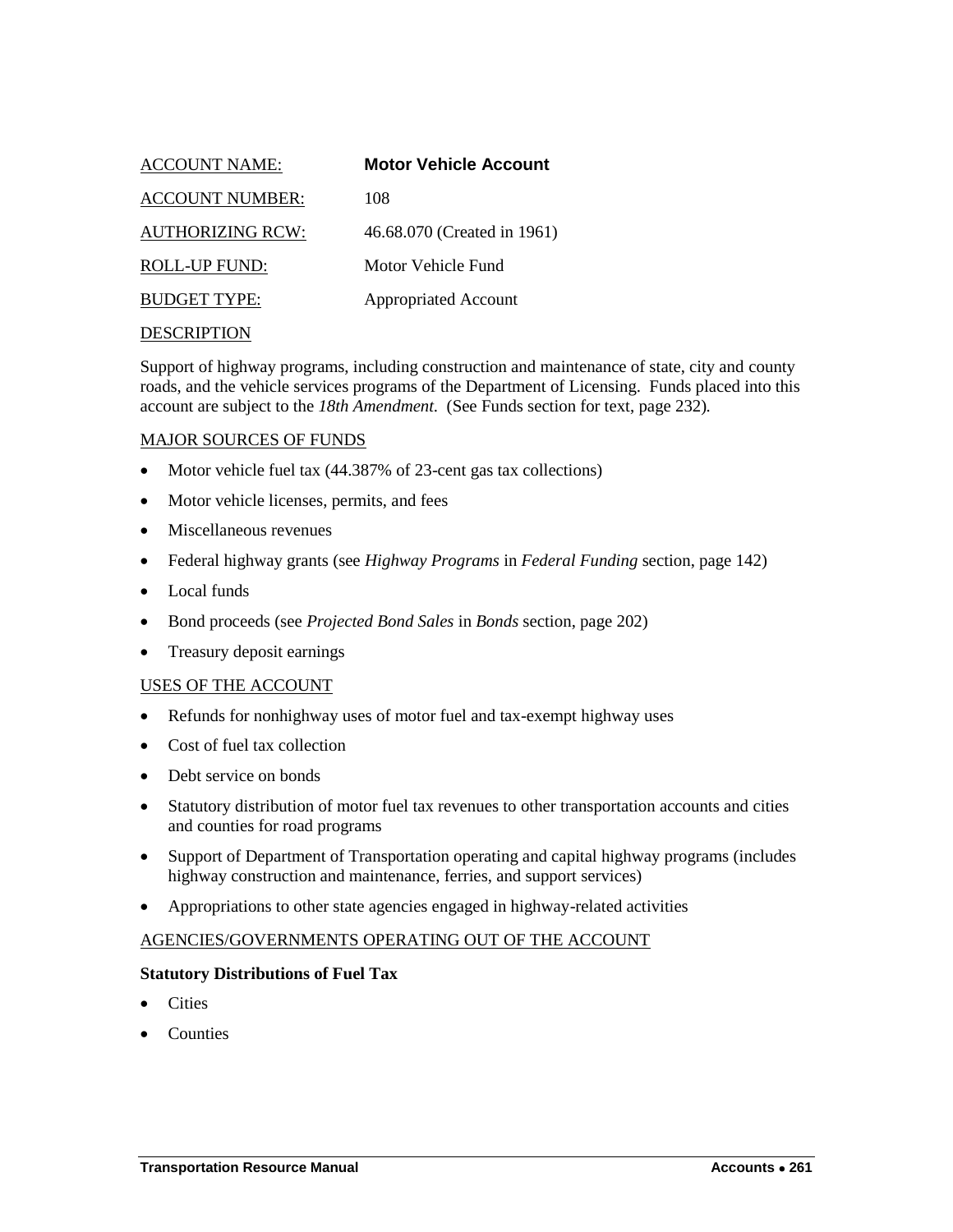### **Appropriated to State Transportation Agencies**

- County Road Administration Board
- Department of Licensing
- Department of Transportation
- Washington State Patrol
- Freight Mobility Strategic Investment Board
- Legislative Transportation Committees
- Washington State Transportation Commission

### **Appropriated to Other State Agencies**

- Department of Agriculture
- Office of the Governor; tort claim payments
- State Parks and Recreation Commission

ESTIMATED REVENUE (Nov. 2010 Forecast; excludes bond proceeds and carryover)

2009–11 \$2,328,136,000

2011–13 \$2,232,502,000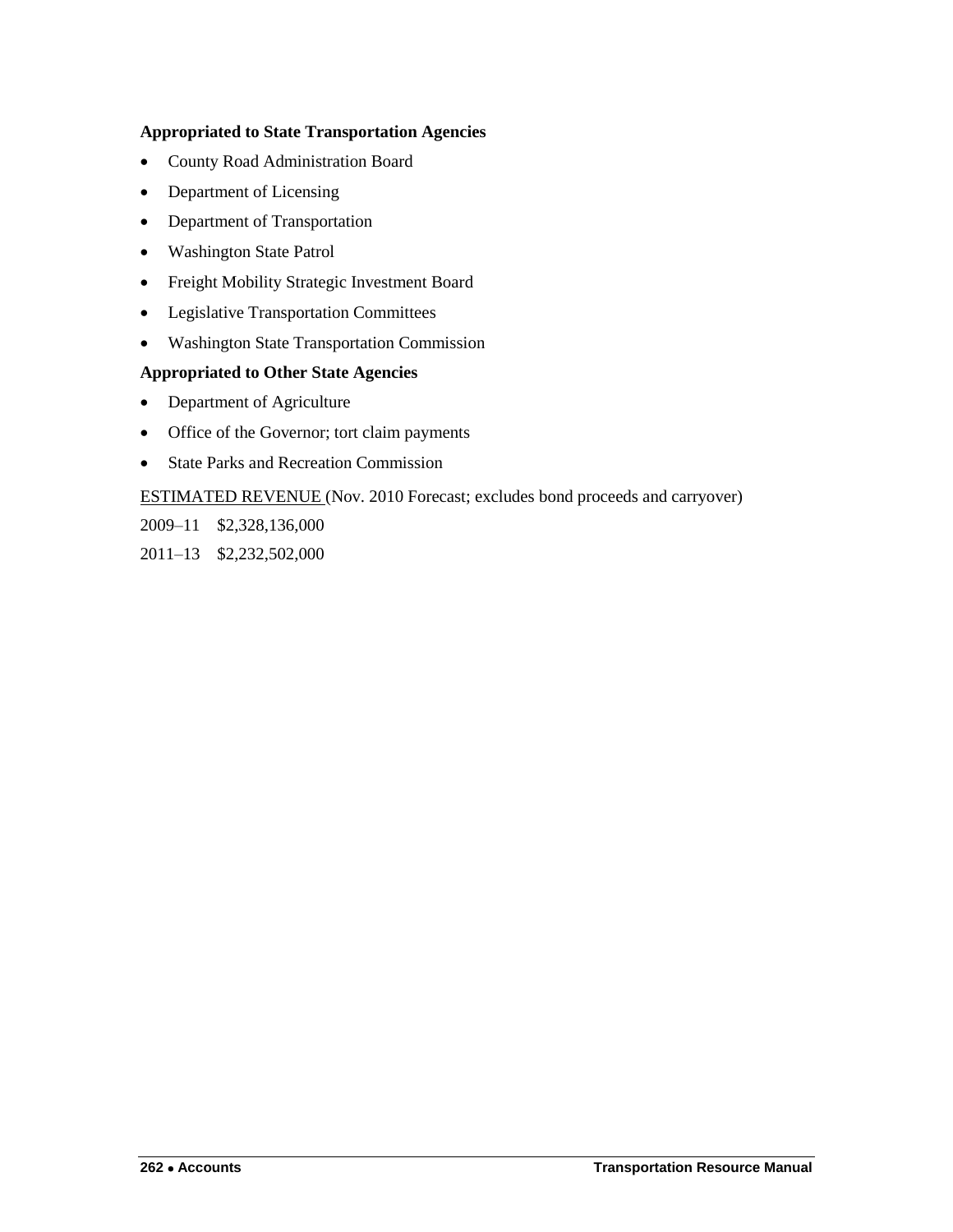<span id="page-30-0"></span>

| <b>ACCOUNT NAME:</b>    | <b>Passenger Ferry Account</b><br>(Inactive Account) |
|-------------------------|------------------------------------------------------|
| <b>ACCOUNT NUMBER:</b>  | 203                                                  |
| <b>AUTHORIZING RCW:</b> | 47.60.645 (Created in 1995)                          |
| <b>ROLL-UP FUND:</b>    | Multimodal Transportation Fund                       |
| <b>BUDGET TYPE:</b>     | <b>Appropriated Account</b>                          |

Provides funding for the passenger-only ferry capital construction program.

#### SOURCES OF FUNDS

- o Revenues into this account were eliminated with the enactment of Chapter 1, 1st Sp.S., Laws of 2000.
- o Sale of passenger-only ferries

### USES OF THE ACCOUNT

Passenger-only ferry capital construction

### AGENCIES/GOVERNMENTS OPERATING OUT OF THE ACCOUNT

• Department of Transportation

ESTIMATED REVENUE (Includes sources of funds listed above based upon the Nov. 2010 Forecast. Does not include carryover from prior biennium.)

2009–11 \$0

 $2011-13$  \$0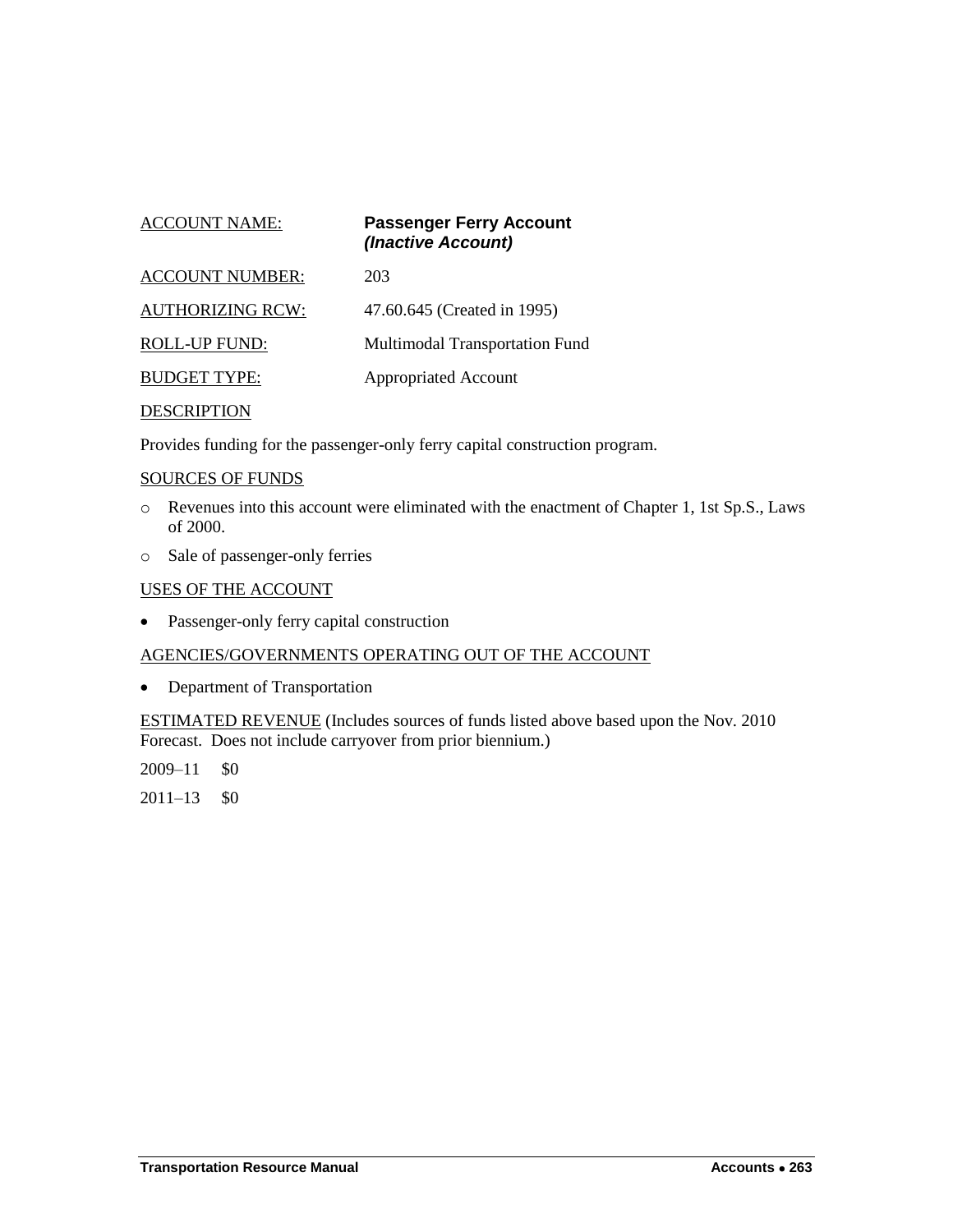<span id="page-31-0"></span>

| <b>ACCOUNT NAME:</b>    | <b>Pilotage Account</b>                                          |
|-------------------------|------------------------------------------------------------------|
| <b>ACCOUNT NUMBER:</b>  | 025                                                              |
| <b>AUTHORIZING RCW:</b> | 43.79.330(7) and 88.16.061 (Created in 1955 and renamed in 1967) |
| <b>ROLL-UP FUND:</b>    | Multimodal Transportation Fund                                   |
| <b>BUDGET TYPE:</b>     | Non-appropriated Account (as of July 2009)                       |
| <b>DESCRIPTION</b>      |                                                                  |

Provides funds to ensure the maintenance of safe and efficient, compulsory marine pilot service in the Puget Sound and Grays Harbor Pilotage Districts, as well as other activities of the Board of Pilotage Commissioners.

#### SOURCES OF FUNDS

- Pilots license fees
- Pilotage Commision training program; performance/disciplinary fines
- Treasury deposit earnings

### USES OF THE ACCOUNT

• Provides funds to support the activities of the Board of Pilotage Commissioners

### AGENCIES/GOVERNMENTS OPERATING OUT OF THE ACCOUNT

Board of Pilotage Commissioners

ESTIMATED REVENUE (Includes sources of funds listed above based upon the Nov. 2010 Forecast. Does not include carryover from prior biennium.)

2009–11 \$1,096,000

2011–13 \$1,081,000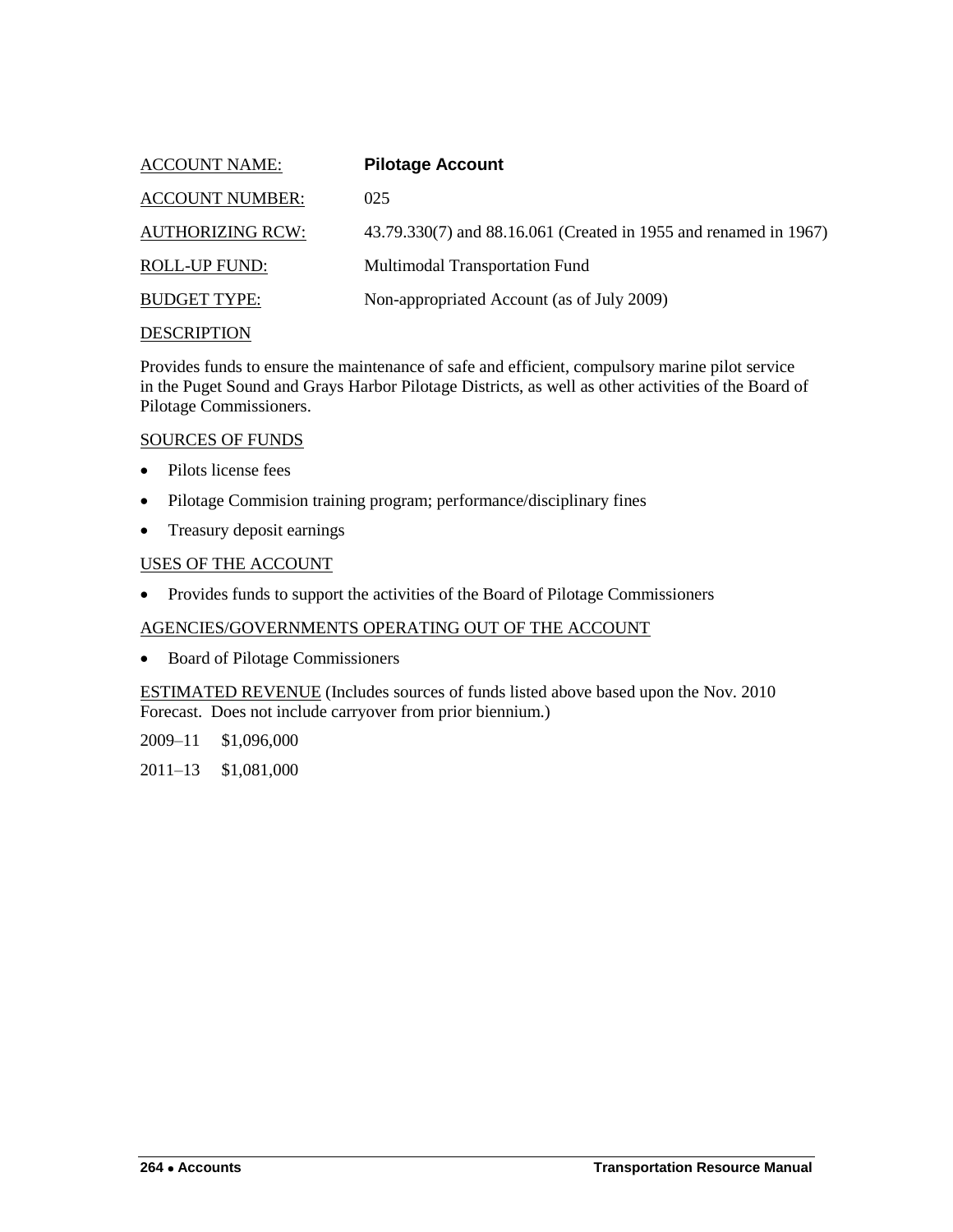<span id="page-32-0"></span>

| <b>ACCOUNT NAME:</b>    | <b>Produce Railcar Pool Account</b>   |
|-------------------------|---------------------------------------|
| <b>ACCOUNT NUMBER:</b>  | 07N                                   |
| <b>AUTHORIZING RCW:</b> | 47.76.450                             |
| <b>ROLL-UP FUND:</b>    | <b>Multimodal Transportation Fund</b> |
| <b>BUDGET TYPE:</b>     | Nonappropriated Account               |
| <b>DESCRIPTION</b>      |                                       |

Used to account for the operation of produce railcar pool program.

#### SOURCES OF FUNDS

Receipts from per diem charges, mileage charges, and freight billing charges paid by railroads and shippers that use the railcars in the Washington Produce Railcar Pool.

#### USES OF THE ACCOUNT

The Department of Transportation uses this account to track revenues received from produce railcar pool program operations and for payment of expenditures for operation and maintenance, and rail car replacement.

### AGENCIES/GOVERNMENTS OPERATING OUT OF THE ACCOUNT

• Department of Transportation

### ESTIMATED REVENUE

2009-11 \$89,000

2011-13 \$0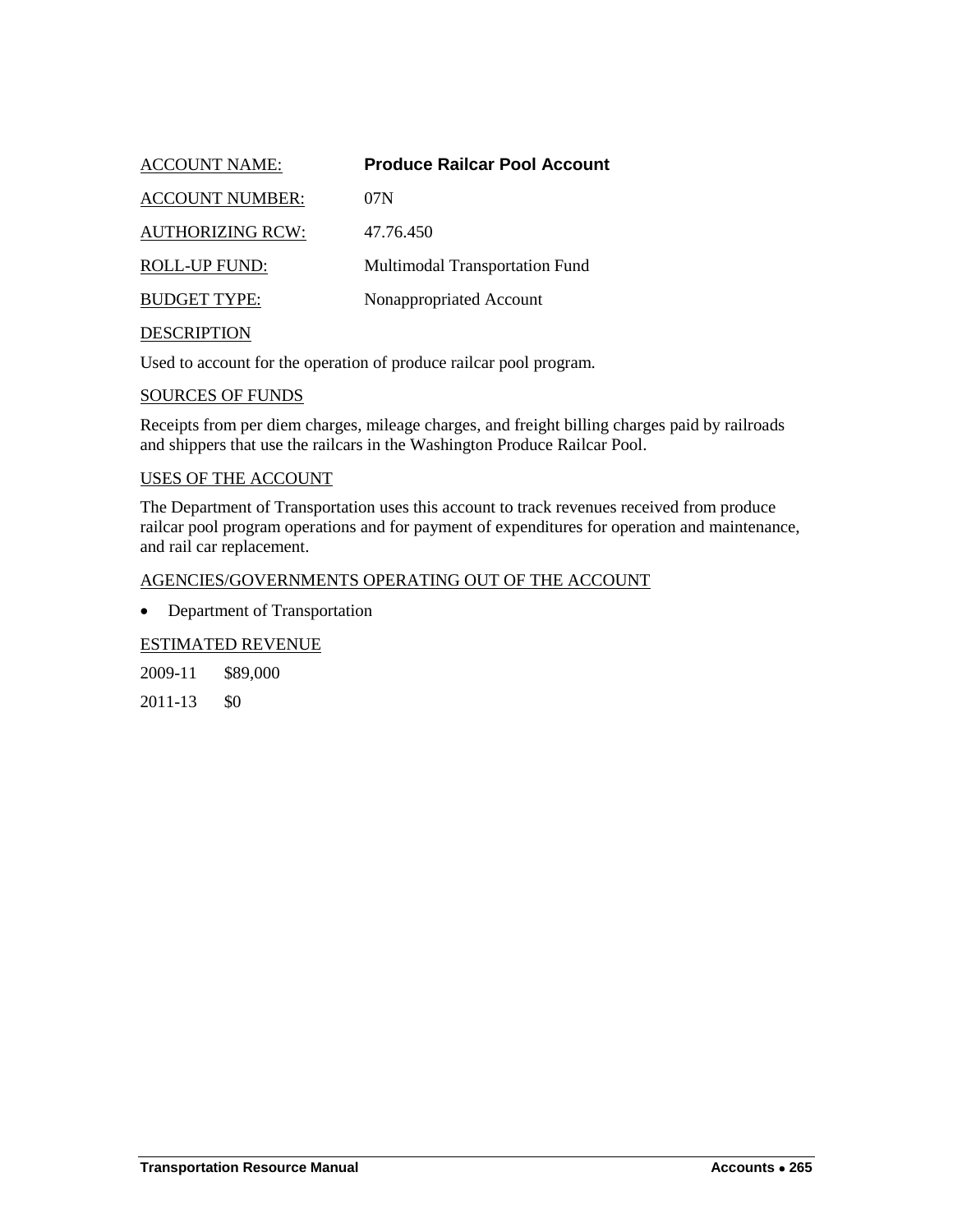<span id="page-33-0"></span>

| <b>ACCOUNT NAME:</b>    | <b>Puget Sound Capital Construction Account</b> |
|-------------------------|-------------------------------------------------|
| <b>ACCOUNT NUMBER:</b>  | 099                                             |
| <b>AUTHORIZING RCW:</b> | 47.60.505 (Created in 1970)                     |
| <b>ROLL-UP FUND:</b>    | Motor Vehicle Fund                              |
| <b>BUDGET TYPE:</b>     | <b>Appropriated Account</b>                     |
|                         |                                                 |

Provide funding for ferry vessel and terminal acquisition, construction, and improvements, and for repayment of bonds issued for these purposes. Use of these funds are restricted by the *18th Amendment. (*See Funds section for text, page 232).

#### SOURCES OF FUNDS

- Motor fuel tax (2.3726% of 23-cent gas tax collections)
- Federal grants
- Local funds
- Bond proceeds (see *Projected Bond Sales* in *Bonds* section, page 202)
- Administrative transfers

### USES OF THE ACCOUNT

- Debt service on 1992 bonds
- Debt service on 1977 bonds
- Vessel acquisition and construction and improvements
- Emergency repairs
- Repairs to maintain continuity of service
- Terminal construction and improvements
- Hood Canal Bridge

#### AGENCIES/GOVERNMENTS OPERATING OUT OF THE ACCOUNT

• Department of Transportation

#### ESTIMATED REVENUE (Nov. 2008 Forecast; excludes bond proceeds and carryover)

- 2009–11 \$89,308,000
- 2011–13 \$86,628,000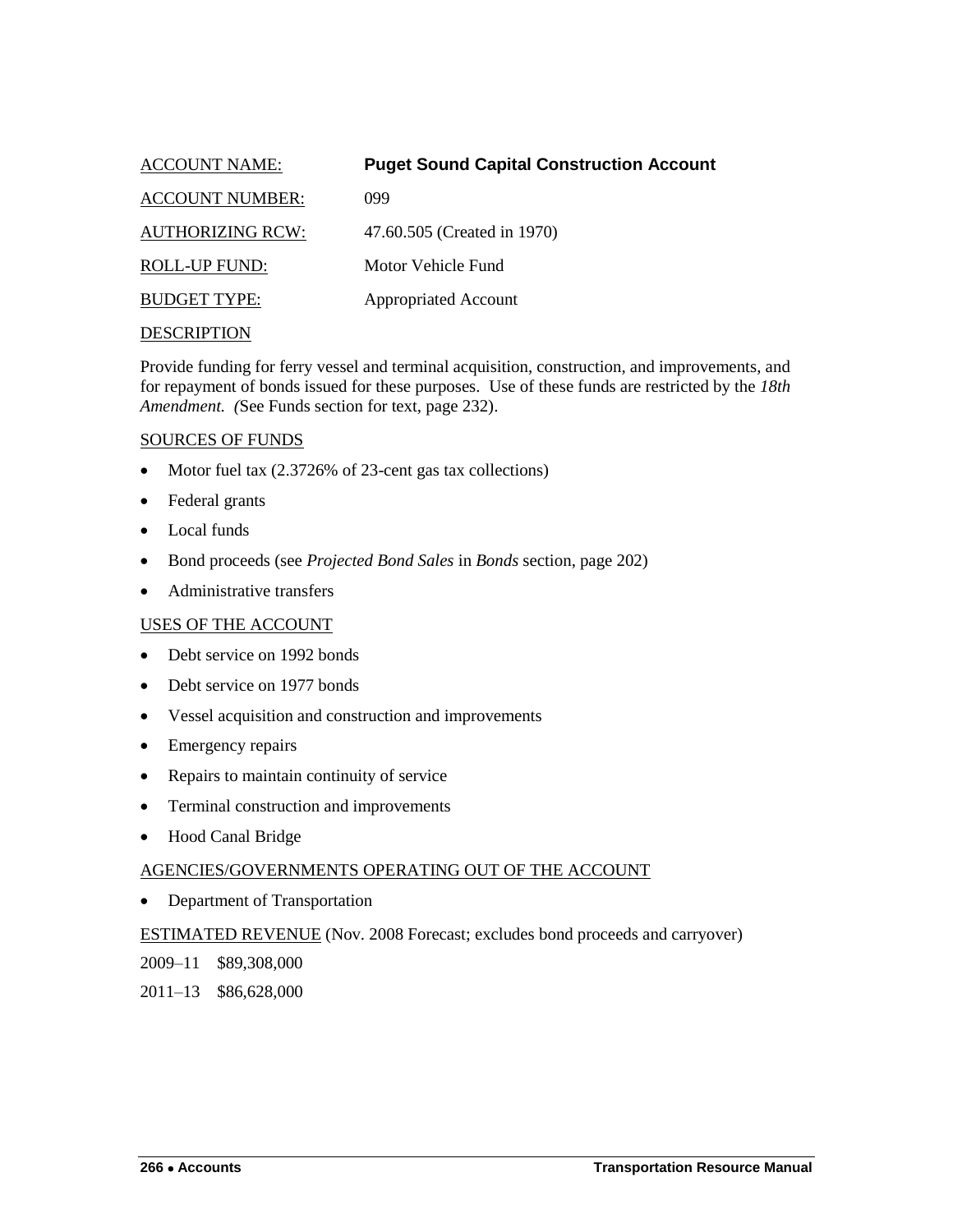<span id="page-34-0"></span>

| <b>ACCOUNT NAME:</b>    | <b>Puget Sound Ferry Operations Account</b> |
|-------------------------|---------------------------------------------|
| <b>ACCOUNT NUMBER:</b>  | 109                                         |
| <b>AUTHORIZING RCW:</b> | 47.60.530 (Created in 1972)                 |
| ROLL-UP FUND:           | Motor Vehicle Fund                          |
| <b>BUDGET TYPE:</b>     | <b>Appropriated Account</b>                 |
| <b>DESCRIPTION</b>      |                                             |

Provide tax support for operations and maintenance of Washington State Ferries. Use of these funds are restricted by the *18th Amendment. (*See Funds section for text, page 232).

#### SOURCES OF FUNDS

- Motor fuel tax (2.3283% of 23-cent gas tax collections)
- Motor vehicle registration fee (\$2.02 per new registration, \$0.93 per renewal)
- Combined licensing fees (1.375% of collections)
- Treasury deposit earnings
- Concessions and other miscellaneous revenue

### USES OF THE ACCOUNT

- Department of Transportation ferry operation and maintenance
- Activities of the Marine Employees Commission

#### AGENCIES OPERATING OUT OF ACCOUNT

- Department of Transportation (Washington State Ferries)
- Marine Employees Commission

ESTIMATED REVENUE (Includes sources of funds listed above based upon the Nov. 2010 Forecast. Does not include carryover from prior biennium.)

- 2009–11 \$359,926,000
- 2011–13 \$386,428,000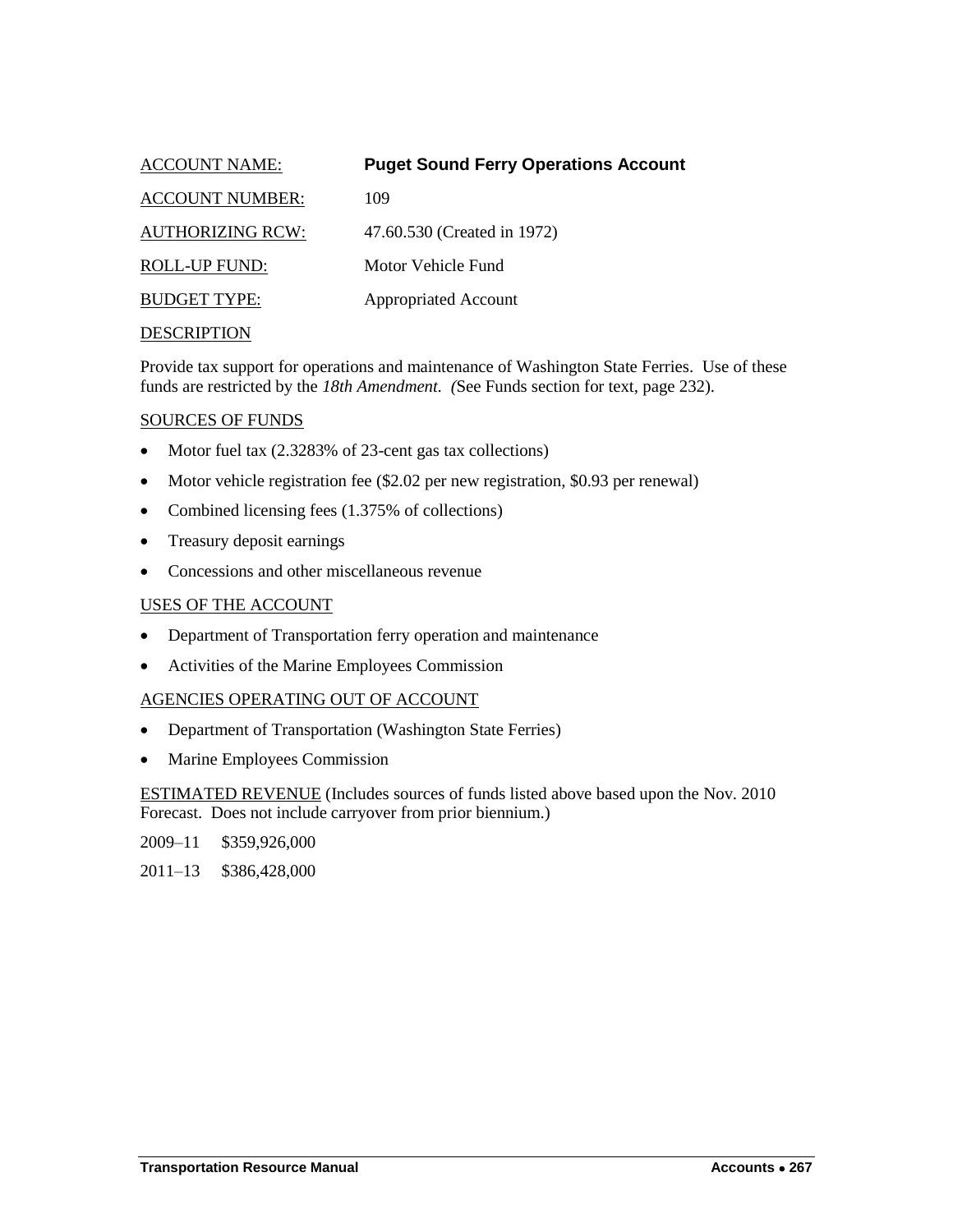<span id="page-35-0"></span>

| <b>ACCOUNT NAME:</b>    | <b>Puyallup Tribal Settlement Account</b><br>(Inactive Account) |
|-------------------------|-----------------------------------------------------------------|
| <b>ACCOUNT NUMBER:</b>  | 736                                                             |
| <b>AUTHORIZING RCW:</b> | 46.68.210 (Created in 1990)                                     |
| <b>ROLL-UP FUND:</b>    | Motor Vehicle Fund                                              |
| <b>BUDGET TYPE:</b>     | <b>Appropriated Account</b>                                     |
|                         |                                                                 |

Provides funds for road improvements as part of the Puyallup Tribal Settlement of 1989. Use of these funds are restricted by the *18th Amendment. (*See Funds section for text, page 232).

#### SOURCES OF FUNDS

• Treasury deposit earnings

### USES OF THE ACCOUNT

To administer the funds from the Puyallup Tribal settlement agreement designated for the Blair navigation project. Use of these funds is limited to the accomplishment of the bridge removal and replacement or as a part of the bypass road project.

#### AGENCIES/JURISDICTIONS OPERATING OUT OF THE ACCOUNT

• Department of Transportation

ESTIMATED REVENUE (Includes sources of funds listed above based upon the Nov. 2010 Forecast. Does not include carryover from prior biennium.)

2009–11 \$202,000

 $2011-13$  \$0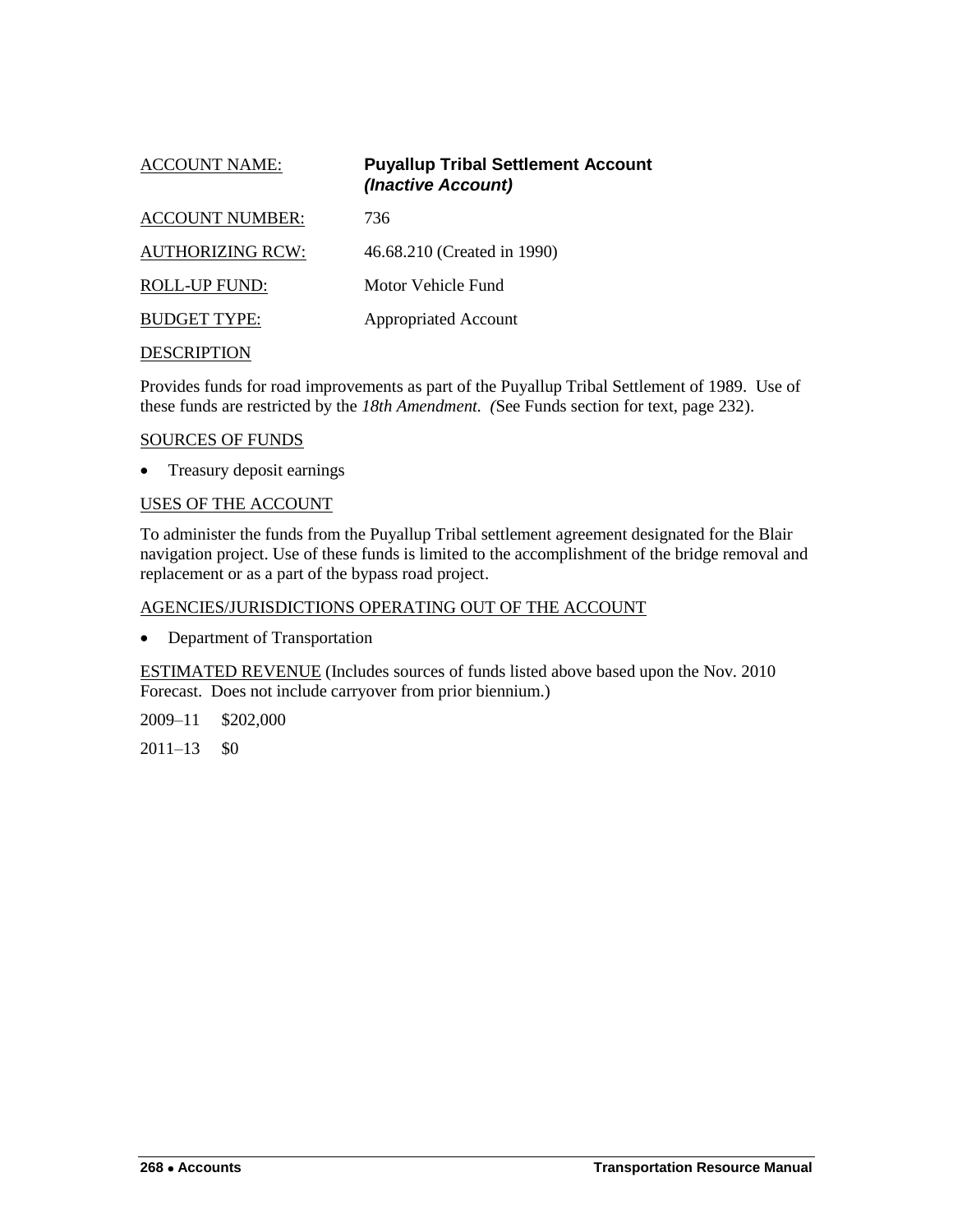<span id="page-36-0"></span>

| <b>ACCOUNT NAME:</b>    | <b>Recreational Vehicle Account</b>       |
|-------------------------|-------------------------------------------|
| <b>ACCOUNT NUMBER:</b>  | 097                                       |
| <b>AUTHORIZING RCW:</b> | 46.68.170 and 46.16.063 (Created in 1980) |
| ROLL-UP FUND:           | Motor Vehicle Fund                        |
| <b>BUDGET TYPE:</b>     | Budgeted (Nonappropriated/Allotted)       |
|                         |                                           |

Provides funds to the Department of Transportation for the construction and maintenance of recreational vehicle sanitary disposal systems at rest areas on federal-aid highways. Revenue is transferred into the Motor Vehicle Account for these purposes. Use of these funds are restricted by the *18th Amendment. (*See Funds section for text, page 232).

#### SOURCES OF FUNDS

- Three-dollar surcharge collected from recreational vehicle owners at the time their RV is registered each year.
- Treasury deposit earnings

### USES OF THE ACCOUNT

For preliminary engineering and construction and maintenance of sanitary disposal systems at roadside rest areas.

#### AGENCIES/GOVERNMENTS OPERATING OUT OF THE ACCOUNT

• Department of Transportation

ESTIMATED REVENUE (Includes sources of funds listed above based upon the Nov. 2010 Forecast. Does not include carryover from prior biennium.)

2009–11 \$1,332,000

2011–13 \$1,608,000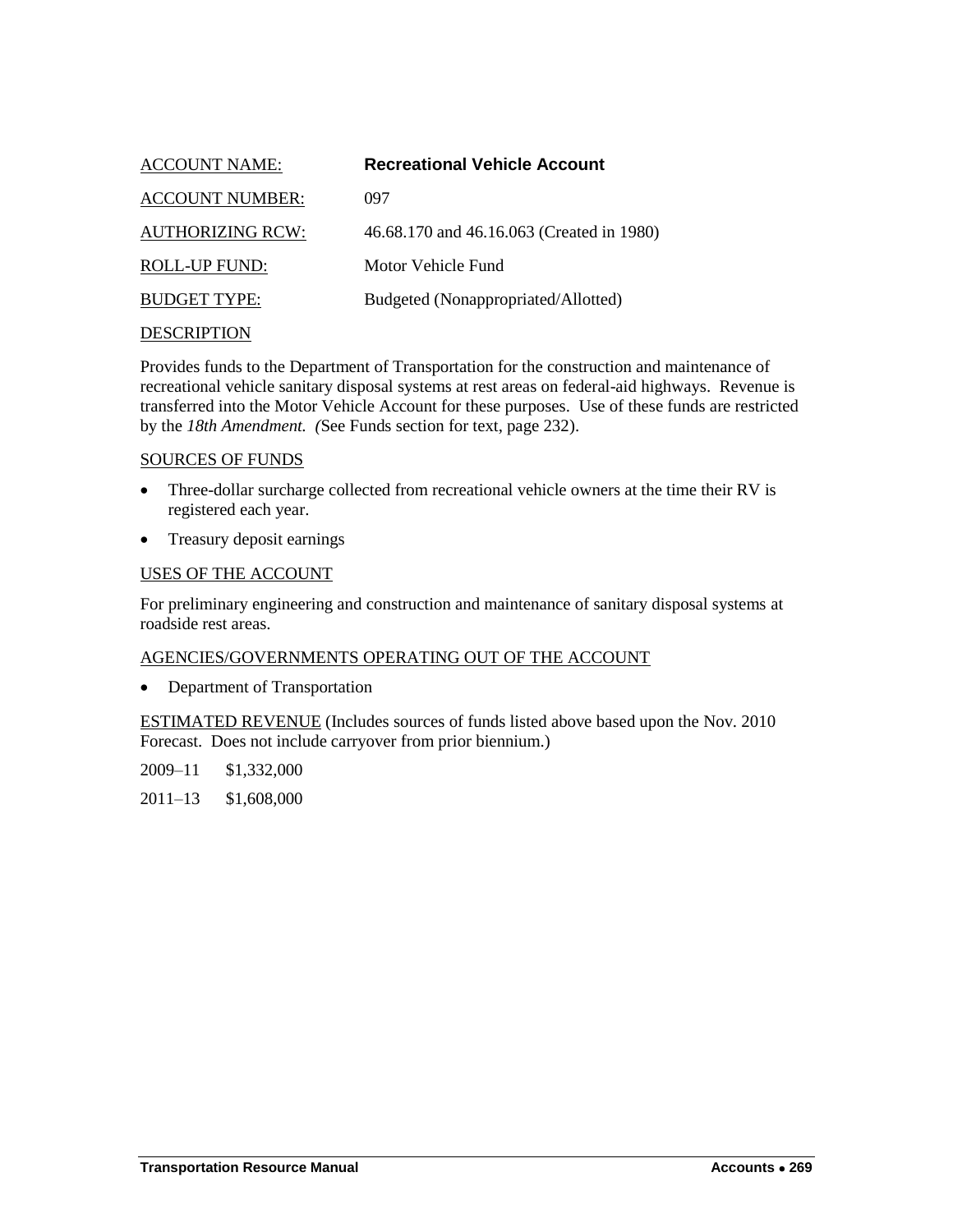<span id="page-37-0"></span>

| <b>ACCOUNT NAME:</b>    | <b>Regional Mobility Grant Program Account</b> |
|-------------------------|------------------------------------------------|
| <b>ACCOUNT NUMBER:</b>  | 11 B                                           |
| <b>AUTHORIZING RCW:</b> | 46.68.320 (Created in 2006)                    |
| <b>ROLL-UP FUND:</b>    | <b>Multimodal Transportation Fund</b>          |
| <b>BUDGET TYPE:</b>     | <b>Appropriated Account</b>                    |

A grant program to aid local governments in funding projects such as intercounty connectivity service, park and ride lots, rush hour transit service, and capital projects that improve the connectivity and efficiency of our transportation system.

### SOURCES OF FUNDS

- A statutory transfer of \$40 million per biennium from the Multimodal Transportation Account
- Treasury deposit earnings

#### USES OF THE ACCOUNT

 Expenditures from the account may be used only for the grants provided under RCW 47.66.030

### AGENCIES/GOVERNMENTS OPERATING OUT OF THE ACCOUNT

• Department of Transportation

ESTIMATED REVENUE (Includes sources of funds listed above based upon the Nov. 2010 Forecast. Does not include carryover from prior biennium.)

2009–11 \$41,200,000

2011–13 \$41,000,000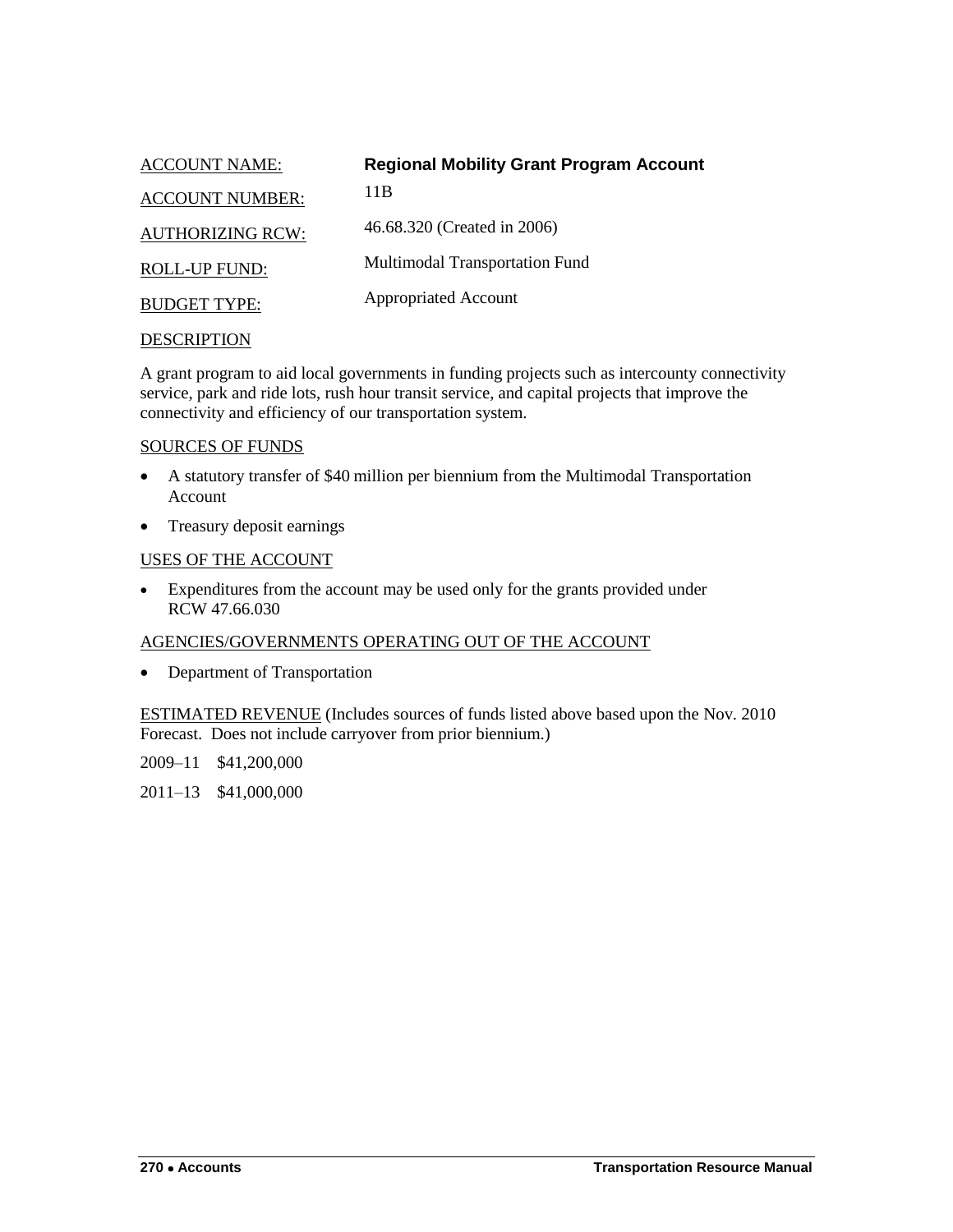<span id="page-38-0"></span>

| <b>ACCOUNT NAME:</b>    | <b>Rural Arterial Trust Account</b> |
|-------------------------|-------------------------------------|
| <b>ACCOUNT NUMBER:</b>  | 102                                 |
| <b>AUTHORIZING RCW:</b> | 36.79.020 (Created in 1983)         |
| ROLL-UP FUND:           | Motor Vehicle Fund                  |
| <b>BUDGET TYPE:</b>     | <b>Appropriated Account</b>         |
|                         |                                     |

Construction and improvement of county major and minor collectors in rural areas, for the construction of replacement bridges funded by the federal bridge replacement program on access roads in rural areas, and for administrative expenses of the County Road Administration Board. Use of these funds are restricted by the *18th Amendment. (*See Funds section for text, page 232).

#### SOURCE OF FUNDS

- Motor fuel tax (2.5363% of 23-cent gas tax collections)
- Treasury deposit earnings

#### USES OF THE ACCOUNT

- For the construction and improvement of county rural arterials and collectors.
- For the construction of replacement bridges funded by the federal bridge replacement program on access roads in rural areas.
- For those expenses of the County Road Administration Board associated with the administration of the rural arterial program.

#### AGENCIES/GOVERNMENTS OPERATING OUT OF THE ACCOUNT

Appropriated to the County Road Administration Board for distribution to local agencies.

ESTIMATED REVENUE (Includes sources of funds listed above based upon the Nov. 2010 Forecast. Does not include carryover from prior biennium.)

2009–11 \$37,749,000

2011–13 \$38,410,000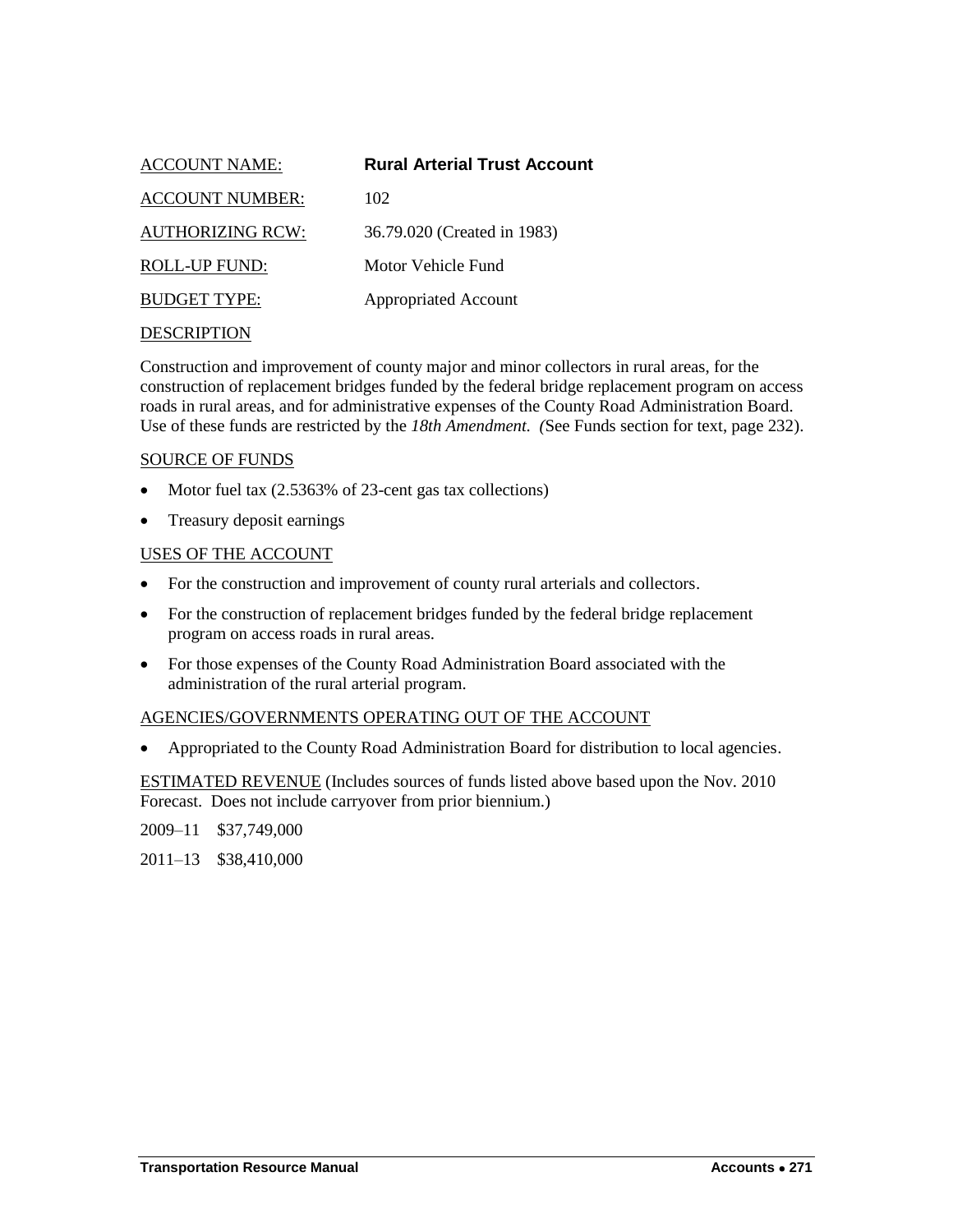<span id="page-39-0"></span>

| <b>ACCOUNT NAME:</b>    | <b>School Zone Safety Account</b>   |
|-------------------------|-------------------------------------|
| <b>ACCOUNT NUMBER:</b>  | 780                                 |
| <b>AUTHORIZING RCW:</b> | 46.61.440 (Created in 1996)         |
| ROLL-UP FUND:           | <b>Higher Education Fund</b>        |
| <b>BUDGET TYPE:</b>     | Budgeted (Nonappropriated/Allotted) |

Serves as repository for fines assessed against persons speeding in school/playground speed zones.

#### SOURCES OF FUNDS

Fines for speeding violations in school zones

### USES OF THE ACCOUNT

Funds are available for use by community organizations to improve safety near school zones.

### AGENCIES/JURISDICTIONS OPERATING OUT OF THE ACCOUNT

- Washington Traffic Safety Commission
- Community organizations

ESTIMATED REVENUE (Includes sources of funds listed above based upon the Nov. 2010 Forecast. Does not include carryover from prior biennium.)

2009–11 \$2,232,000

2011–13 \$2,232,000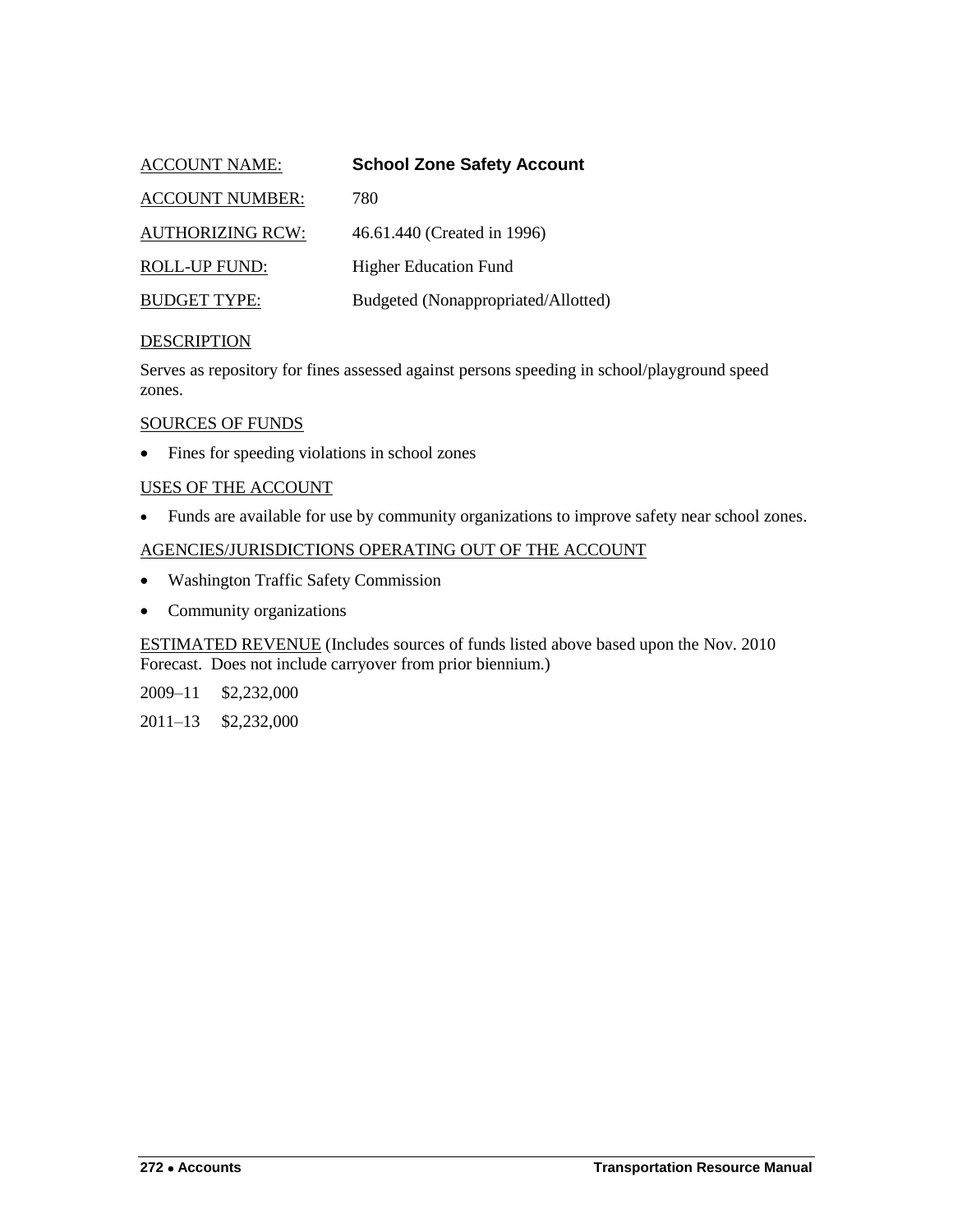<span id="page-40-0"></span>

| <b>ACCOUNT NAME:</b>    | <b>Small City Pavement and Sidewalk Account</b> |
|-------------------------|-------------------------------------------------|
| <b>ACCOUNT NUMBER:</b>  | 08M                                             |
| <b>AUTHORIZING RCW:</b> | 47,26,340 (Created 2005)                        |
| <b>ROLL-UP FUND:</b>    | Motor Vehicle Fund                              |
| <b>BUDGET TYPE:</b>     | <b>Appropriated Account</b>                     |
| <b>DESCRIPTION</b>      |                                                 |

A grant program to aid small cities to fund pavement and sidewalk projects.

#### SOURCES OF FUNDS

- \$1,000,000 annual statutory transfer from the Transportation Partnership Account
- Treasury deposit earnings

#### USES OF THE ACCOUNT

Used for small city pavement and sidewalk projects of improvements selected by the Transportation Improvement Board, to pay principal and interest on bonds authorized for these projects of improvements, to make grants or loans, or to pay for engineering feasibilities studies.

#### AGENCIES/JURISDICTIONS OPERATING OUT OF THE ACCOUNT

• Transportation Improvement Board

ESTIMATED REVENUE (Includes sources of funds listed above based upon the Nov. 2010 Forecast. Does not include carryover from prior biennium.)

2009–11 \$3,884,000

2011–13 \$4,014,000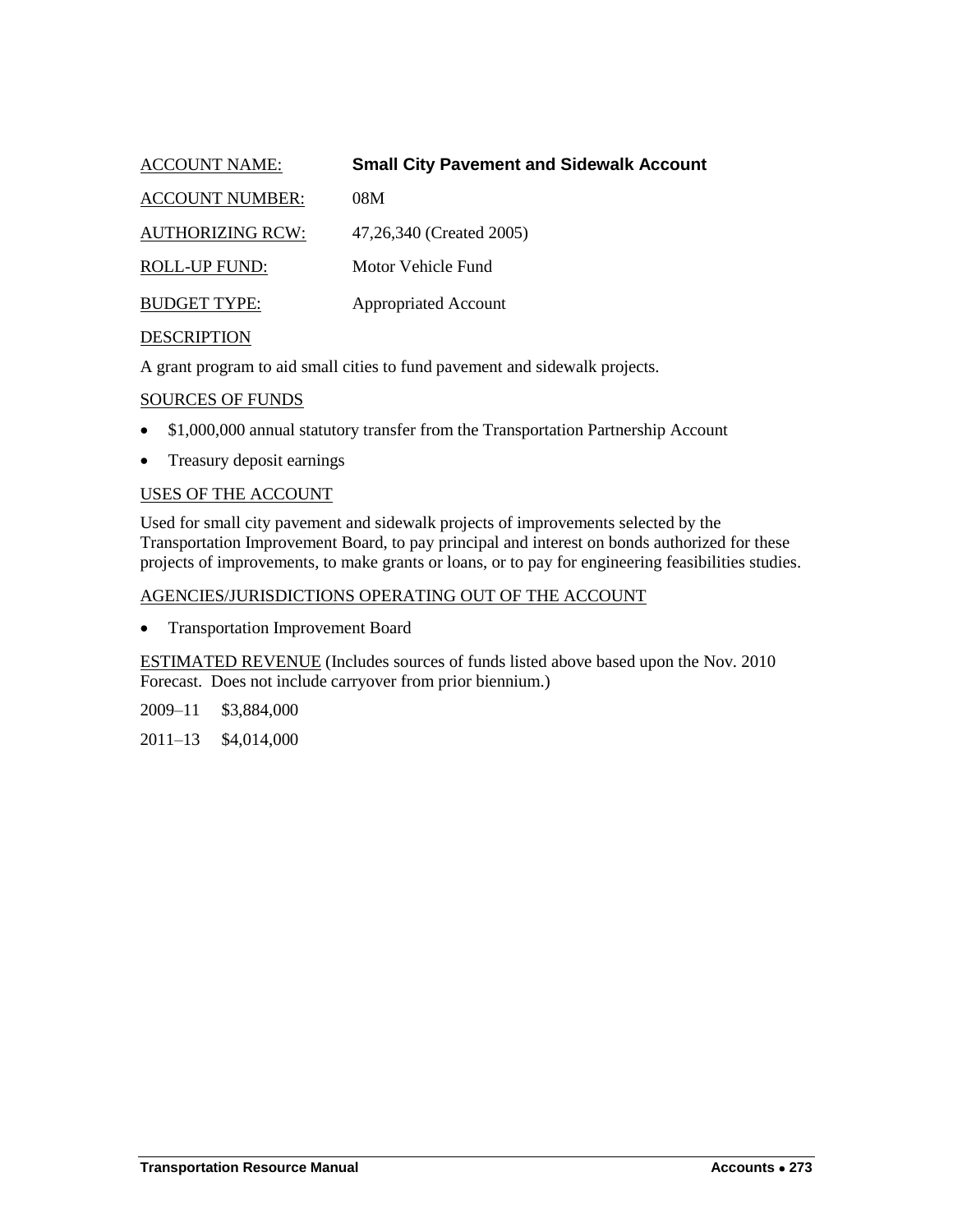<span id="page-41-0"></span>

| <b>ACCOUNT NAME:</b>    | <b>Special Category C Account</b> |
|-------------------------|-----------------------------------|
| <b>ACCOUNT NUMBER:</b>  | 215                               |
| <b>AUTHORIZING RCW:</b> | 46.68.090 (Created in 1990)       |
| ROLL-UP FUND:           | Motor Vehicle Fund                |
| <b>BUDGET TYPE:</b>     | <b>Appropriated Account</b>       |

To serve as a repository for motor vehicle fuel tax and special fuel tax revenue to be distributed to the Department of Transportation for Special Category C projects, which require special financing measures due to their high cost. Use of these funds are restricted by the *18th Amendment. (*See Funds section for text, page 232).

#### SOURCES OF FUNDS

- Motor fuel tax  $(3.2609\% 23¢$  gas tax collections)
- Bond proceeds (see *Projected Bond Sales* in *Bonds* section, page 202)
- Treasury deposit earnings

#### USES OF THE ACCOUNT

- To finance high-priority, high-cost Department of Transportation capacity improvement projects.
- Debt service on bonds

### AGENCIES/JURISDICTIONS OPERATING OUT OF THE ACCOUNT

• Department of Transportation

ESTIMATED REVENUE (Nov. 2010 Forecast; excludes bond proceeds and carryover).

2009–11 \$47,007,000

2011–13 \$48,098,000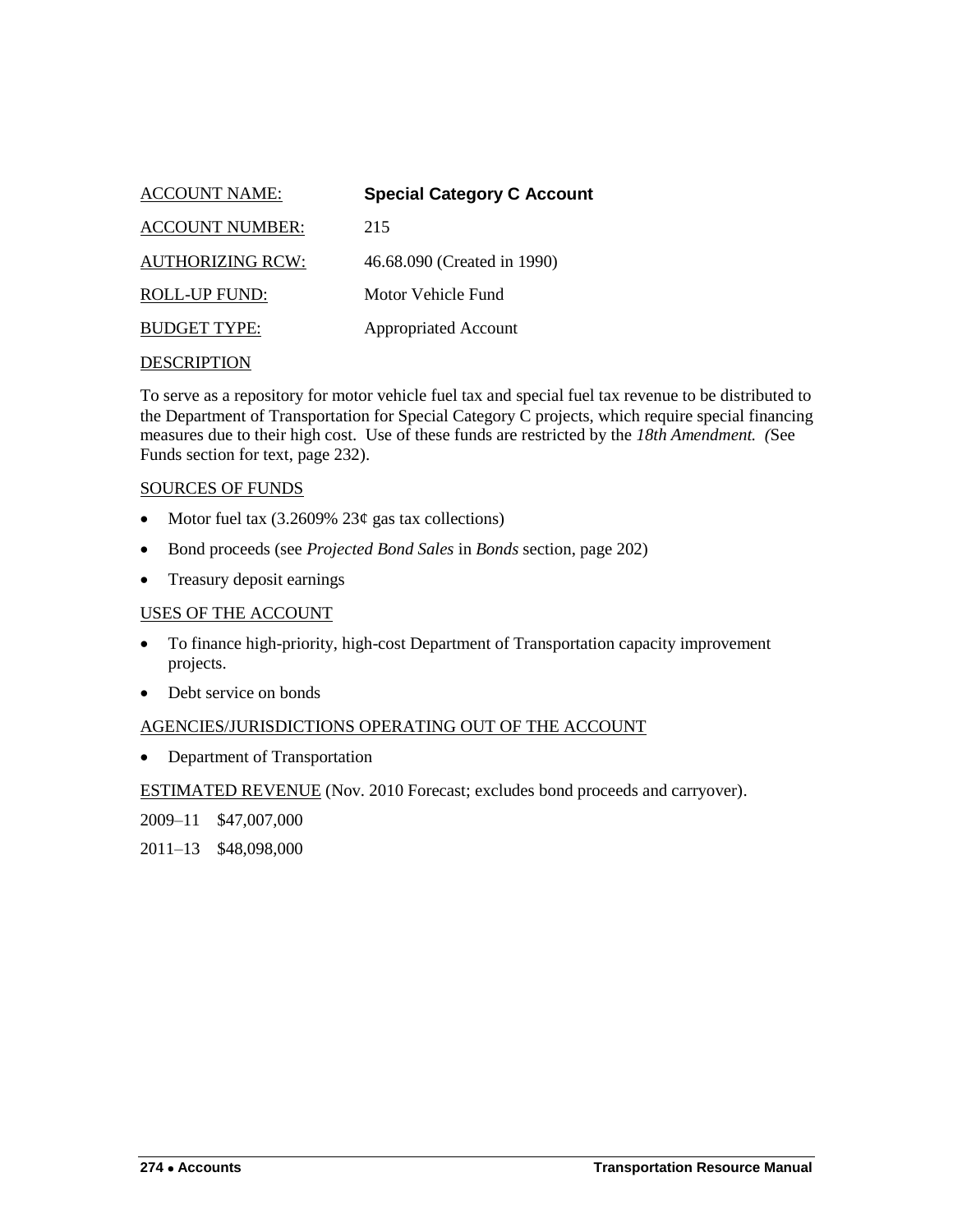<span id="page-42-0"></span>

| <b>ACCOUNT NAME:</b>    | <b>Special License Plate Applicant Trust Account</b> |
|-------------------------|------------------------------------------------------|
| <b>ACCOUNT NUMBER:</b>  | 07K                                                  |
| <b>AUTHORIZING RCW:</b> | 46.16.755 (Created in 2003)                          |
| <b>ROLL-UP FUND:</b>    | Central Administrative and Regulatory Fund           |
| <b>BUDGET TYPE:</b>     | Nonappropriated Account                              |
|                         |                                                      |

Created in 2003 (Chapter 196, Laws of 2003) to account for start-up monies from special license plate applicants.

### SOURCES OF FUNDS

Prepayment of all start-up costs associated with the creation and implementation of the special license plate in an amount determined by the department.

### USES OF THE ACCOUNT

Start-up costs associated with the creation and implementation of the special license plate

### AGENCIES/GOVERNMENTS OPERATING OUT OF THE ACCOUNT

• Department of Licensing

ESTIMATED REVENUE (Includes sources of funds listed above based upon the Nov. 2010 Forecast. Does not include carryover from prior biennium.)

No activity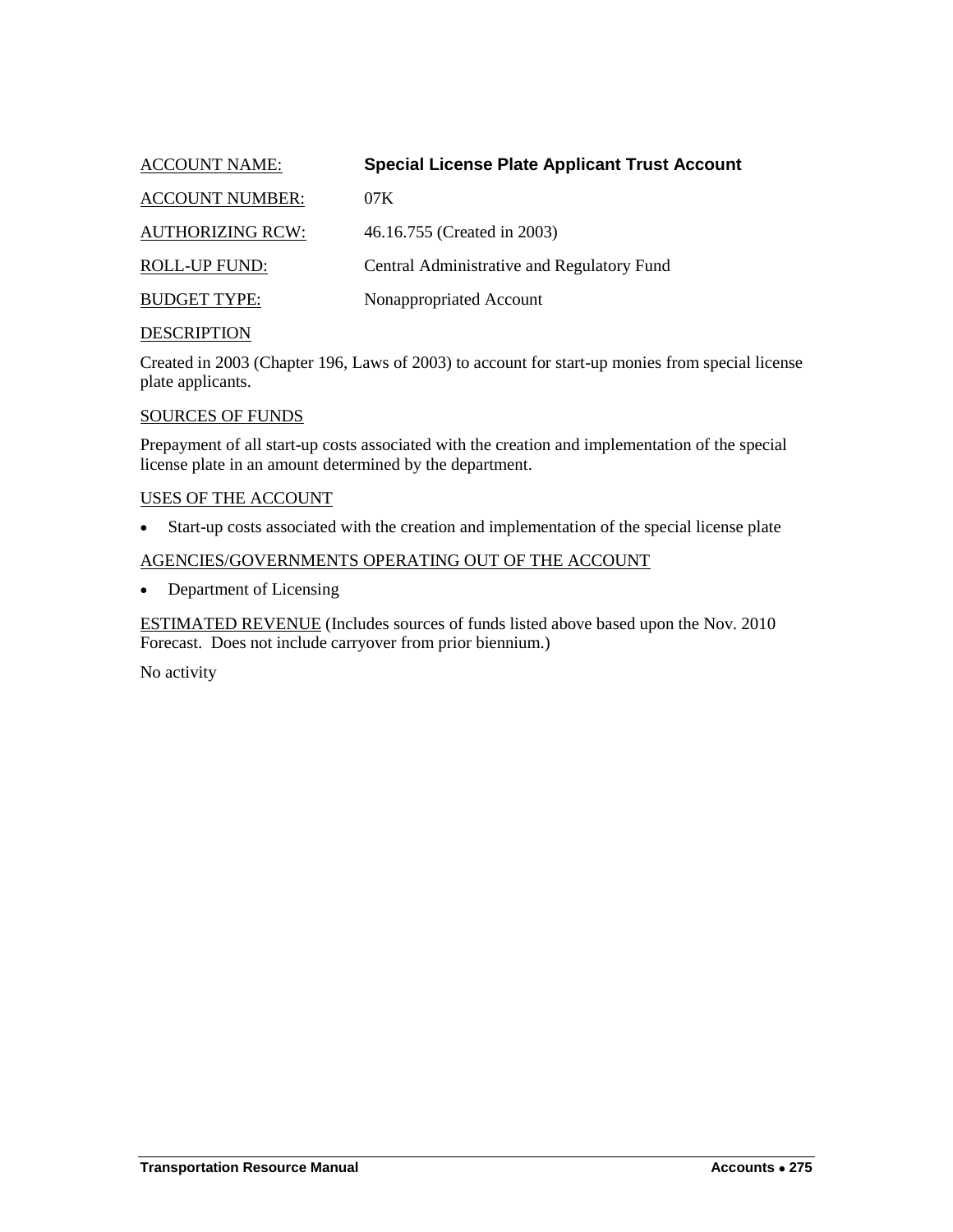<span id="page-43-0"></span>

| <b>ACCOUNT NAME:</b>    | <b>State Route Number 520 Civil Penalties Account</b> |
|-------------------------|-------------------------------------------------------|
| <b>ACCOUNT NUMBER:</b>  | 17P                                                   |
| <b>AUTHORIZING RCW:</b> | 47.56.876 (Created in 2010)                           |
| ROLL-UP FUND:           | Motor Vehicle Fund                                    |
| <b>BUDGET TYPE:</b>     | <b>Appropriated Account</b>                           |
|                         |                                                       |

To help fund any project within the state route number 520 bridge replacement and HOV program, including mitigation.

### MAJOR SOURCES OF FUNDS

 Civil penalties (\$40 plus the photo tolls and associated fees) generated from the nonpayment of tolls on the state route number 520 corridor

### USES OF THE ACCOUNT

Provides funds for the 520 bridge replacement and HOV program, including mitigation.

### AGENCIES/GOVERNMENTS OPERATING OUT OF THE ACCOUNT

• Department of Transportation

ESTIMATED REVENUE (Includes sources of funds listed above based upon the WSDOT June 2010 civil penalty revenue forecast.)

2009–11 \$140,000

2011–13 \$6,371,000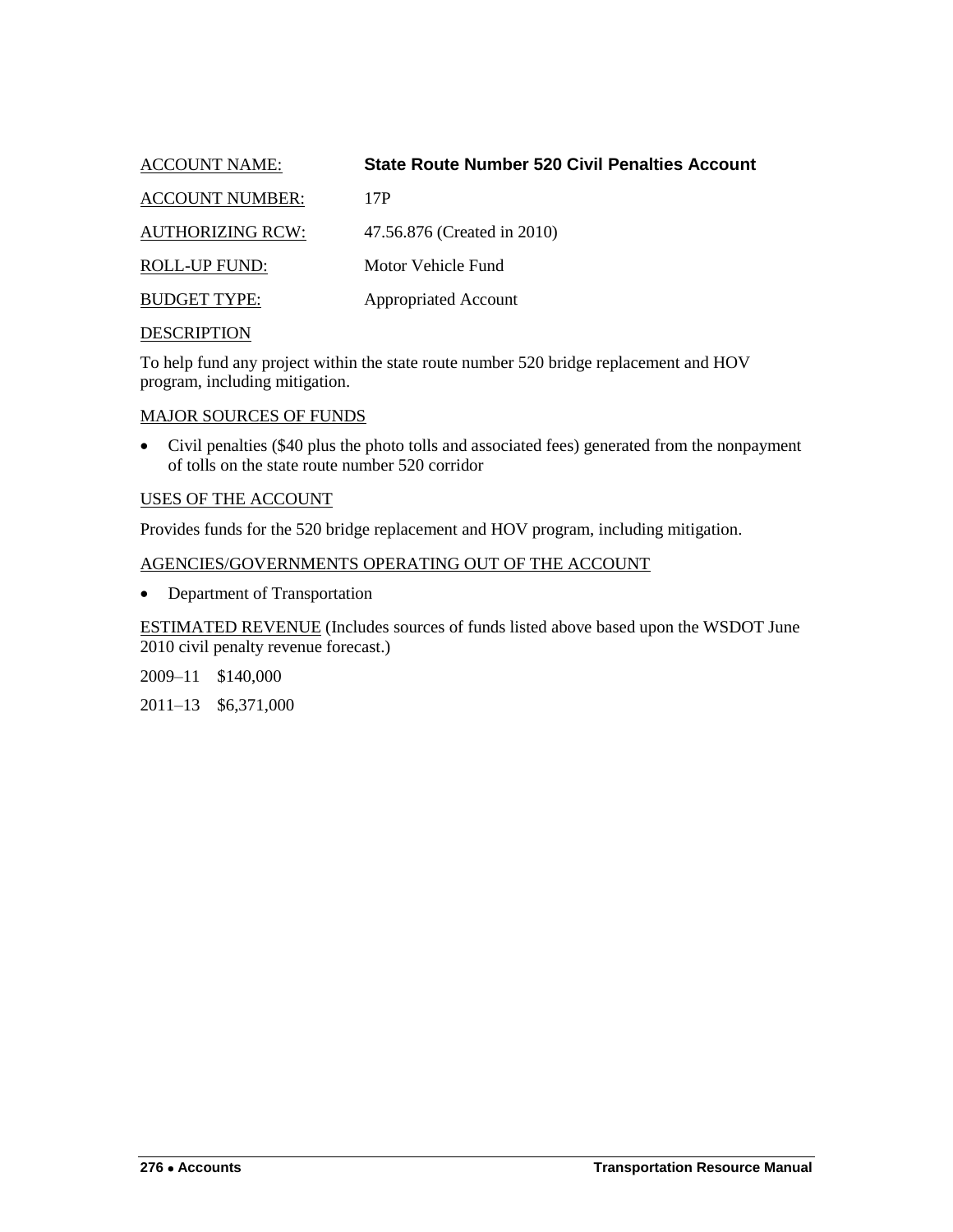<span id="page-44-0"></span>

| <b>ACCOUNT NAME:</b>    | <b>State Route Number 520 Corridor Account</b> |
|-------------------------|------------------------------------------------|
| <b>ACCOUNT NUMBER:</b>  | 16J                                            |
| <b>AUTHORIZING RCW:</b> | 47.56.875 (Created in 2009)                    |
| ROLL-UP FUND:           | Motor Vehicle Fund                             |
| <b>BUDGET TYPE:</b>     | <b>Appropriated Account</b>                    |
|                         |                                                |

To help finance the construction of the 520 bridge replacement and HOV program.

### MAJOR SOURCES OF FUNDS

- Bond proceeds
- Toll charges, transponder equipment, and other toll related revenue
- Treasury deposit earnings, including interest on unearned revenue held in account 495 for customer-prepaid 520 Corridor tolls.
- Other miscellaneous revenue

### USES OF THE ACCOUNT

- Provides funds for the 520 bridge replacement and HOV program.
- Debt service on bonds.

### AGENCIES/GOVERNMENTS OPERATING OUT OF THE ACCOUNT

• Department of Transportation

ESTIMATED REVENUE (Includes sources of funds listed above based upon the Nov. 2010 financial plan, which assumes the Transportation Commission adopted toll rate scenario.)

2009–11 \$249,706,000

2011–13 \$1,119,674,000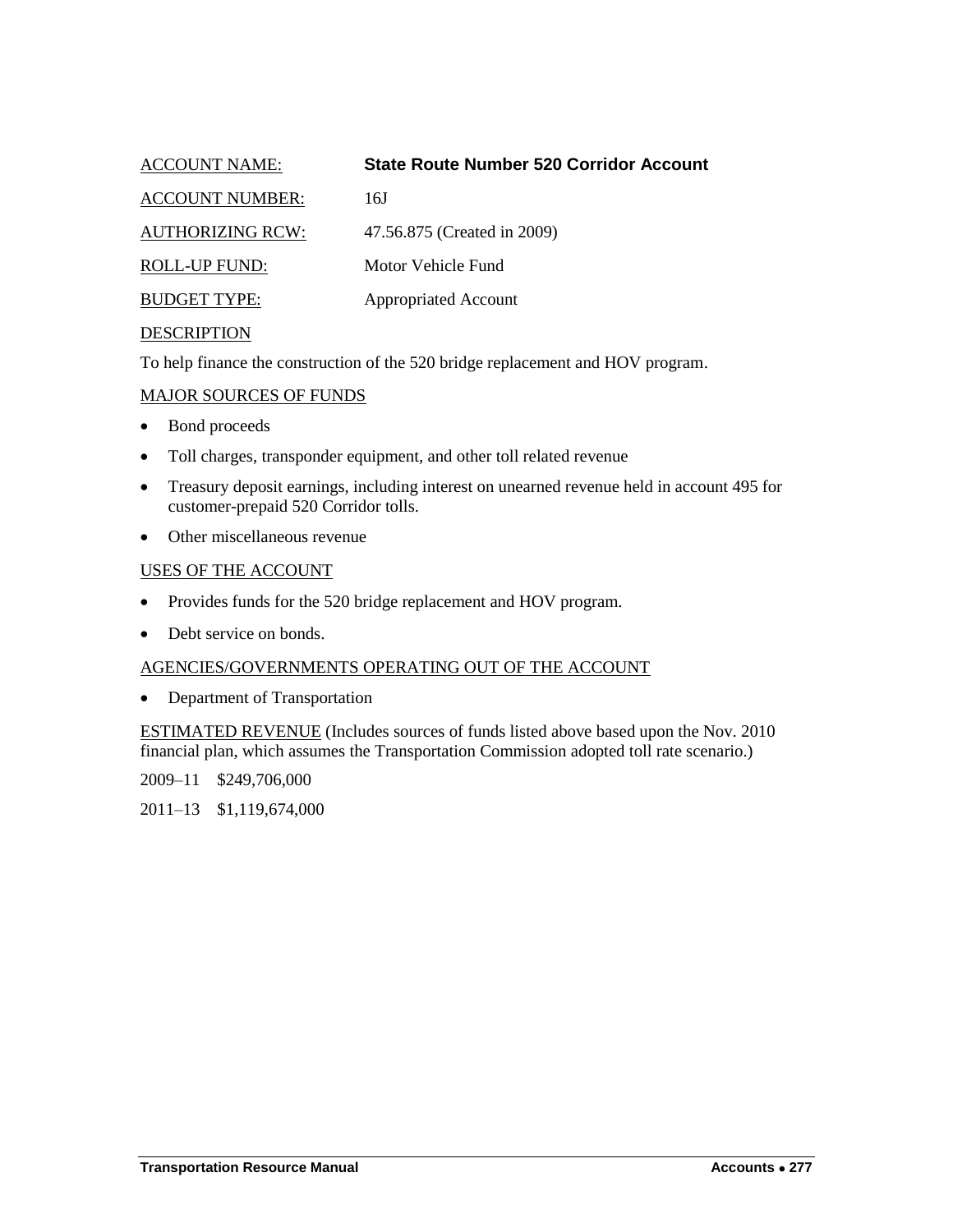<span id="page-45-0"></span>

| <b>ACCOUNT NAME:</b>    | <b>State Patrol Highway Account</b> |
|-------------------------|-------------------------------------|
| <b>ACCOUNT NUMBER:</b>  | 081                                 |
| <b>AUTHORIZING RCW:</b> | 46.68.030 (Created in 1981)         |
| ROLL-UP FUND:           | Motor Vehicle Fund                  |
| <b>BUDGET TYPE:</b>     | <b>Appropriated Account</b>         |

Used solely to fund highway activities of the Washington State Patrol. Use of these funds are restricted by the *18th Amendment. (*See Funds section for text, page 232).

#### MAJOR SOURCES OF FUNDS

- Motor vehicle registration fee (\$15 per registration of collections)
- Combined licensing fee (22.36% of net collections)
- Original or renewal of driver's license (\$20.35 of each fee)
- Copy of records/driving abstract (\$5 per each \$10 fee)
- Other permit, review, access and penalty fees
- Terminal safety inspection fees from Utilities and Transportation Commission
- 80% of Treasury deposit earnings
- Federal grants (see *Motor Carrier Safety Assistance Program* in *Federal Funding* section page 173)
- Local funds

#### USES OF THE ACCOUNT

Used solely for highway activities of the Washington State Patrol.

#### AGENCIES/GOVERNMENTS OPERATING OUT OF THE ACCOUNT

• Washington State Patrol

ESTIMATED REVENUE (Includes sources of funds listed above based upon the Nov. 2010 Forecast. Does not include carryover from prior biennium.)

2009–11 \$336,310,000

2011–13 \$351,460,000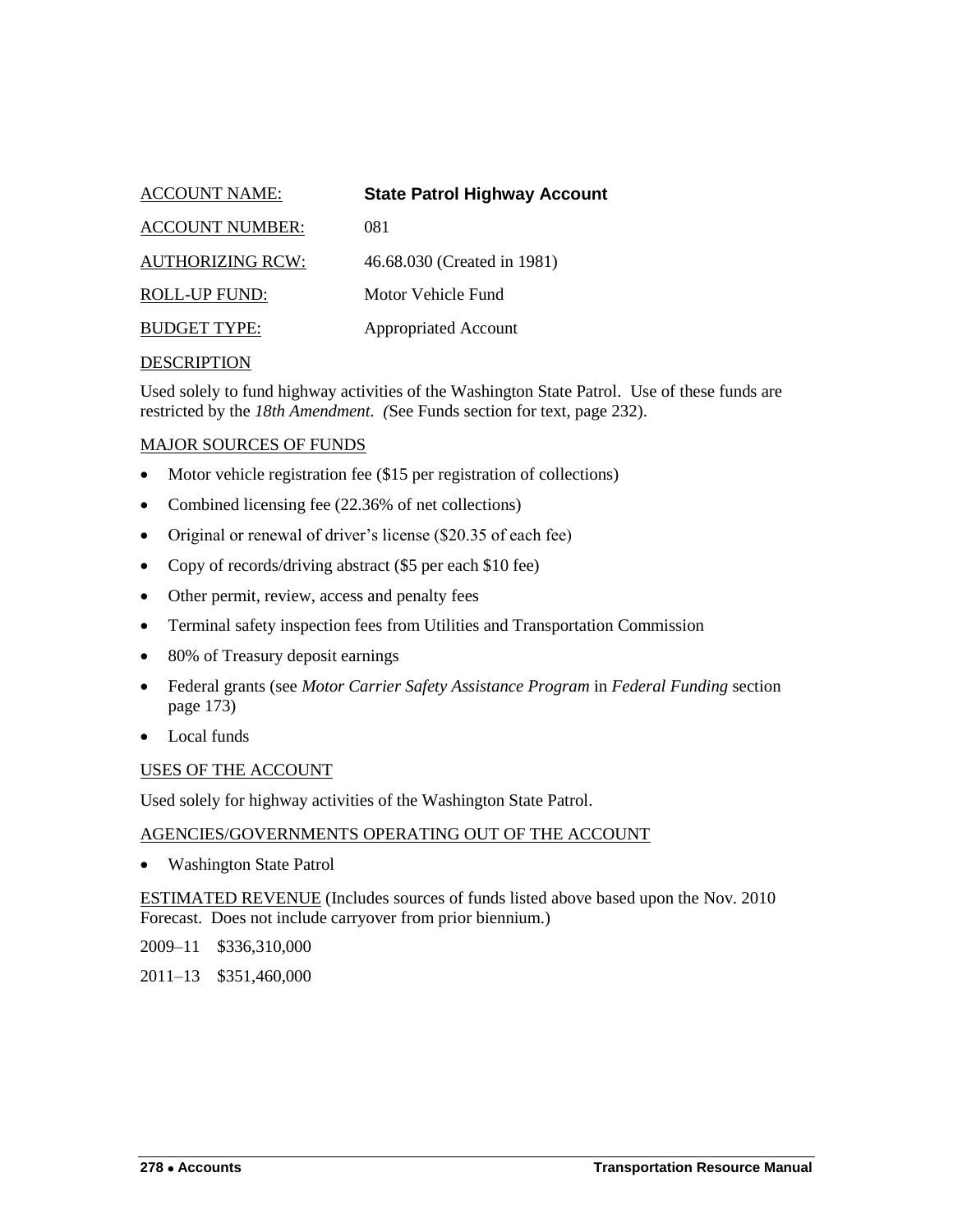<span id="page-46-0"></span>

| <b>ACCOUNT NAME:</b>    | <b>Tacoma Narrows Toll Bridge Account</b> |
|-------------------------|-------------------------------------------|
| <b>ACCOUNT NUMBER:</b>  | 511                                       |
| <b>AUTHORIZING RCW:</b> | 47.56.165 (Created in 2002)               |
| ROLL-UP FUND:           | Motor Vehicle Fund                        |
| <b>BUDGET TYPE:</b>     | <b>Appropriated Account</b>               |
|                         |                                           |

Funds the construction, toll operation, and debt service payments necessary to build the second Tacoma Narrows Bridge.

### SOURCES OF FUNDS

- Bond proceeds
- Toll charges, transponder equipment, violations (only in 09-11 biennium), civil penalties
- Treasury deposit earnings, including interest on unearned revenue held in account 495 for customer-prepaid Tacoma Narrows Bridge tolls.
- Other miscellaneous revenue

### USES OF THE ACCOUNT

- Provides funds for the second Tacoma Narrows Toll Bridge project
- Debt service on bonds

### AGENCIES/JURISDICTIONS THAT OPERATED OUT OF THE ACCOUNT

• Department of Transportation

ESTIMATED REVENUE (Nov. 2010 Forecast; excludes bond proceeds and carryover)

2009–11 \$95,404,000

2011–13 \$104,556,000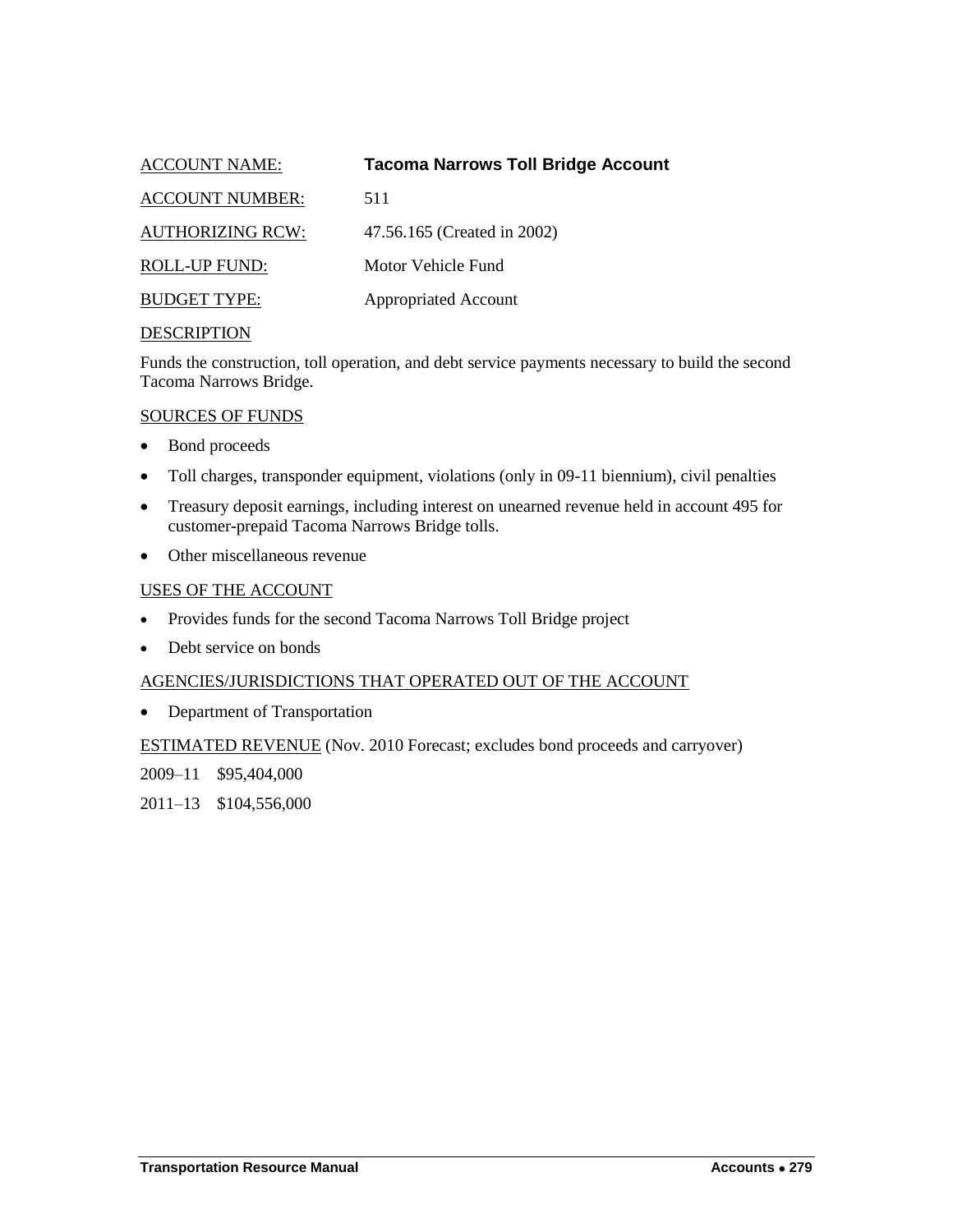<span id="page-47-0"></span>

| <b>ACCOUNT NAME:</b>    | <b>Toll Collection Account</b> |
|-------------------------|--------------------------------|
| <b>ACCOUNT NUMBER:</b>  | 495                            |
| <b>AUTHORIZING RCW:</b> | 47.56.167 (Created in 2008)    |
| <b>ROLL-UP FUND:</b>    | Motor Vehicle Fund             |
| <b>BUDGET TYPE:</b>     | Nonappropriated account        |
| <b>DESCRIPTION</b>      |                                |

Special revenue treasury trust to hold prepaid customer tolls

#### SOURCES OF FUNDS

- Transponder account deposits
- Treasury deposit earnings

### USES OF THE ACCOUNT

 To account for receipts from prepaid customer tolls. Distributions may be used only to refund customers' prepaid tolls or for distributions into the appropriate toll-facility account.

#### AGENCIES/JURISDICTIONS THAT OPERATED OUT OF THE ACCOUNT

• Department of Transportation

ESTIMATED REVENUE (Nov. 2010 Forecast; excludes bond proceeds and carryover)

 $N/A$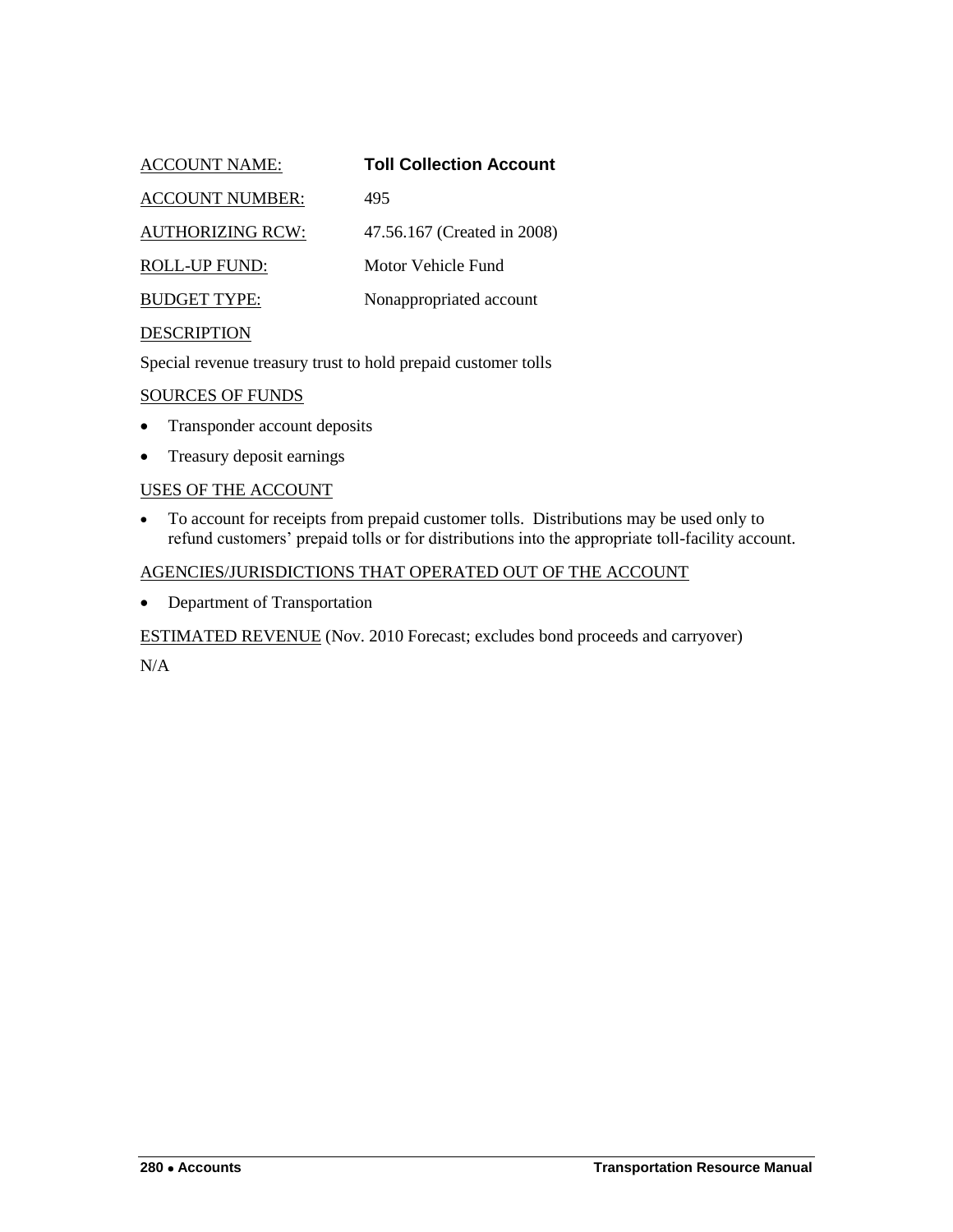<span id="page-48-0"></span>

| <b>ACCOUNT NAME:</b>    | <b>Transportation 2003 Account (Nickel Account)</b> |
|-------------------------|-----------------------------------------------------|
| <b>ACCOUNT NUMBER:</b>  | 550                                                 |
| <b>AUTHORIZING RCW:</b> | 46.68.280 (Created in 2003)                         |
| <b>ROLL-UP FUND:</b>    | Motor Vehicle Fund                                  |
| <b>BUDGET TYPE:</b>     | <b>Appropriated Account</b>                         |

Support of highway programs, including construction and maintenance of state, city, and county roads. Funds placed into this account are subject to the *18th Amendment. (*See Funds section for text, page 232).

### MAJOR SOURCES OF FUNDS

- Motor fuel tax (100% of net 5-cent gas tax collections)
- Motor vehicle licenses, permits, and fees
- Miscellaneous revenues
- Bond proceeds (see *Projected Bond Sales* in *Bonds* section, page 202)
- Treasury deposit earnings

#### USES OF THE ACCOUNT

- Debt service on bonds
- Support of Department of Transportation operating and capital highway programs (includes highway construction and maintenance, ferries, and support services)

#### AGENCIES/GOVERNMENTS OPERATING OUT OF THE ACCOUNT

• Department of Transportation

ESTIMATED REVENUE (Nov. 2010 Forecast; excludes bond proceeds and carryover)

2009–11 \$920,972,000

2011–13 \$767,142,000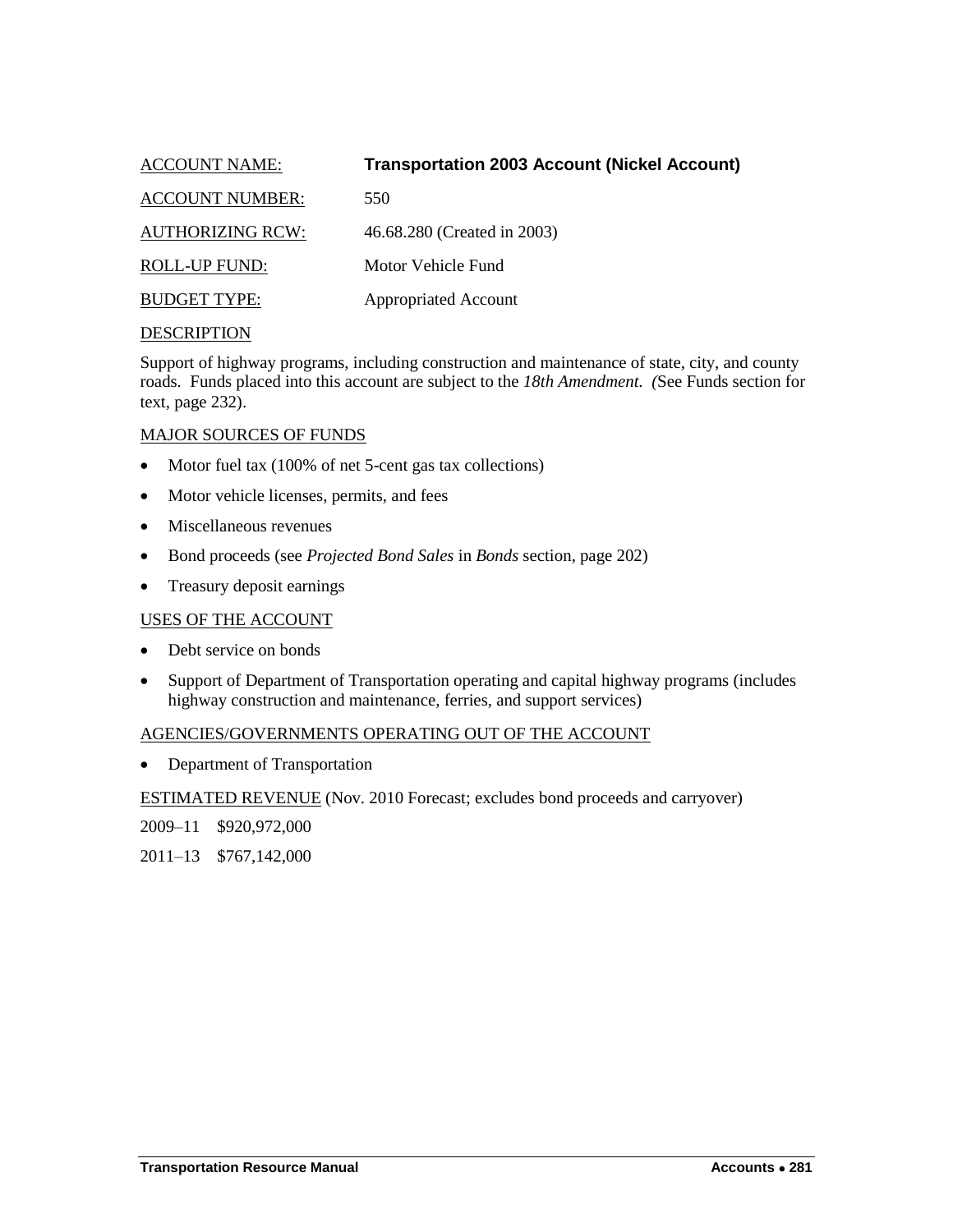<span id="page-49-0"></span>

| <b>ACCOUNT NAME:</b>    | <b>Transportation Equipment Account</b> |
|-------------------------|-----------------------------------------|
| <b>ACCOUNT NUMBER:</b>  | 410                                     |
| <b>AUTHORIZING RCW:</b> | 47.08.120 (Created in 1961)             |
| ROLL-UP FUND:           | <b>Equipment Revolving Fund</b>         |
| <b>BUDGET TYPE:</b>     | Nonappropriated Account                 |
|                         |                                         |

Provides vehicles and equipment necessary to carry out the responsibilities of the Department of Transportation (DOT). Costs associated with purchase and provision of equipment are paid through rental rates charged to the DOT divisions using the equipment. Commonly called the Transportation Equipment Fund (TEF), it is a nonappropriated account.

#### SOURCES OF FUNDS

- Rental rates paid by department users
- Sales and vanpool revenue
- Treasury deposit earnings

#### USES OF THE ACCOUNT

Salaries, wages, and operations required for the repair, replacement, purchase, and operation of equipment, and for the purchase of equipment, material, and supplies used as follows:

- Administration and operation of the account
- For the administration, maintenance, and construction of highway facilities
- For the operation of an automobile pool of state-owned vehicles

### AGENCIES/JURISDICTIONS OPERATING OUT OF THE ACCOUNT

• Department of Transportation

ESTIMATED REVENUE (Includes sources of funds listed above based upon the Nov. 2010 Forecast. Does not include carryover from prior biennium.)

2009–11 \$118,647,000

2011–13 \$142,730,000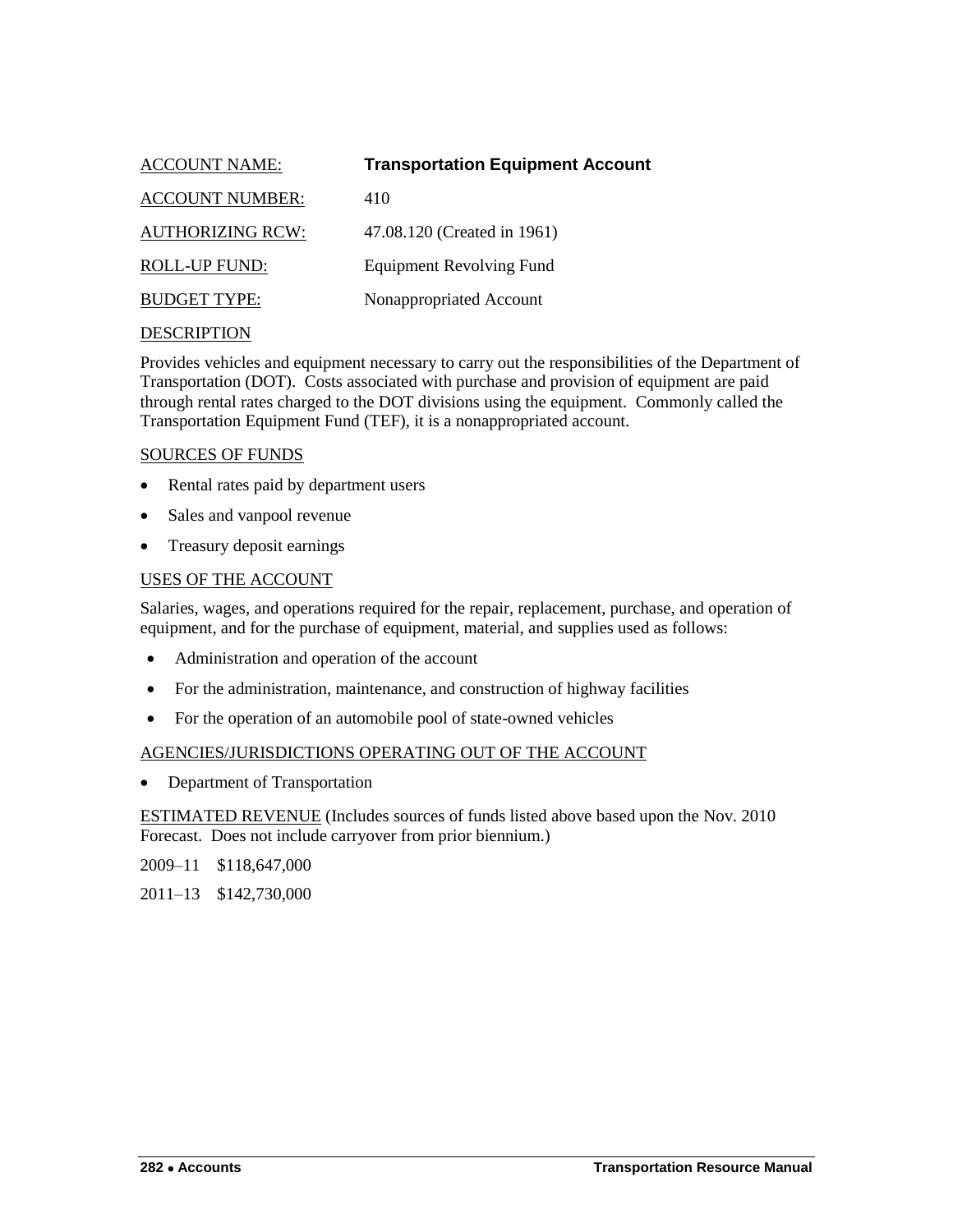<span id="page-50-0"></span>

| <b>ACCOUNT NAME:</b>    | <b>Transportation Improvement Account</b> |
|-------------------------|-------------------------------------------|
| <b>ACCOUNT NUMBER:</b>  | 144                                       |
| <b>AUTHORIZING RCW:</b> | 47.26.084 (Created in 1988)               |
| ROLL-UP FUND:           | Motor Vehicle Fund                        |
| <b>BUDGET TYPE:</b>     | <b>Appropriated Account</b>               |
| <b>DESCRIPTION</b>      |                                           |

Funds support the Transportation Partnership Program. The Transportation Partnership Program provides grants for transportation projects needed to address congestion caused by economic development or rapid growth. Forty percent of the funds are distributed to the most significant transportation projects in the state. The remaining funds are distributed regionally. Minimum local match of 20 percent is required for the urban program. Use of these funds are restricted by the *18th Amendment. (*See Funds section for text, page 232).

#### SOURCES OF FUNDS

- Motor fuel tax (5.6739% of 23-cent gas tax collections)
- Statutory transfer of \$2.5m per year from the Transportation Partnership Account
- Treasury deposit earnings
- Bond proceeds (see *Projected Bond Sales* in *Bonds* section, page 202)

### USES OF THE ACCOUNT

- Grants for multijurisdictional urban transportation projects that address congestion
- Administration of the Transportation Improvement Board
- Debt service on bonds

#### AGENCIES/JURISDICTIONS OPERATING OUT OF THE ACCOUNT

- Transportation Improvement Board
- State Treasurer

### ESTIMATED REVENUE (Nov. 2010 Forecast; excludes bond proceeds and carryover)

2009–11 \$86,913,000

2011–13 \$96,374,000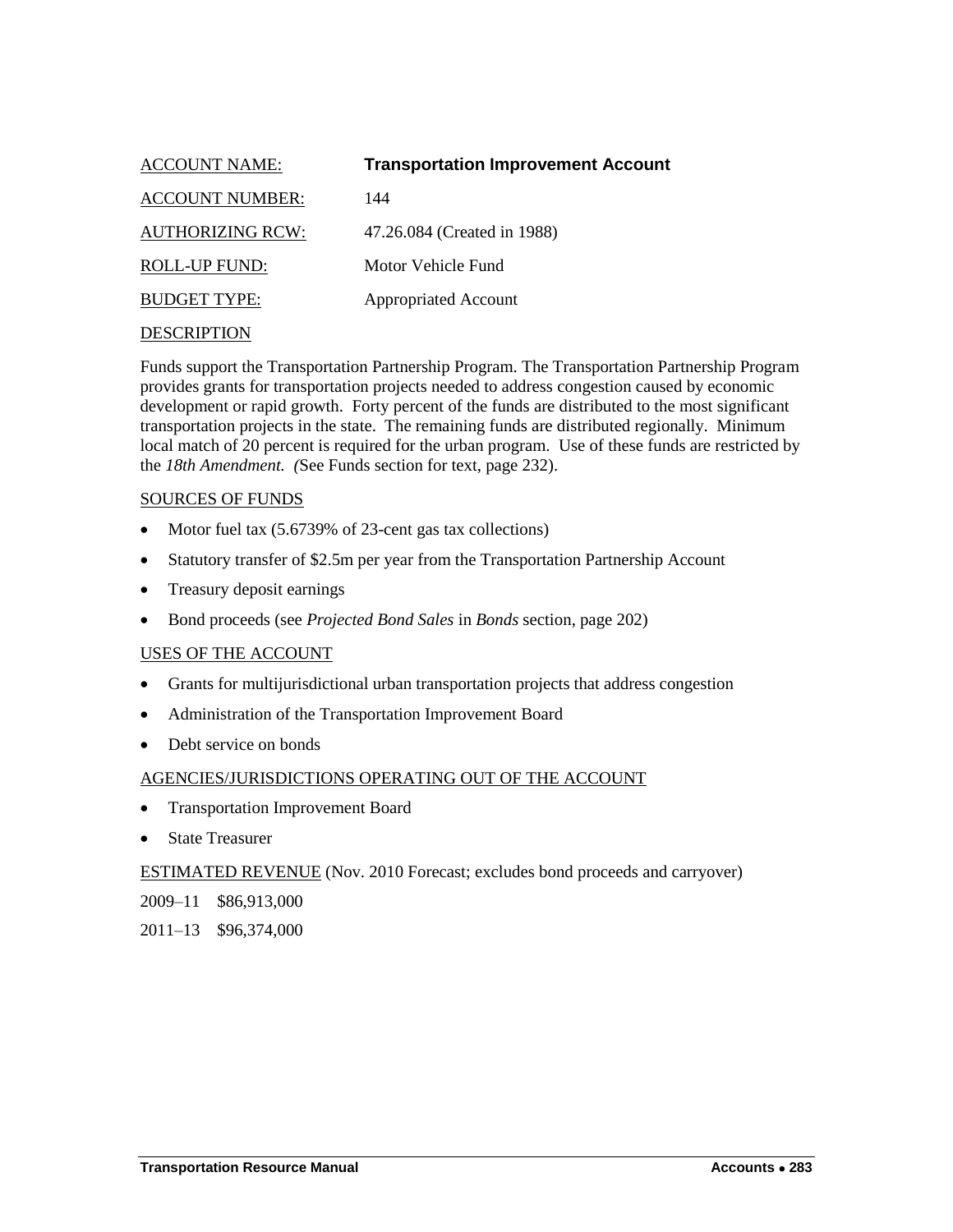<span id="page-51-0"></span>

| <b>ACCOUNT NAME:</b>    | <b>Transportation Improvement Board Bond Retirement Account</b> |
|-------------------------|-----------------------------------------------------------------|
| <b>ACCOUNT NUMBER:</b>  | 305                                                             |
| <b>AUTHORIZING RCW:</b> | 43.99M.080 (Created in 1997)                                    |
| <b>ROLL-UP FUND:</b>    | <b>Transportation Bond Fund</b>                                 |
| <b>BUDGET TYPE:</b>     | Bond Retirement/Debt Service Withholding Account                |
| <b>DESCRIPTION</b>      |                                                                 |

Payment of principal and interest on and retirement of bonds authorized by the Legislature.

#### SOURCES OF FUNDS

- Treasury deposit earnings
- Transfers from the Urban Arterial Trust Account and the Transportation Improvement Account

### USES OF THE ACCOUNT

• Debt service on bonds issued

### AGENCIES/GOVERNMENTS OPERATING OUT OF THE ACCOUNT

• Transportation Improvement Board

### ESTIMATED REVENUE (Nov. 2010 Forecast)

 $N/A$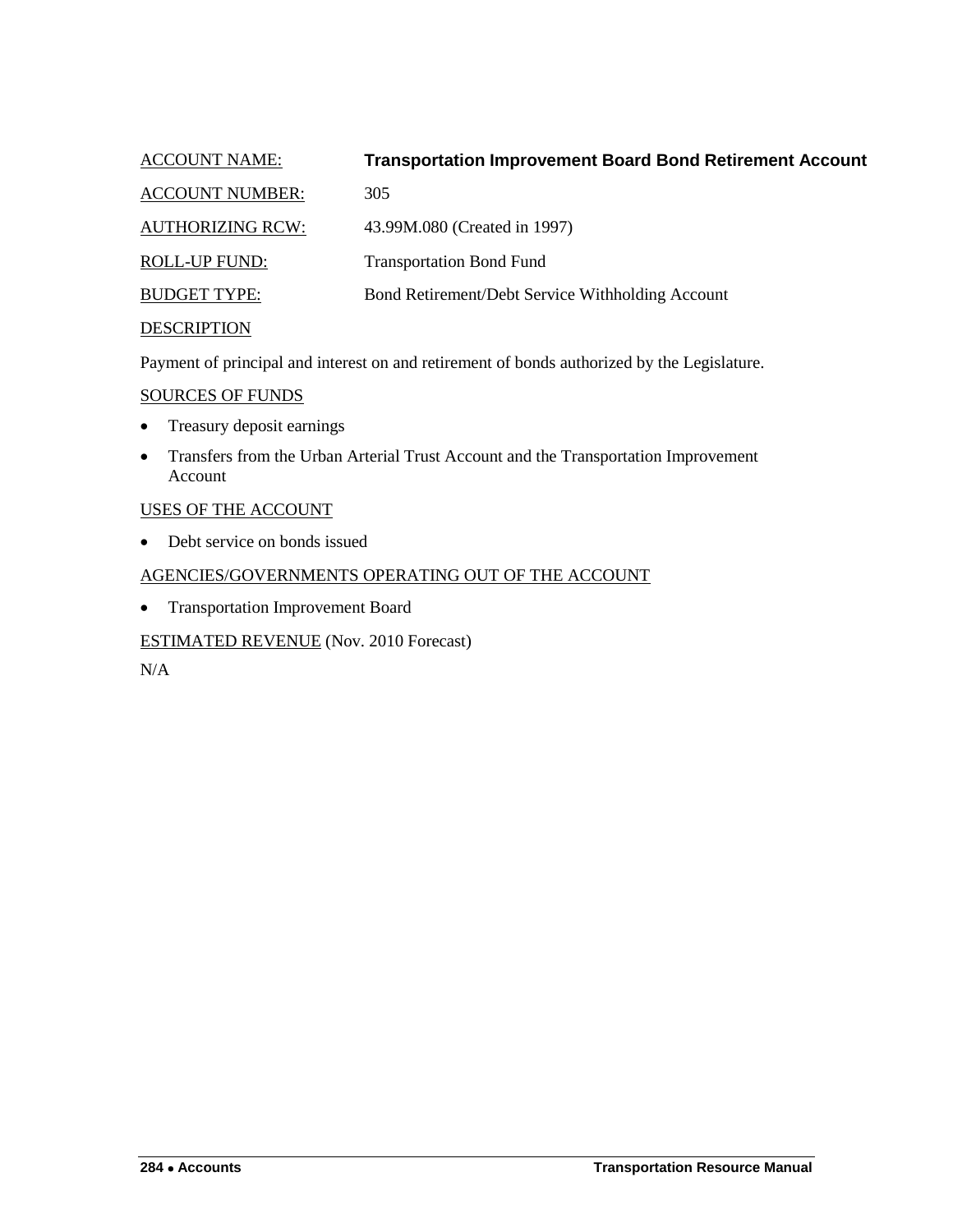<span id="page-52-0"></span>

| <b>ACCOUNT NAME:</b>    | <b>Transportation Infrastructure Account</b>  |
|-------------------------|-----------------------------------------------|
| <b>ACCOUNT NUMBER:</b>  | 094                                           |
| <b>AUTHORIZING RCW:</b> | 46.68.240 (Created in 1996; inactive in 2003) |
| <b>ROLL-UP FUND:</b>    | <b>Multimodal Transportation Fund</b>         |
| <b>BUDGET TYPE:</b>     | <b>Appropriated Account</b>                   |
|                         |                                               |

A repository for funds used as part of a "state infrastructure bank" to support innovative financing strategies that benefit the state's general transportation infrastructure.

### SOURCES OF FUNDS

- Additional administrative transfer from Multimodal Account in 07-09
- Loan repayments from clients of the state infrastructure bank
- Treasury deposit earnings
- Federal expenditures

#### USES OF THE ACCOUNT

- Support the issuance of public or private debt
	- Provide credit enhancements for such debt
- Provide direct loans to public or private entities
- Facilitate investment in general transportation facilities

#### AGENCIES/GOVERNMENTS OPERATING OUT OF THE ACCOUNT

• Department of Transportation

ESTIMATED REVENUE (Includes sources of funds listed above based upon the Nov. 2010 Forecast. Does not include carryover from prior biennium.)

2009–11 \$7,226,000

2011–13 \$6,772,000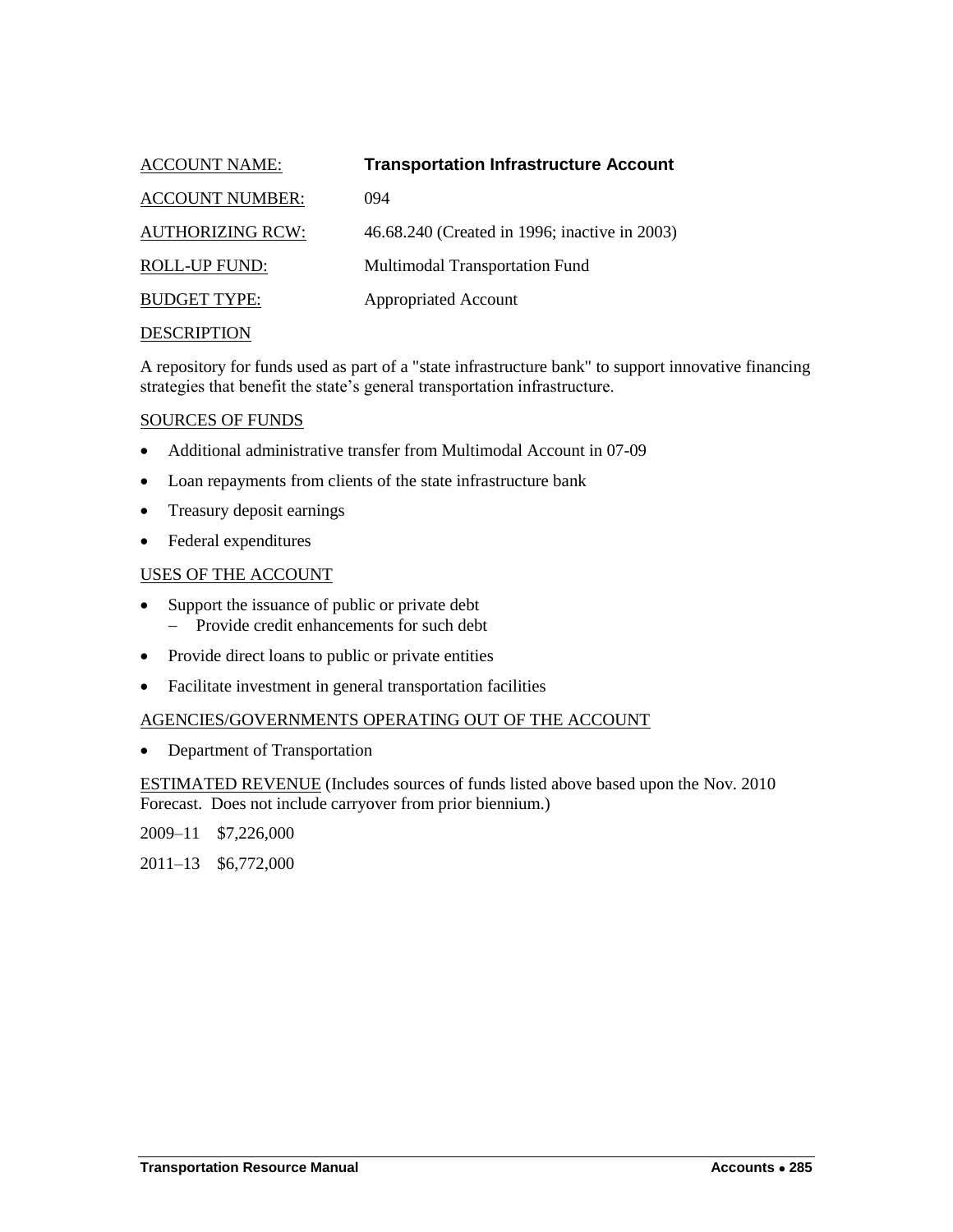<span id="page-53-0"></span>

| ACCOUNT NAME:           | <b>Transportation Innovative Partnership Account</b> |
|-------------------------|------------------------------------------------------|
| <b>ACCOUNT NUMBER:</b>  | 08T                                                  |
| <b>AUTHORIZING RCW:</b> | 47.29.230 (Created in 2005)                          |
| ROLL-UP FUND:           | Motor Vehicle Fund                                   |
| <b>BUDGET TYPE:</b>     | Nonappropriated Account                              |
|                         |                                                      |

Special revenue treasury trust to repay loan guarantees or extension of credit made to or on behalf of private entities engaged in the planning, acquisition, financing, development, design, construction, reconstruction, replacement, improvement, maintenance, preservation, management, repair, or operation of any eligible project.

### SOURCES OF FUNDS

- Revenue received from any transportation project, donations, grants, contracts, etc.
- Bond proceeds

### USES OF THE ACCOUNT

Used for the repayment of loan guarantees or extension of credit for private entities.

### AGENCIES/GOVERNMENTS OPERATING OUT OF THE ACCOUNT

Department of Transportation

### ESTIMATED REVENUE

No activity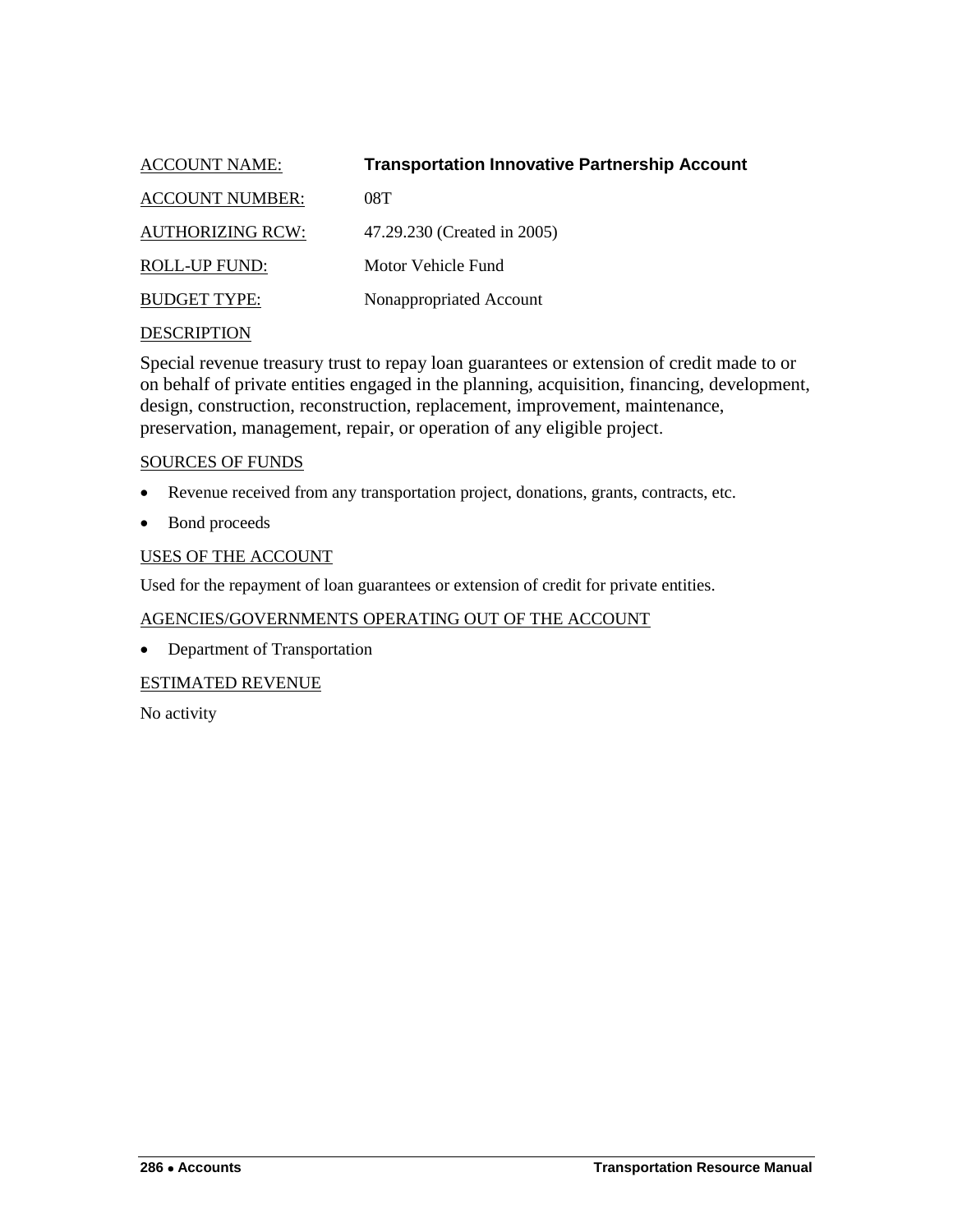<span id="page-54-0"></span>

| <b>ACCOUNT NAME:</b>    | <b>Transportation Partnership Account</b> |
|-------------------------|-------------------------------------------|
| <b>ACCOUNT NUMBER:</b>  | 09H                                       |
| <b>AUTHORIZING RCW:</b> | 46.68.290 (Created in 2005)               |
| ROLL-UP FUND:           | Motor Vehicle Fund                        |
| <b>BUDGET TYPE:</b>     | <b>Appropriated Account</b>               |

For projects or improvements in the omnibus transportation appropriations act, including any principal and interest on bonds authorized for the projects or improvements.

### SOURCES OF FUNDS

- Motor Fuel Tax (88.33% of 6¢ in FY 2007, and 100% of 2¢ in FY 2008 and 1.5¢ in FY 2009)
- Licenses, permits and fees distribution
- Treasury deposit earnings
- Bond proceeds

#### USES OF THE ACCOUNT

- Expenditures from the account must be used only for projects or improvements identified as 2005 transportation partnership projects or improvements in the omnibus transportation appropriations act.
- Debt service on bonds

### AGENCIES/GOVERNMENTS OPERATING OUT OF THE ACCOUNT

• Department of Transportation

ESTIMATED REVENUE (Nov. 2010 Forecast; excludes bond proceeds and carryover)

2009–11 \$1,855,828,000

2011–13 \$2,232,671,000